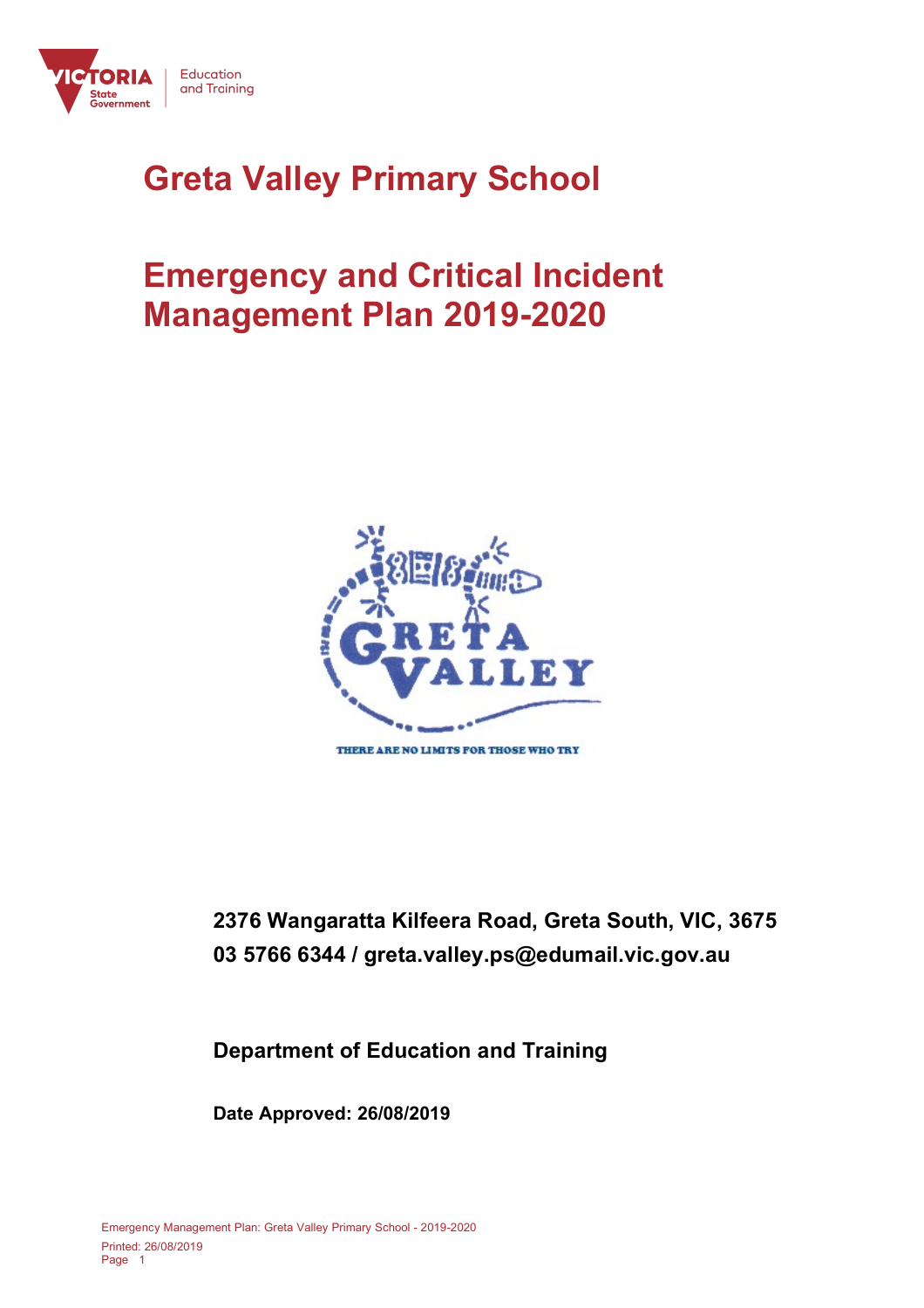

## **Purpose**

The purpose of this Emergency and Critical Incident Management Plan (EMP) is to provide a detailed plan of how this school campus will prepare and respond to emergencies and critical incidents that may impact on student and/or staff health, safety and well-being and/or school operations.

## **Context**

Schools have the authority to activate their EMPs when an event warrants a response. Schools should know how to access multiple information sources including the VicEmergency app, https://www.emergency.vic.gov.au, emergency services and/or the Department of Education and Training.

All principals and key school staff should download the VicEmergency app on their phone with a watch zone around their school to receive alerts and information regarding hazards and incidents in their vicinity.

Should the principal or school be made aware of an emergency in the local area, the principal or nominated person will consult the following sources for information:

- 1. Call '000' for life-threatening or time critical emergencies.
- 2. Contact the Incident Support and Operations Centre (ISOC) on 1800 126 126.
- 3. Seek support from your region/regional Manager, Operations and Emergency Management or Emergency Management Support Officer if required.
- 4. Check the VicEmergency app or www.emergency.vic.gov.au for up to date information on warnings and incidents.
- 5. Contact your Senior Education Improvement Leader.
- 6. Check the Department of Education and Training web site for incident updates.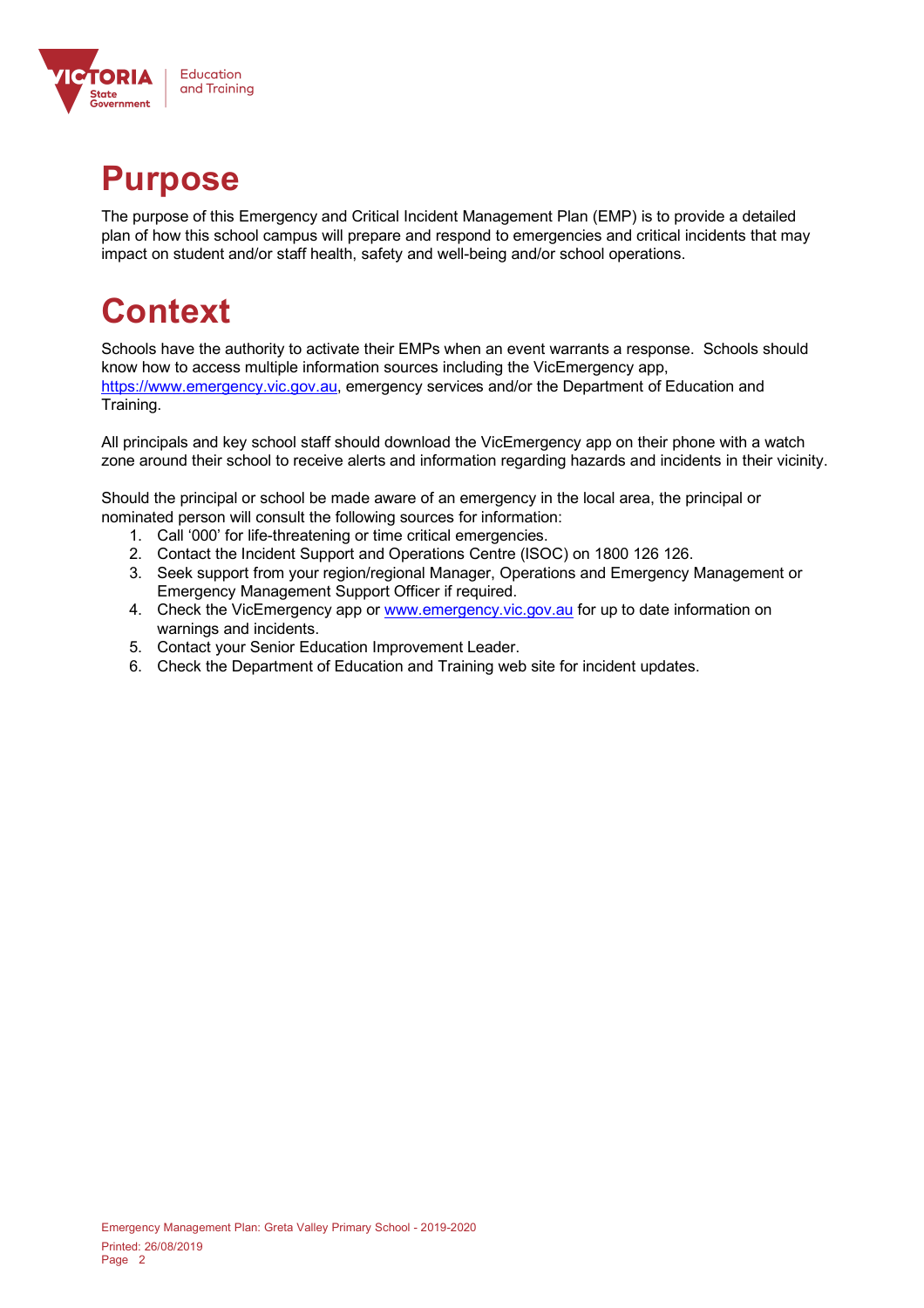

# **Distribution List**

| <b>Name</b>                      | <b>Position Title and</b><br><b>Organisation Name</b>                                        | Communication<br>Date | <b>Email or Postal Address</b>      |
|----------------------------------|----------------------------------------------------------------------------------------------|-----------------------|-------------------------------------|
| Alby Freijah                     | <b>Senior Education</b><br>Improvement Leader                                                | 08/11/2019            | freijah.albert.j@edumail.vic.gov.au |
| Mal Dinning                      | Greta Rural Fire Brigade<br><b>CFA</b>                                                       | 08/11/2019            | 1332 Banksdale Road,<br>Hansonville |
| Ross Woodrow                     | Glenrowan Police (03)<br>5766 2215                                                           | 08/11/2019            | ross.woodrow@police.vic.gov.au      |
| <b>Wangaratta Police Station</b> | Local Police Station (03)<br>5723 0888 Life-threatening<br>or time critical emergency<br>000 | 08/11/2019            | wangaratta.ciu@police.vic.gov.au    |
| <b>Steve Tucker</b>              | Rural City of Wangaratta<br><b>Municipal Fire Prevention</b><br>Officer (03) 5722 0888       | 08/11/2019            | S.tucker@wangaratta.vic.gov.au      |
| Scott Flanigan                   | Myrrhee Rural Fire Brigade<br><b>CFA</b>                                                     | 08/11/2019            | flaniganscott@hotmail.com           |
| <b>Campbell Griffin</b>          | Molyullah Rural Fire<br><b>Brigade CFA</b>                                                   | 08/11/2019            | 87bers@gmail.com                    |
| <b>Geoff Rowe</b>                | Lurg Rural Fire Brigade<br><b>CFA</b>                                                        | 08/11/2019            | GRowe@RoweAssociates.com.au         |
| Rodney Lindsay                   | <b>Tatong Rural Fire Brigade</b><br><b>CFA</b>                                               | 08/11/2019            | lynlindsay@hotmail.com              |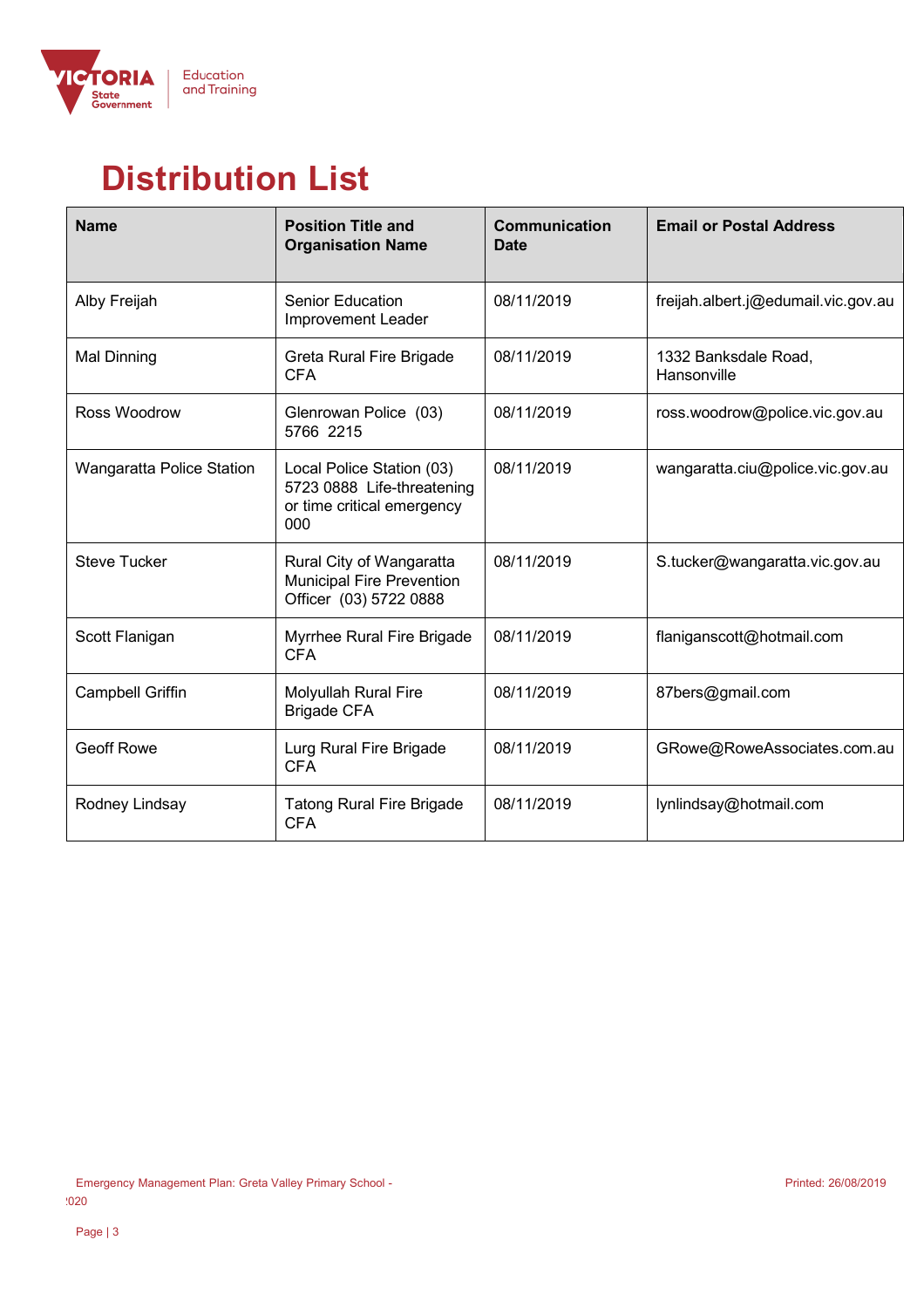

Education<br>and Training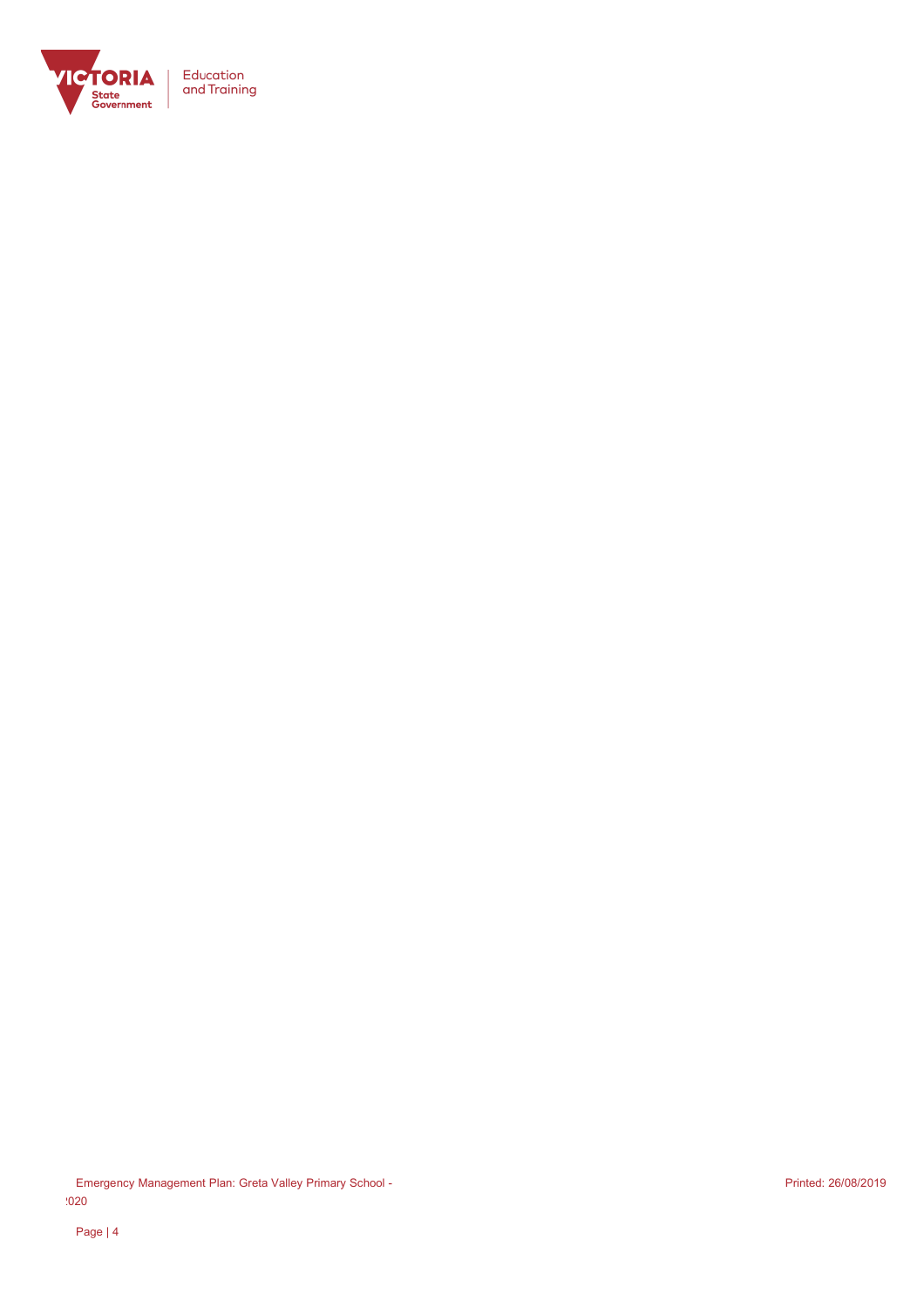

# **Facility Profile**

| <b>School Name/Campus Name</b>                                 | <b>Greta Valley Primary School</b>                    |  |
|----------------------------------------------------------------|-------------------------------------------------------|--|
| <b>Address</b>                                                 | 2376 Wangaratta Kilfeera Road, Greta South, VIC, 3675 |  |
| <b>Phone</b>                                                   | 03 5766 6344                                          |  |
| <b>Email</b>                                                   | greta.valley.ps@edumail.vic.gov.au                    |  |
| Fax                                                            | 03 5766 6400                                          |  |
| <b>DET Region</b>                                              | NORTH-EASTERN VICTORIA                                |  |
| <b>DET Area</b>                                                | Ovens Murray Area                                     |  |
| <b>LGA</b>                                                     | Wangaratta (RC)                                       |  |
| <b>BOM/Fire District</b>                                       |                                                       |  |
| Is your school on Bushfire<br>At-Risk Register?                | Yes                                                   |  |
| <b>Bushfire At-Risk Register</b><br><b>Category</b>            | Category 3                                            |  |
| <b>Operating Hours</b>                                         | 9.00am - 3.30pm                                       |  |
| <b>Number of Students</b>                                      | 50                                                    |  |
| <b>Number of Staff</b>                                         | 8                                                     |  |
| <b>Number of Buildings</b>                                     | 5                                                     |  |
| Is the School a designated<br><b>Neighborhood Safer Place?</b> | <b>No</b>                                             |  |
| <b>Shelter-In-Place Location</b>                               | <b>Engagement Space</b>                               |  |
| <b>On-site Evacuation Location</b>                             | Cricket pitch/oval                                    |  |
| <b>Off-site Evacuation Location</b>                            | Wangaratta                                            |  |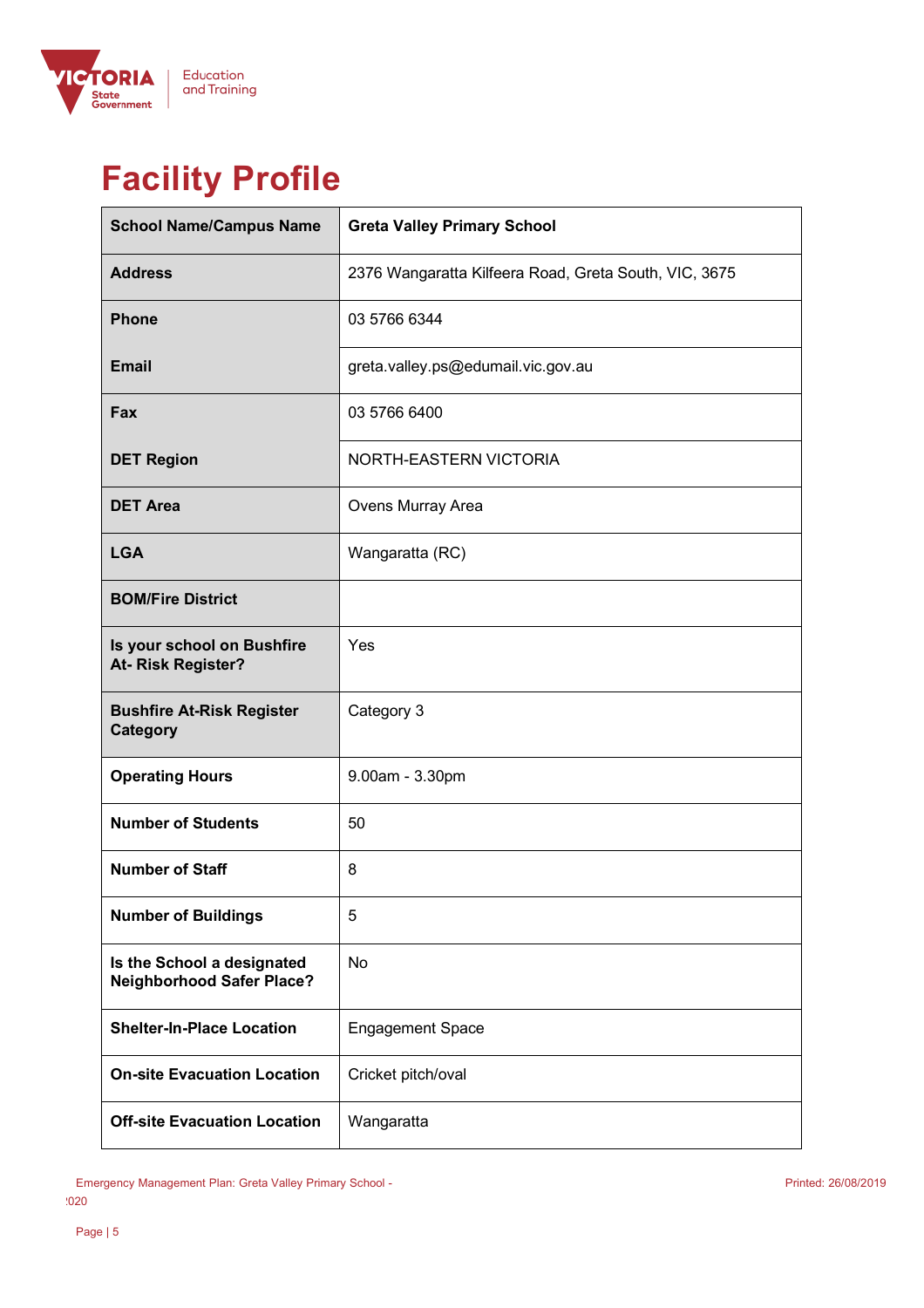

| <b>Typical method used for</b><br>communications to school<br>community | <b>School Newsletter</b> |
|-------------------------------------------------------------------------|--------------------------|
| Is this school has other<br>services or users of the site?              | Yes                      |

### **Other Services/Users of Site**

| Service/User<br><b>Name</b>                          | Location                              | <b>Number of Student</b><br>or Visitor | <b>Emergency Contact   Phone</b> |           | <b>Mobile</b> |
|------------------------------------------------------|---------------------------------------|----------------------------------------|----------------------------------|-----------|---------------|
| <b>Greta Valley</b><br>Out of School  <br>Hours Care | Greta Valley<br><b>Primary School</b> | Maximum 15<br>students. Varies.        | $3.00pm - 6.00pm$                | 5766 6323 | 0490 838 616  |

### **Building Information Summary**

### **Telephones (landlines)**

| Location                                                   | <b>Number</b> |
|------------------------------------------------------------|---------------|
| Phone located in each room except Library. All same number | 03 5766 6344  |

#### **Alarms**

| <b>Description</b> | Location                                                                   | <b>Monitoring</b><br>Company | <b>Number</b> |
|--------------------|----------------------------------------------------------------------------|------------------------------|---------------|
| Fire               |                                                                            |                              |               |
| Intrusion          | <b>Hall/Main Entrance</b>                                                  | <b>DET</b>                   | <b>DET</b>    |
| Other              | Distress buttons in each class<br>room, staff room and engagement<br>space | Internal only                |               |

#### **Utilities**

| <b>Description</b> | Location | <b>Service</b>  | <b>Location of shutoff</b> |
|--------------------|----------|-----------------|----------------------------|
|                    |          | <b>Provider</b> | Instructions               |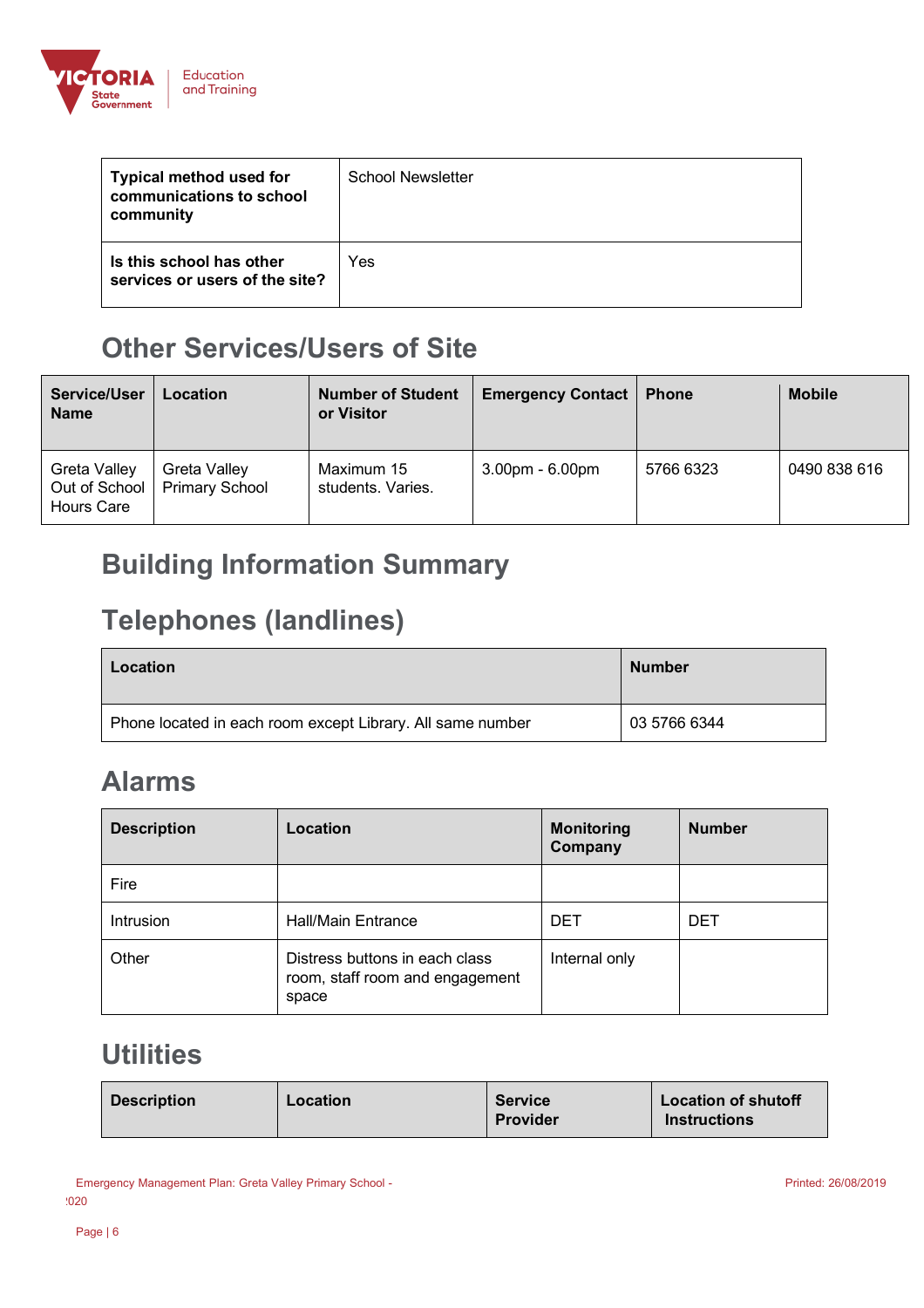

| Gas / Propane | Bottles behind sports shed | <b>Bottled</b>      |  |
|---------------|----------------------------|---------------------|--|
| Water         | N/A                        |                     |  |
| Electricity   | Hallway                    | <b>Power Direct</b> |  |

#### **Sprinkler System**

| <b>Control Valve Location</b>        | N/A |
|--------------------------------------|-----|
| <b>Shutoff Instructions Location</b> | N/A |

#### **Boiler Room**

| Location      | N/A |
|---------------|-----|
| <b>Access</b> | N/A |

### **Emergency Power System**

| <b>Type</b>                          | Generator         |
|--------------------------------------|-------------------|
| Location                             | <b>Mower Shed</b> |
| <b>Provides power to</b>             | <b>Toilets</b>    |
| <b>Shutoff Instructions Location</b> | N/A               |

#### **Building and Site Hazards**

| Location | <b>Number</b> |
|----------|---------------|
|          |               |

#### **Additional Profile Information**

**Additional Info**

Emergency Management Plan: Greta Valley Primary School -  $20^{10}$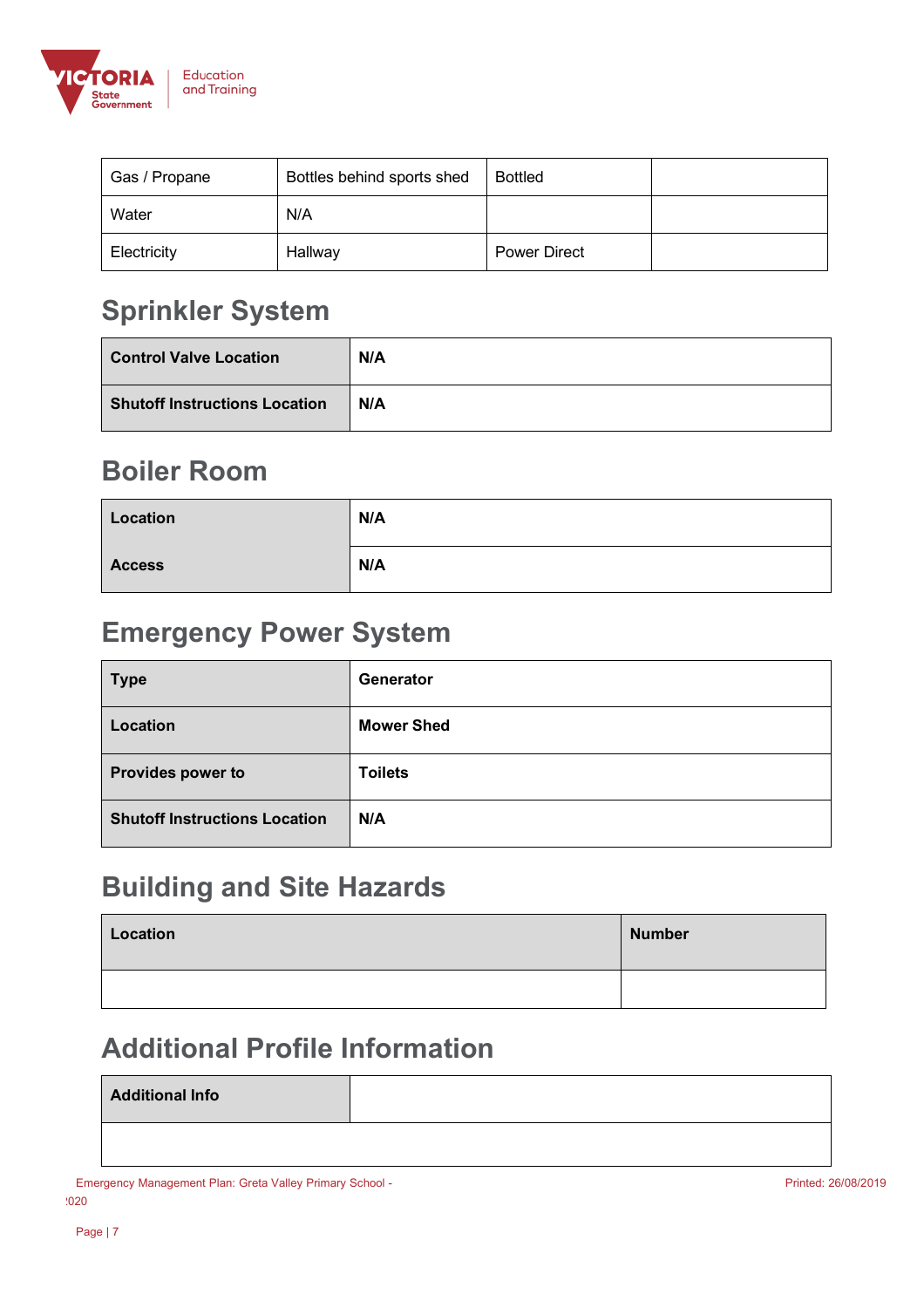

Education<br>and Training

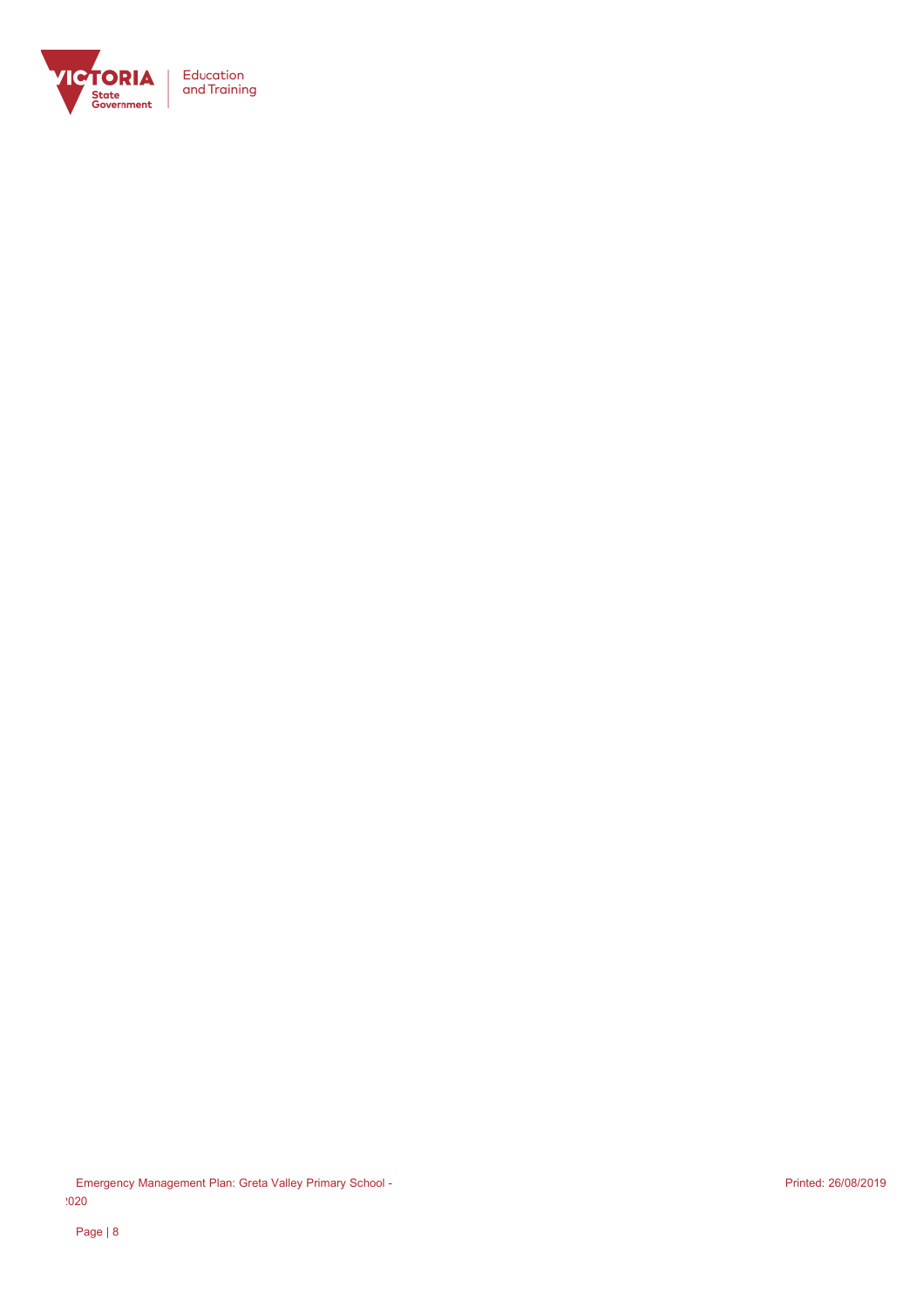

# **Emergency Kit Checklist**

| <b>Checklist</b>                                                                                     | Yes / No |
|------------------------------------------------------------------------------------------------------|----------|
| Student data and parent contact information (contained in EMP)                                       | Yes      |
| Student and staff with additional needs list (contained in EMP)<br>including any student medications | Yes      |
| Staff contact information                                                                            | Yes      |
| Student Release Forms/sign out book                                                                  | Yes      |
| List of staff on the IMT                                                                             | Yes      |
| Traffic/emergency safety vests and tabards                                                           | Yes      |
| Standard portable First Aid Kit. Refer to First Aid Kits Contents<br>Checklist                       | Yes      |
| Torch with replacement batteries (or wind up torch)                                                  | Yes      |
| Whistle                                                                                              | Yes      |
| Megaphone                                                                                            | Yes      |
| Portable battery powered radio                                                                       | Yes      |
| Copy of facility site plan and EMP including evacuation routes                                       | Yes      |
| Sunscreen and spare sunhats                                                                          | Yes      |
| Plastic garbage bags and ties                                                                        | Yes      |
| Toiletry supplies                                                                                    | Yes      |
| Sanitary products                                                                                    | Yes      |

### **Review Emergency kit checked date**

| Date emergency kit checked | 31/07/2019 |
|----------------------------|------------|
| <b>Next check date</b>     | 31/07/2020 |

Emergency Management Plan: Greta Valley Primary School -  $20^{10}$ 

Printed: 26/08/2019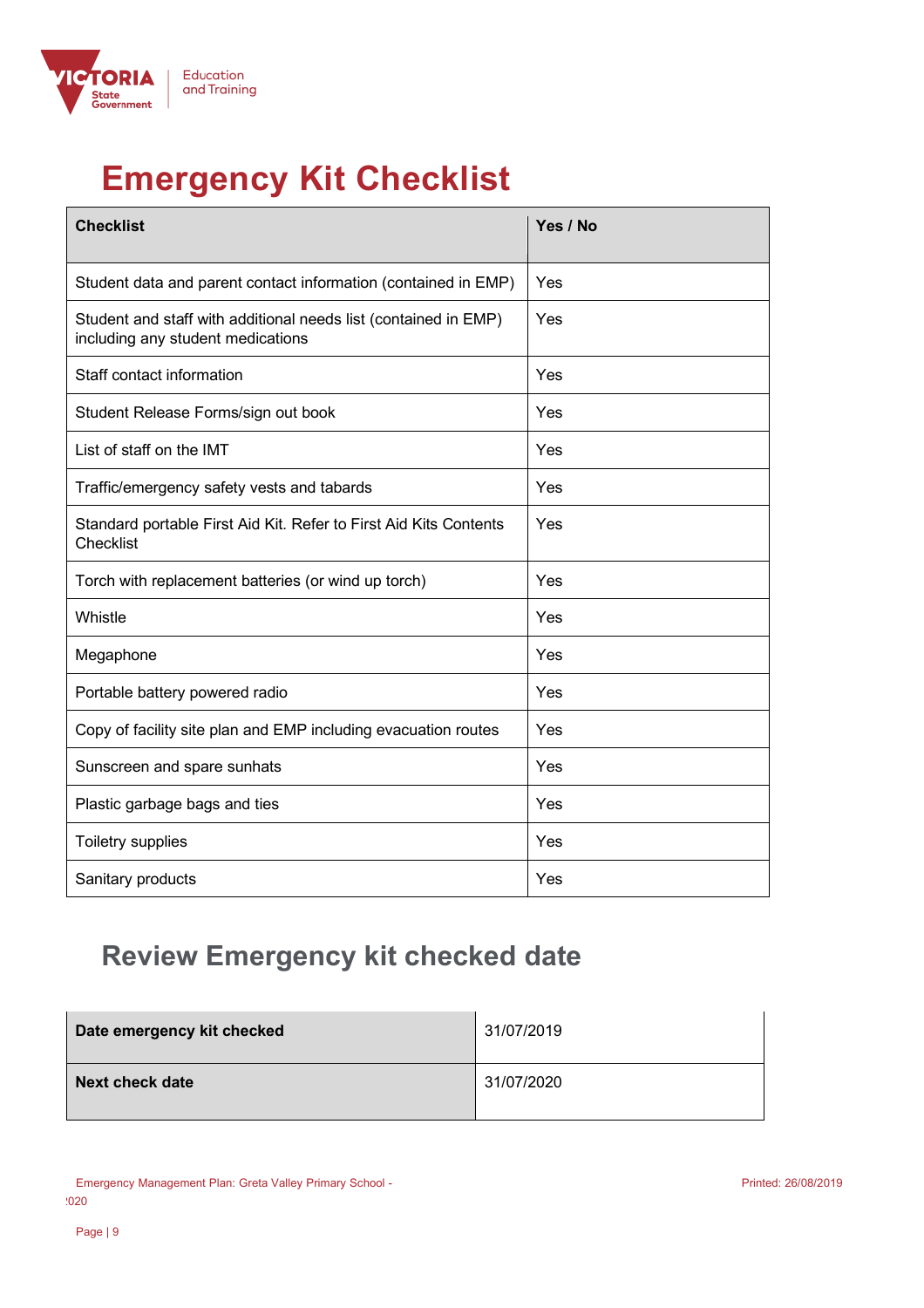

# **Drill Schedule**

| <b>School Term</b> | <b>Drill Type</b>         | <b>Contact Person</b> | <b>Schedule Date</b> | <b>Actual Date</b> |
|--------------------|---------------------------|-----------------------|----------------------|--------------------|
| Term 1             | Internal Emergency        | Tina Moyle            | 13/02/2019           | 13/02/2019         |
| Term 2             | <b>External Emergency</b> | Tina Moyle            | 15/05/2019           | 01/07/2019         |
| Term 3,            | <b>Internal Emergency</b> | Tina Moyle            | 20/08/2019           | 06/09/2019         |
| Term 4             | <b>External Emergency</b> | Tina Moyle            | 06/11/2019           |                    |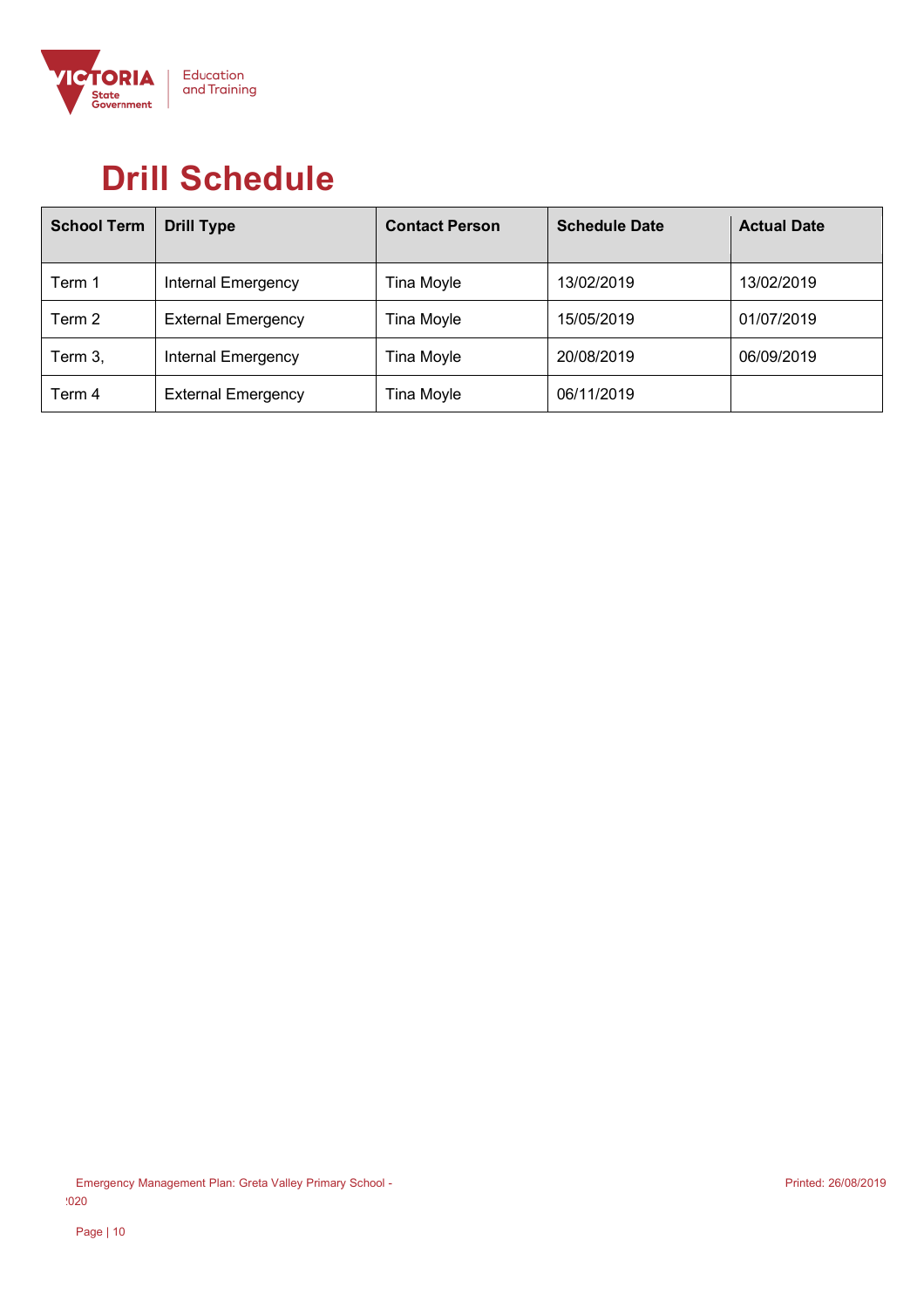

# **First Aid Training**

| <b>Staff Member</b>  | <b>Training Completed</b> | <b>Date Qualified To</b> |
|----------------------|---------------------------|--------------------------|
| <b>Howard Gibson</b> | 29/04/2019 HLTAID002      | 29/04/2022               |
| Rosalie DiRamacca    | 29/04/2019 HLTAID002      | 29/04/2022               |
| Tanya Ivone          | 5/5/2017 HLTAID003        | 04/05/2020               |
| Tina Moyle           | 7/11/2018 HLTAID004       | 07/11/2021               |
| Cheryl Gray          | 29/04/2019 HLTAID002      | 29/04/2022               |
| Fenella Elsom        | 15/03/2018 HLTAID003      | 15/03/2021               |
| Tanya Ivone          | 29/01/2019 CPR update     | 29/01/2020               |
| Cheryl Gray          | 29/01/2019 CPR update     | 29/01/2020               |
| Fenella Elsom        | 29/01/2019 CPR update     | 29/01/2020               |
| Tina Moyle           | 29/01/2019 CPR update     | 29/01/2020               |
| <b>Howard Gibson</b> | 29/01/2019 CPR update     | 29/01/2020               |
| Rosalie Diramacca    | 29/01/2019 CPR update     | 29/01/2020               |

# **Other Training Record**

| <b>Staff Member</b> | <b>Training Type</b> | <b>Date</b> |
|---------------------|----------------------|-------------|
|                     |                      |             |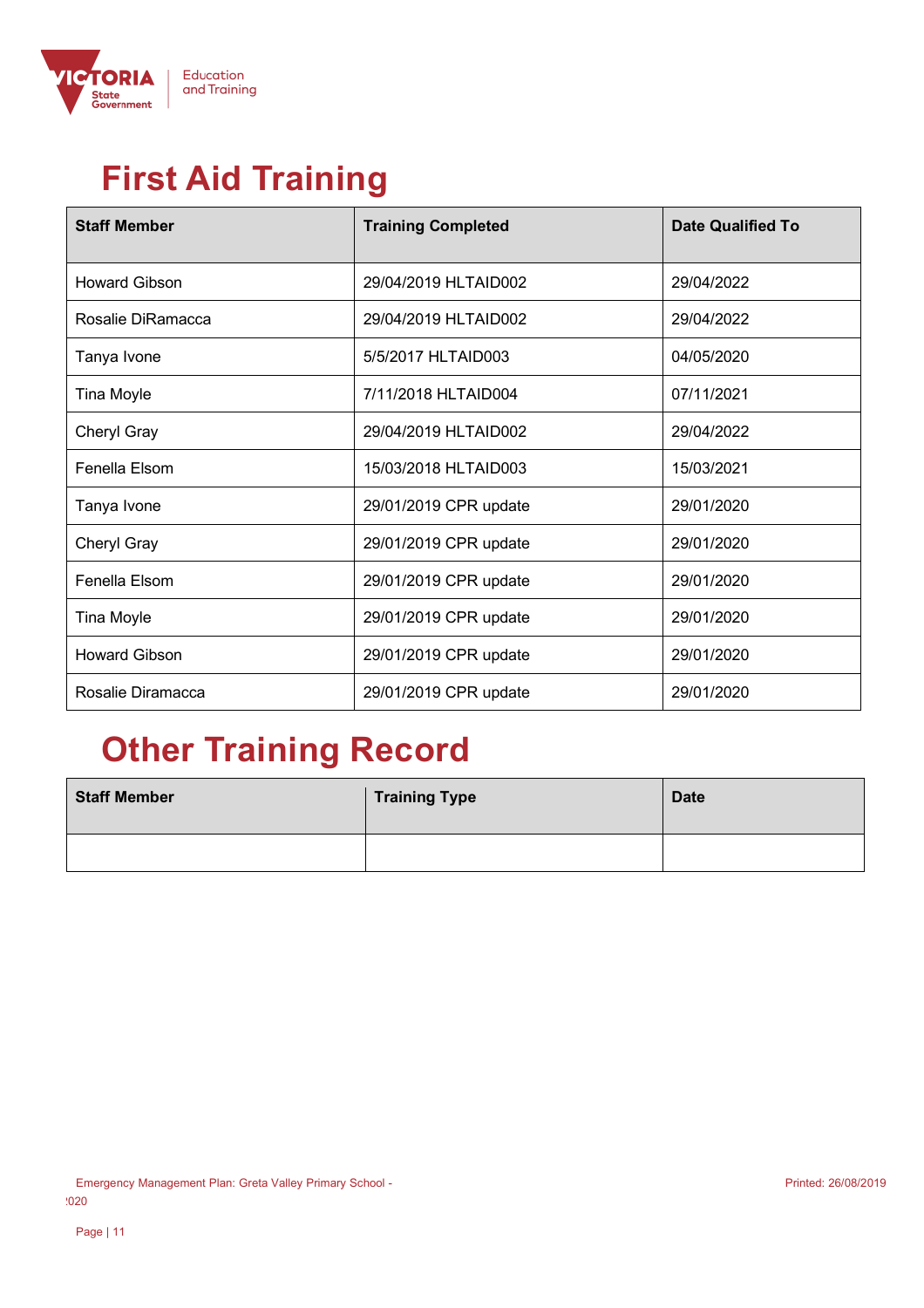

# **Students or Staff with Additional Needs**

*To ensure adherence to the provisions of the Information Privacy Act 2000 you should not record personal details here.*

*Add summary of those with additional needs or medical conditions below, without including personal details.*

| Category                | <b>Number of Staff</b> | <b>Number of Students</b> |
|-------------------------|------------------------|---------------------------|
| Asthma                  |                        | 6                         |
| Intellectual disability | 0                      | 2                         |
| Austism                 | 0                      | ົ                         |

Emergency Management Plan: Greta Valley Primary School -  $20^{10}$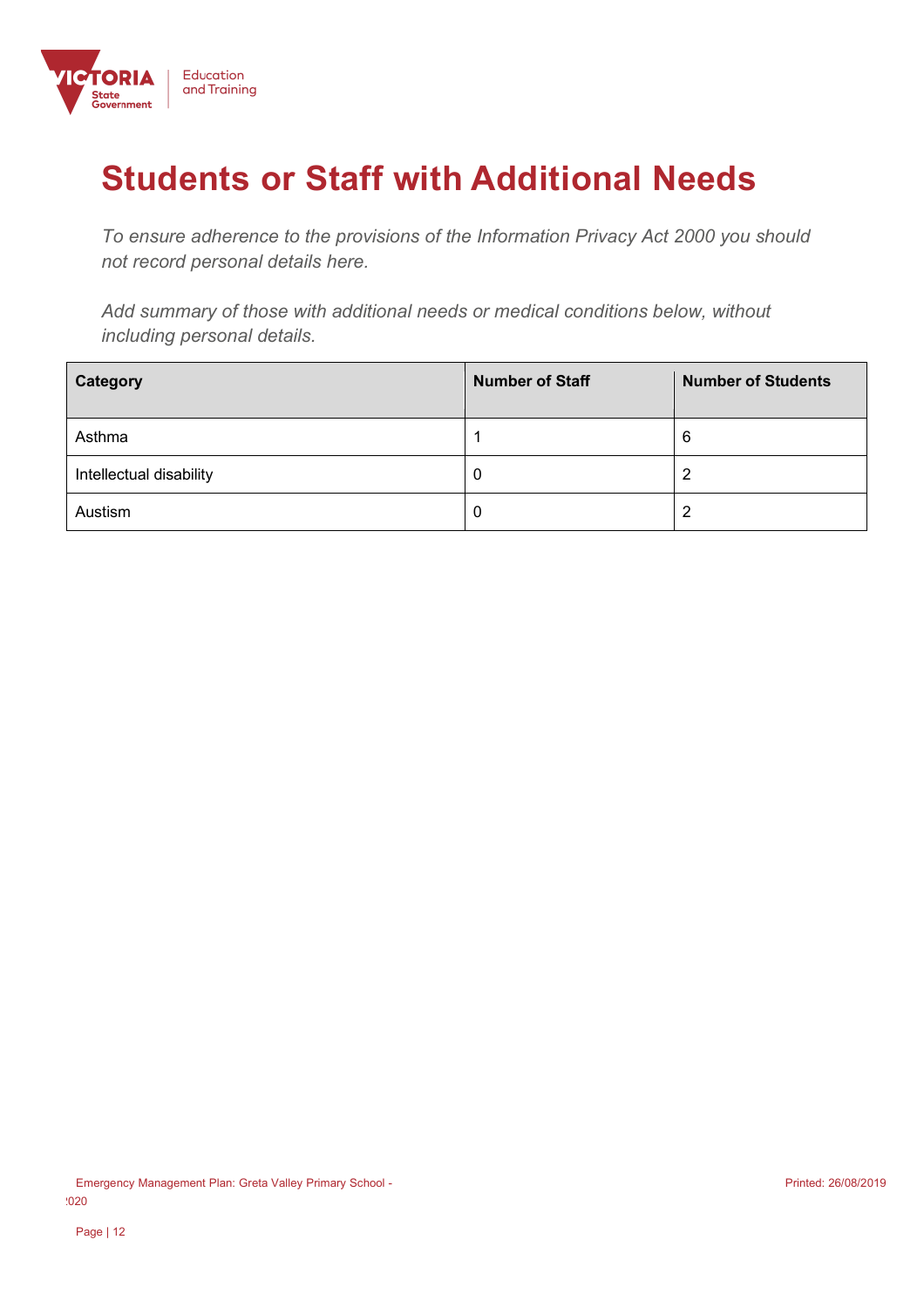

# **Risk Assessment**

| <b>Identified Hazards</b>              | <b>Description of Risk</b>                                                                                                                                                                                    | <b>Existing Controls</b>                                                                                                                                                                                                                                                                                                                                                                                                                                                                                                                                                                                                                | <b>Effectiveness of</b><br>existing controls | <b>Risk Rating</b>                                                                   | <b>Controls to be implemented</b>                                                                                   | <b>Revised Risk Rating</b>                                                              |
|----------------------------------------|---------------------------------------------------------------------------------------------------------------------------------------------------------------------------------------------------------------|-----------------------------------------------------------------------------------------------------------------------------------------------------------------------------------------------------------------------------------------------------------------------------------------------------------------------------------------------------------------------------------------------------------------------------------------------------------------------------------------------------------------------------------------------------------------------------------------------------------------------------------------|----------------------------------------------|--------------------------------------------------------------------------------------|---------------------------------------------------------------------------------------------------------------------|-----------------------------------------------------------------------------------------|
| <b>Building fire</b>                   | Risk of injury from burns or smoke<br>inhalation. Risk of property<br>damage or property loss.                                                                                                                | Ensure fire services equipment (fire hose reels, fire<br>extinguishers, fire blankets, hydrants) is tested and tagged<br>as per Australian Standards. Complete a Workplace<br>Inspection once per term to check that exit signs and other<br>emergency equipment is working. Ensure there is a fire<br>blanket (tested and tagged to Australian Standards)<br>available in all kitchen areas. Ensure all electrical equipment<br>is tested and tagged as per Australian Standards and that<br>frayed leads, damaged equipment etc. are disposed of in an<br>appropriate manner. Ensure there is a business continuity<br>plan in place. | Effective                                    | <b>Consequence</b><br>Major<br>Likelihood<br>Unlikely<br><b>Risk Level</b><br>Medium | Ensure test & tagging has been completed.<br>Utilise funding to have gutters cleaned of debris.                     | <b>Consequence</b><br>Minor<br>Likelihood<br>Unlikely<br><b>Risk Level</b><br>Low       |
| Severe weather,<br>storms and flooding | Risk of roof down flooding Risk of<br>injury. Risk of property damage.                                                                                                                                        | Ensure roofs/gutters/drains are clear. Liaise with SES/local<br>government to identify potential risks. Develop contingency<br>for storage of equipment/materials if necessary. Test<br>communications Ensure there is a business continuity plan<br>in place. Complete the Flood risk identification assessment.                                                                                                                                                                                                                                                                                                                       | Effective                                    | <b>Consequence</b><br>Major<br>Likelihood<br>Possible<br><b>Risk Level</b><br>High   | If there is an extreme or severe weather warning<br>some programs or events may be rescheduled<br>or moved indoors. | <b>Consequence</b><br>Moderate<br>Likelihood<br>Possible<br><b>Risk Level</b><br>Medium |
| Intruders/personal<br>threat           | Physical or psychological injury<br>could occur to staff, students,<br>visitors or contractors if threatened<br>or physically assaulted by an<br>intruder. There is a risk that<br>property could be damaged. | Ensure reception has a clear view of visitors to the school<br>Ensure any visitors/contractors sign in through the office<br>area when they first arrive on site. Regularly check all<br>internal alarms are working Practice emergency response<br>with fire drills.                                                                                                                                                                                                                                                                                                                                                                   | Effective                                    | <b>Consequence</b><br>Major<br>Likelihood<br>Unlikely<br><b>Risk Level</b><br>Medium | Ensure all staff are aware of our lock down<br>procedures                                                           | <b>Consequence</b><br>Minor<br>Likelihood<br>Unlikely<br><b>Risk Level</b><br>Low       |
| Earthquake                             | Physical or psychological injury<br>could occur to staff, visitors or<br>contractors.                                                                                                                         | Seek shelter inside or outside as events dictate Call<br>emergency services                                                                                                                                                                                                                                                                                                                                                                                                                                                                                                                                                             | Effective                                    | <b>Consequence</b><br>Moderate<br>Likelihood<br>Rare<br><b>Risk Level</b><br>Low     |                                                                                                                     | <b>Consequence</b><br>Moderate<br>Likelihood<br>Rare<br><b>Risk Level</b><br>Low        |
| <b>Bomb Threat</b>                     | Physical or psychological injury<br>could occur to staff, visitors or<br>contractors.                                                                                                                         | Ensure each phone has a Bomb Threat Checklist available.<br>Schedule and practice emergency evacuation drills on a<br>regular basis. Implement and follow Bomb Threat response<br>procedure (located in EMP).                                                                                                                                                                                                                                                                                                                                                                                                                           | Effective                                    | <b>Consequence</b><br>Severe<br>Likelihood<br>Rare<br><b>Risk Level</b><br>Medium    |                                                                                                                     | <b>Consequence</b><br>Severe<br>Likelihood<br>Rare<br><b>Risk Level</b><br>Medium       |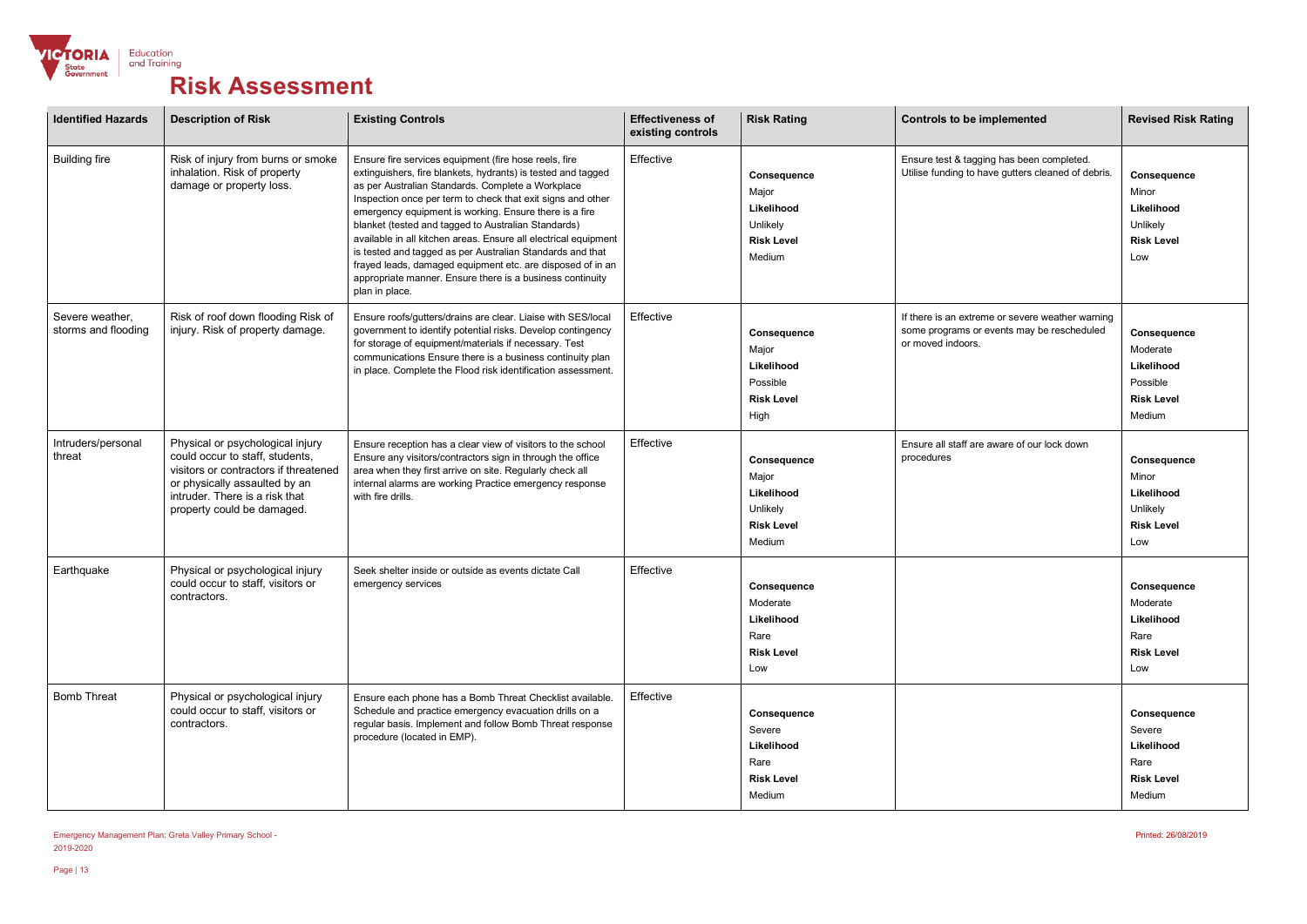**CTORIA** 

Education



| school immediately once<br>een confirmed.<br>t emergency procedure<br>SOC (1800 126 126) | <b>Consequence</b><br>Severe<br>Likelihood<br>Possible<br><b>Risk Level</b><br>Extreme |
|------------------------------------------------------------------------------------------|----------------------------------------------------------------------------------------|
| ed to all staff                                                                          | <b>Consequence</b><br>Minor<br>Likelihood<br>Unlikely<br><b>Risk Level</b><br>Low      |
|                                                                                          | <b>Consequence</b><br>Severe<br>Likelihood<br>Possible<br><b>Risk Level</b><br>Extreme |
|                                                                                          | Consequence<br>Minor<br>Likelihood<br>Unlikely<br><b>Risk Level</b><br>Low             |
|                                                                                          | <b>Consequence</b><br>Major<br>Likelihood<br>Possible<br><b>Risk Level</b><br>High     |
|                                                                                          | Consequence                                                                            |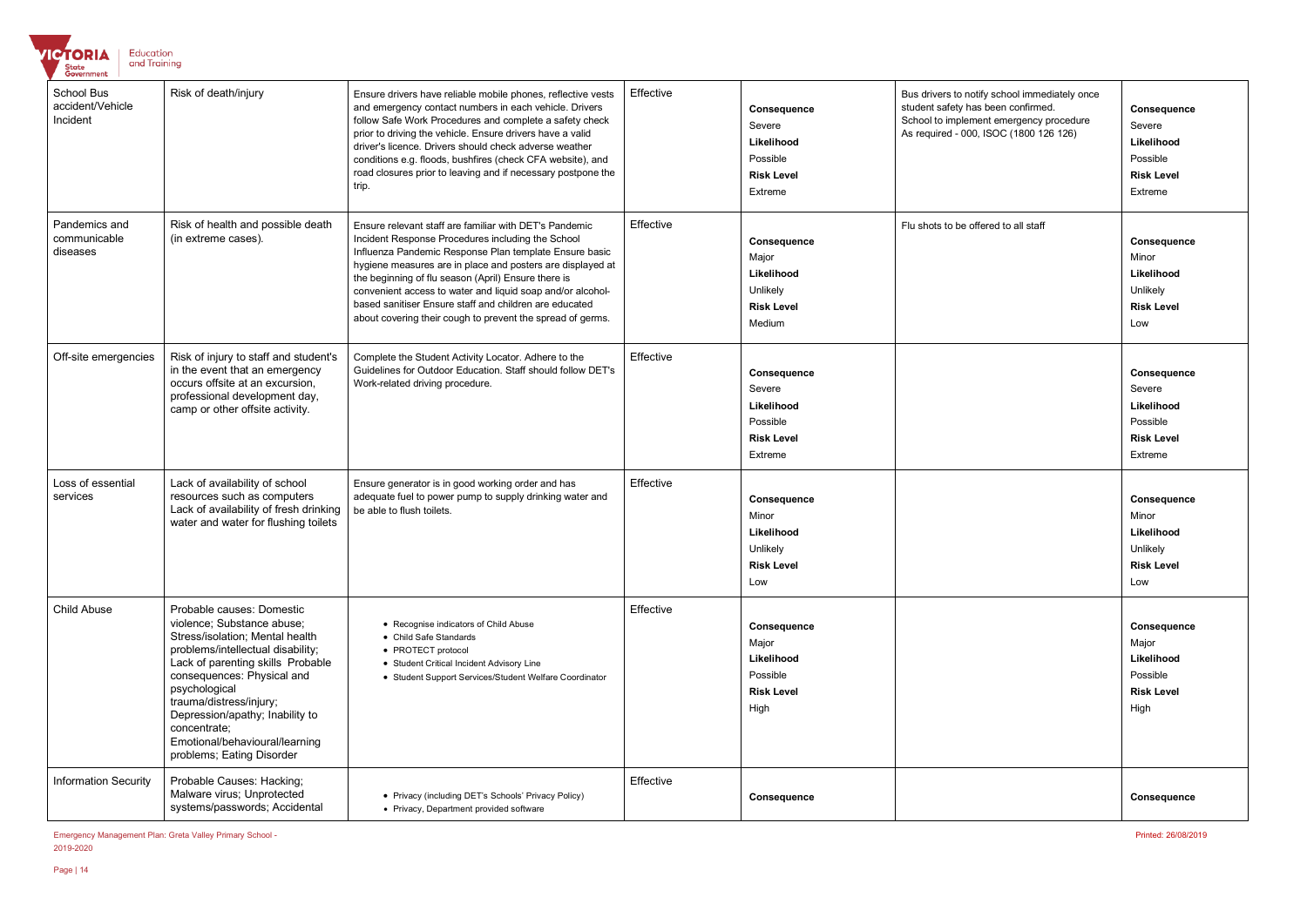

|                                                        | Probable consequences:<br>Inconvenience Inability to<br>access/use computer system;<br>Loss/corruption of files/data;<br>privacy breach                                                                                                        | • Privacy (requests for Information about Students)<br>• Acceptable use of ICT Resources<br>• Staff member manages and reviews school's privacy<br>practices<br>• Regular privacy audit to determine what information the<br>school collects, how it is used and with whom information<br>is shared.<br>• Examine data security arrangements<br>• BYOD usage and guidelines<br>• Password protocols for ICT                                                                                                     |            | Minor<br>Likelihood<br>Possible<br><b>Risk Level</b><br>Medium                       |  |
|--------------------------------------------------------|------------------------------------------------------------------------------------------------------------------------------------------------------------------------------------------------------------------------------------------------|-----------------------------------------------------------------------------------------------------------------------------------------------------------------------------------------------------------------------------------------------------------------------------------------------------------------------------------------------------------------------------------------------------------------------------------------------------------------------------------------------------------------|------------|--------------------------------------------------------------------------------------|--|
| <b>Medical Emergency</b>                               | Probable causes:<br>Accident/misadventure;<br>known/unknown illness Probable<br>consequences: III health,<br>recuperation; hospitalization;<br>impact on continuity of education;<br>Psychological distress for those<br>witnessing incident   | • Staff trained in first aid<br>• First Aid Kit<br>• Staff observant to signs of illness<br>• Medical history - staff/students<br>• First Aid and Infection Control Procedure<br>• Medication Authority Form and authority to administer                                                                                                                                                                                                                                                                        | Effective  | <b>Consequence</b><br>Major<br>Likelihood<br>Possible<br><b>Risk Level</b><br>High   |  |
| <b>Mental Stress</b>                                   | Probable causes: Exposure to<br>distressing event;<br>Anxiety/depression; illness<br>Probable consequences:<br>Psychological trauma/distress;<br>Attempted suicide; Suicidal<br>ideation/self-harm; Interrupted<br>learning                    | • Student Support Services<br>• Well-being staff in school<br>• SafeMinds<br>• Navigator Program<br>• Student Engagement and Inclusion Guidance<br>• Building Resilience Framework<br>• Victorian Anti-bullying and Mental Heath Initiative<br>$\bullet$ EAP                                                                                                                                                                                                                                                    | Acceptable | <b>Consequence</b><br>Major<br>Likelihood<br>Unlikely<br><b>Risk Level</b><br>Medium |  |
| Missing person -<br>school or school<br>camp/excursion | Probable causes; Lost or<br>separated whilst on<br>camp/excursion; Truancy;<br>Unknown - i.e. distress Probable<br>consequences: injury; interrupted<br>education; psychological<br>trauma/distress                                            | • School records attendance<br>• Student engagement policy to promote school<br>attendance and address truancy, which is staged<br>• Recess and lunchtime supervision.<br>• Behaviour Support Plans to address individual truancy.<br>• Student Activity Locator to be completed ahead of all<br>camps (which includes outlining all students to attend<br>camp)<br>• List of students to attend camp to be held at school site<br>and by Teacher in Charge on camp.<br>• School excursion/camp risk assessment | Effective  | <b>Consequence</b><br>Major<br>Likelihood<br>Unlikely<br><b>Risk Level</b><br>Medium |  |
| Traumatic<br>Death/Injury/Grief                        | Probable causes:<br>Accident/misadventure; Existing<br>illness; Sudden medical<br>emergency Probable<br>Consequences: Distress/anger;<br>Disruption to school operations;<br>Disruption to school operations;<br>Stress, psychological injury, | • Student Support Services<br>• Well-being staff in school<br>• Managing Trauma Guide<br>• Incident Support and Operations Centre referrals<br>• Employee Assistance Program                                                                                                                                                                                                                                                                                                                                    | Effective  | <b>Consequence</b><br>Severe<br>Likelihood<br>Rare<br><b>Risk Level</b><br>Medium    |  |

| Minor<br>Likelihood<br>Possible<br><b>Risk Level</b><br>Medium                       |
|--------------------------------------------------------------------------------------|
| <b>Consequence</b><br>Major<br>Likelihood<br>Possible<br><b>Risk Level</b><br>High   |
| <b>Consequence</b><br>Major<br>Likelihood<br>Unlikely<br><b>Risk Level</b><br>Medium |
| Consequence<br>Major<br>Likelihood<br>Unlikely<br><b>Risk Level</b><br>Medium        |
| <b>Consequence</b><br>Severe<br>Likelihood<br>Rare<br><b>Risk Level</b><br>Medium    |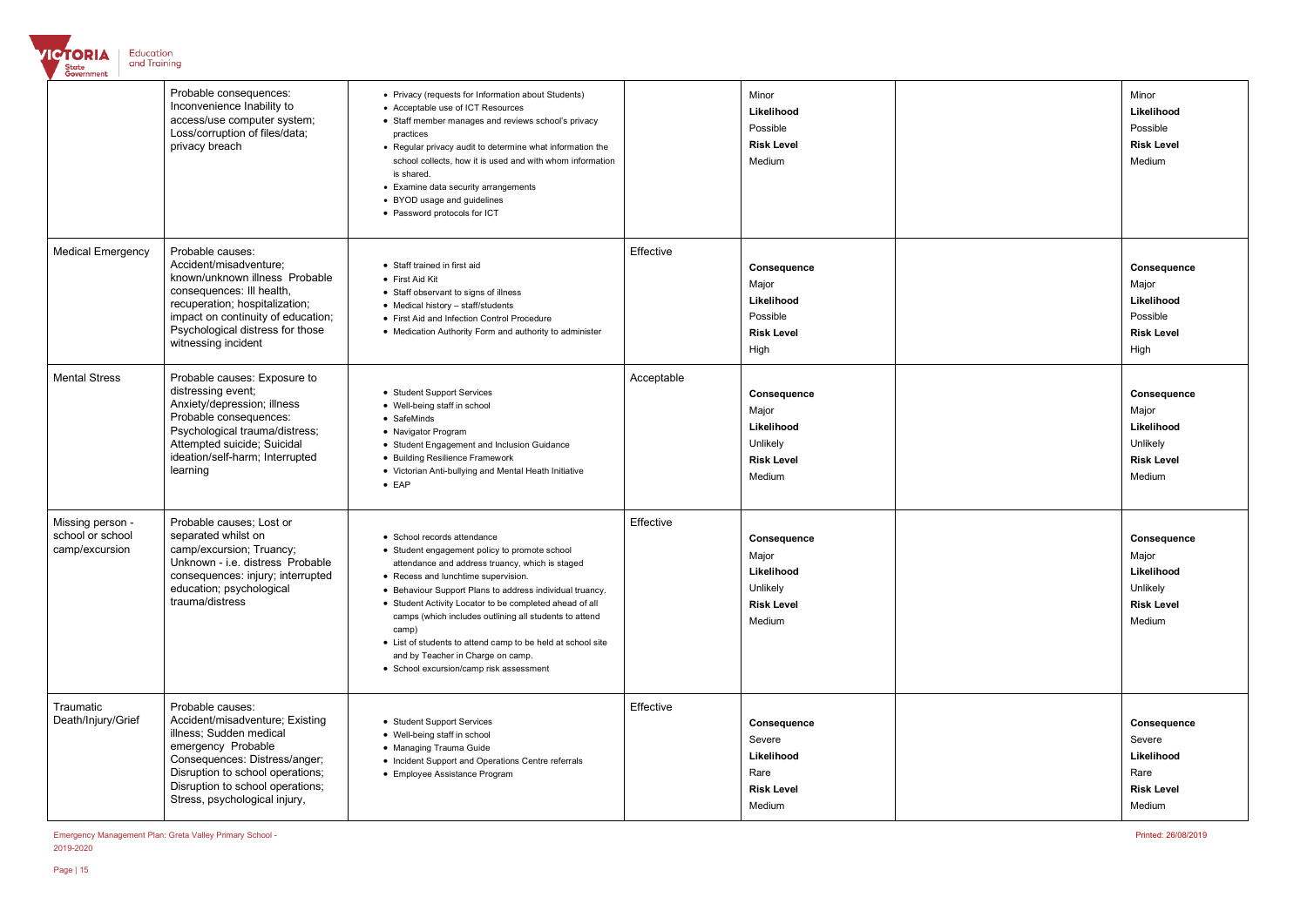

|                                           | impact on well-being requiring<br>support                                                                                                                                                                                            |                                                                                                                                                                                                                                                                                                                                                                                                                                                                                                                                                                                                                                                                                                                                                                                                                                                                                                                                                                                                                                                                                                                                                                                                                                                                                                                                                                                                                                                                                                                                                                                                                                                                                                                                                                                                              |           |                                                                                      |                                                                                                                                                     |
|-------------------------------------------|--------------------------------------------------------------------------------------------------------------------------------------------------------------------------------------------------------------------------------------|--------------------------------------------------------------------------------------------------------------------------------------------------------------------------------------------------------------------------------------------------------------------------------------------------------------------------------------------------------------------------------------------------------------------------------------------------------------------------------------------------------------------------------------------------------------------------------------------------------------------------------------------------------------------------------------------------------------------------------------------------------------------------------------------------------------------------------------------------------------------------------------------------------------------------------------------------------------------------------------------------------------------------------------------------------------------------------------------------------------------------------------------------------------------------------------------------------------------------------------------------------------------------------------------------------------------------------------------------------------------------------------------------------------------------------------------------------------------------------------------------------------------------------------------------------------------------------------------------------------------------------------------------------------------------------------------------------------------------------------------------------------------------------------------------------------|-----------|--------------------------------------------------------------------------------------|-----------------------------------------------------------------------------------------------------------------------------------------------------|
| Violence, Aggression<br>and/or harassment | Probable causes: underlying<br>abuse or exposure to family<br>violence; developmental factors<br>Probable Consequences: physical<br>or psychological harm; Disruption<br>to learning/continuity of education                         | Site based policies and strategies<br>• Lunchtime and recess supervision<br>• School based security measures e.g. duress alarm,<br><b>CCTV</b><br>• Behavioral Code of Conduct<br>• School social media strategies to address online<br>harassment<br>• Requirement for multiple staff to be present at meetings<br>or incidents involving aggressive parent or student<br>School pursues specific interventions or referrals as<br>required/appropriate:<br>• Trespass order<br>• Child Protection referral<br>• Family violence referral<br>Specific supports for students with challenging behaviors and<br>interventions:<br>• Referral to Student Support Services (SSS)<br>• School Wide Positive Behaviour Support strategies<br>(Behaviour Support Plans etc.)<br>• Restraint and Seclusion procedures<br>• Respectful Relationships<br>• Health and Human Services Behaviour Support Services<br>• More advanced supports accessed as appropriate e.g.<br>Engagement of a Student Support Services visiting<br>professional<br>• School welfare officer/coordinator engaged<br>Training<br>• Diffusion strategies and training for staff<br>• Conflict management training<br>• Awareness training and resources - Building Resilience<br>and Preventing Radicalisation to Violent Extremism<br>Specific support for teacher/staff in dealing with challenging<br>behaviours<br>• Employee Assistance Program (EAP) for impacted staff<br>• Principal Mentor Program<br>• Proactive Wellbeing Supervision<br>• Principal Health Checks<br>• Early Intervention Principal Support Service<br>Refer to additional resources for impacted persons<br>• School breakfast club (where available)<br>• School wide Positive Behaviour Support<br>• Koori inclusive School Wide Positive Behaviour Support | Effective | <b>Consequence</b><br>Major<br>Likelihood<br>Possible<br><b>Risk Level</b><br>High   |                                                                                                                                                     |
| <b>Bushfire/Grassfire</b>                 | Probable Causes: Lightning strike;<br>Arson; Spark ignited by machinery;<br>Power line failure; Escaped<br>planned burn Probable<br>Consequences: Injury; Serious<br>injury from smoke inhalation;<br>Stress or psychological injury | • Weekly checks of safety equip are conducted during<br>bushfire season.<br>• School liaises with local fire services regarding<br>preparedness prior to start of the Fire Danger Period.<br>• WatchZone on VicEmergency App<br>• Evacuation drills are conducted in Terms 1 and 4;<br>conduct Shelter-In-Place drill in Term 1.                                                                                                                                                                                                                                                                                                                                                                                                                                                                                                                                                                                                                                                                                                                                                                                                                                                                                                                                                                                                                                                                                                                                                                                                                                                                                                                                                                                                                                                                             | Effective | <b>Consequence</b><br>Severe<br>Likelihood<br>Likely<br><b>Risk Level</b><br>Extreme | Communicate schoo<br>strategies to the com<br>for varied fire warning<br>periods of high fire ris<br>the current fire risk a<br>as deemed appropria |

|                                                                                                                                                          | Consequence<br>Major<br>Likelihood<br>Possible<br><b>Risk Level</b><br>High   |
|----------------------------------------------------------------------------------------------------------------------------------------------------------|-------------------------------------------------------------------------------|
| ol bushfire preparedness and<br>nmunity. Implement actions<br>gs as per EMP During<br>isk the principal will assess<br>and modify or change plans<br>ate | Consequence<br>Severe<br>Likelihood<br>Likely<br><b>Risk Level</b><br>Extreme |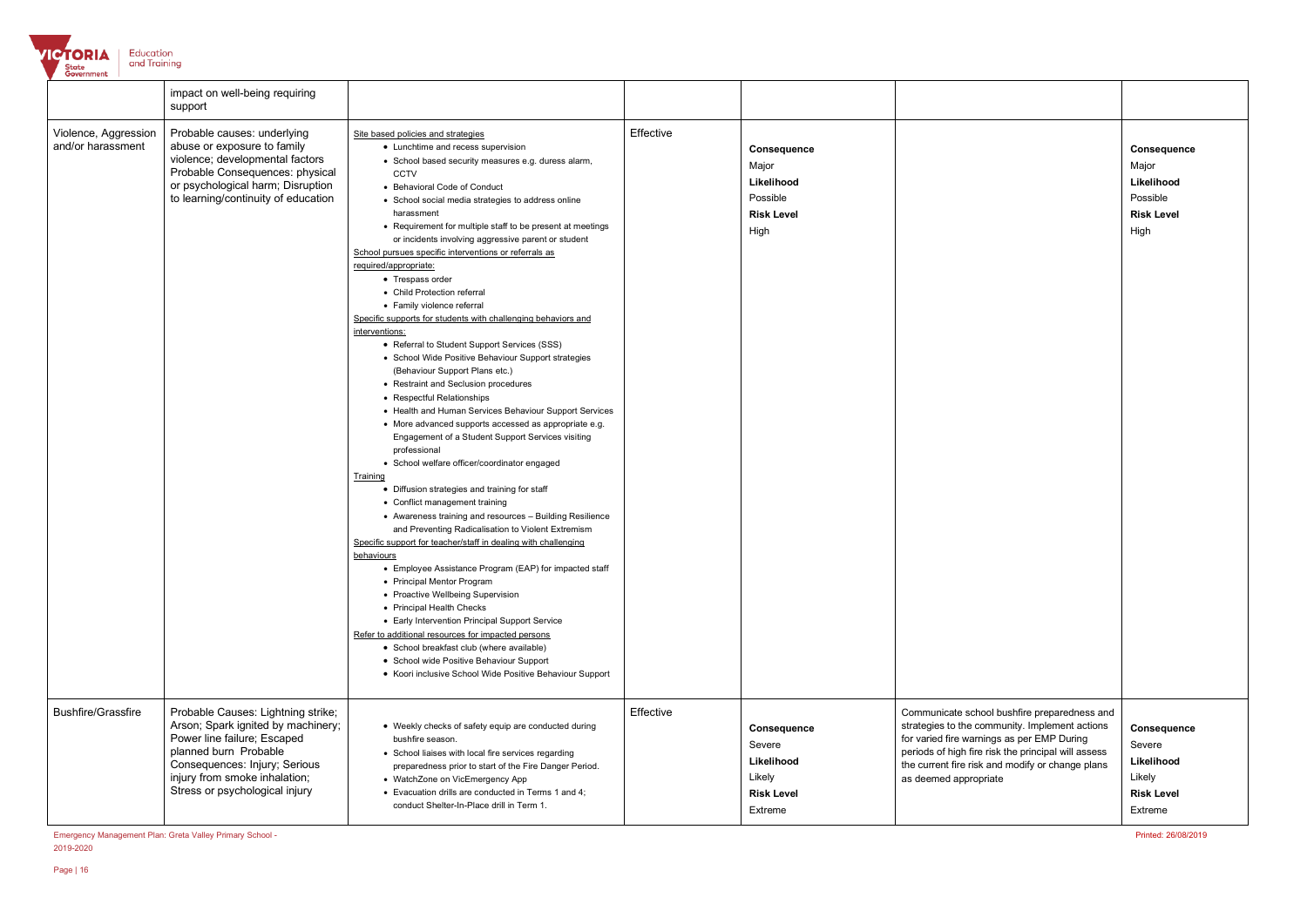Printed: 26/08/2019

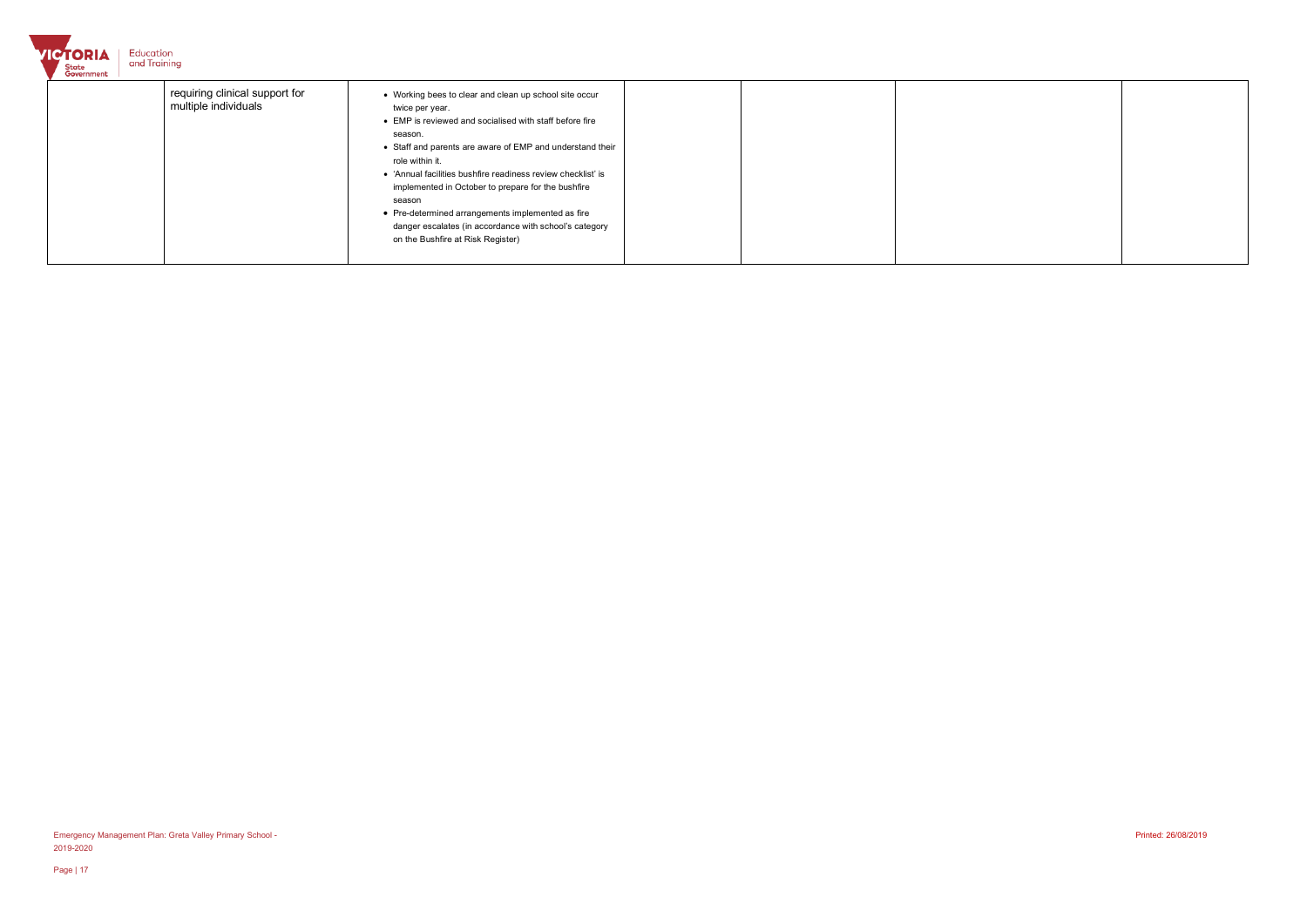

# **Core Emergency Response Procedures**

| <b>Core Procedures</b>                     | <b>Procedure Instructions</b>                                                                                                                                                                                                                                                                                                                                                                                                                                                                                                                                                                                                                                                                                                                                                                                                                                                                                                                                                                                                                                                                                                                                                                                                                                                                                                                                                                                                                                                                                                                                                                                                                                                                                                                                                                                                                                                                                                                                                                                                                                                                                                                                                                                                                                                                                                        |
|--------------------------------------------|--------------------------------------------------------------------------------------------------------------------------------------------------------------------------------------------------------------------------------------------------------------------------------------------------------------------------------------------------------------------------------------------------------------------------------------------------------------------------------------------------------------------------------------------------------------------------------------------------------------------------------------------------------------------------------------------------------------------------------------------------------------------------------------------------------------------------------------------------------------------------------------------------------------------------------------------------------------------------------------------------------------------------------------------------------------------------------------------------------------------------------------------------------------------------------------------------------------------------------------------------------------------------------------------------------------------------------------------------------------------------------------------------------------------------------------------------------------------------------------------------------------------------------------------------------------------------------------------------------------------------------------------------------------------------------------------------------------------------------------------------------------------------------------------------------------------------------------------------------------------------------------------------------------------------------------------------------------------------------------------------------------------------------------------------------------------------------------------------------------------------------------------------------------------------------------------------------------------------------------------------------------------------------------------------------------------------------------|
| On-site evacuation/relocation<br>procedure | When it is unsafe for students, staff and visitors to remain inside the school building the Chief<br>Warden on-site will take charge and activate the Incident Management Team if necessary.<br>• Call 000 for emergency services and seek and follow advice.<br>• Evacuate students, staff and visitors out of the building to the cricket pitch<br>• Report the emergency and evacuation to Incident Support and Operations Centre (24<br>hour, 7 days) on 1800 126 126.<br>• Take your emergency kit/first aid kit (including your student and staff attendance lists<br>and a copy of this EMP).<br>• Once at your primary and/or secondary assembly point/s, check all students, staff and<br>visitors are accounted for.<br>• Ensure communications with emergency services is maintained.<br>• Wait for emergency services to arrive or provide further information.<br>• Notify your region and seek advice from your regional Manager, Operations and<br>Emergency Management if required.<br>• Confirm with emergency service personnel that it is safe to return to normal<br>operations.<br>• Maintain a record of actions/decisions undertaken and times.<br>• Contact parents as required.<br>Actions after on-site evacuation/relocation procedure<br>• Ensure any students, staff or visitors with medical or other needs are supported.<br>• Advise the Incident Support and Operations Centre and the region (regional Manager,<br>Operations and Emergency Management) that the evacuation is over.<br>• Determine whether to activate your parent re-unification process.<br>• Determine if there is any specific information students, staff and visitors need to know<br>(for example, parent reunification process or areas of the facility to avoid).<br>• Contact the SSSO Network Coordinator if required.<br>• Print and issue pre-prepared parent letters and give these to students to take home.<br>• Ensure all staff are made aware of Employee Assistance Program contact details.<br>• Seek support from your region/regional Manager, Operations and Emergency<br>Management if required.<br>• Undertake operational debrief with staff and Incident Management Team to identify<br>any on-site evacuation and procedural changes that may be required.<br>• Complete your Post Emergency Record. |
| Off-site evacuation procedure              | If it is unsafe for students, staff and visitors to remain on the school grounds the Chief Warden<br>on-site will take charge and activate the Incident Management Team if necessary.<br>• Call 000 for emergency services and seek and follow advice.<br>· Identify which off-site assembly point you will evacuate staff, students and visitors to.<br>• Evacuate staff, students and visitors to the school car park<br>• Report the emergency and evacuation to Incident Support and Operations Centre (24<br>hour, 7 days) on 9589 6266.<br>• Take your emergency kit/first aid kit (including your student and staff attendance lists<br>and a copy of this EMP).<br>• Once at primary and/or secondary assembly point/s, check all students, staff and<br>visitors are accounted for.<br>• Ensure communications with emergency services is maintained.<br>• Wait for emergency services to arrive or provide further information.                                                                                                                                                                                                                                                                                                                                                                                                                                                                                                                                                                                                                                                                                                                                                                                                                                                                                                                                                                                                                                                                                                                                                                                                                                                                                                                                                                                            |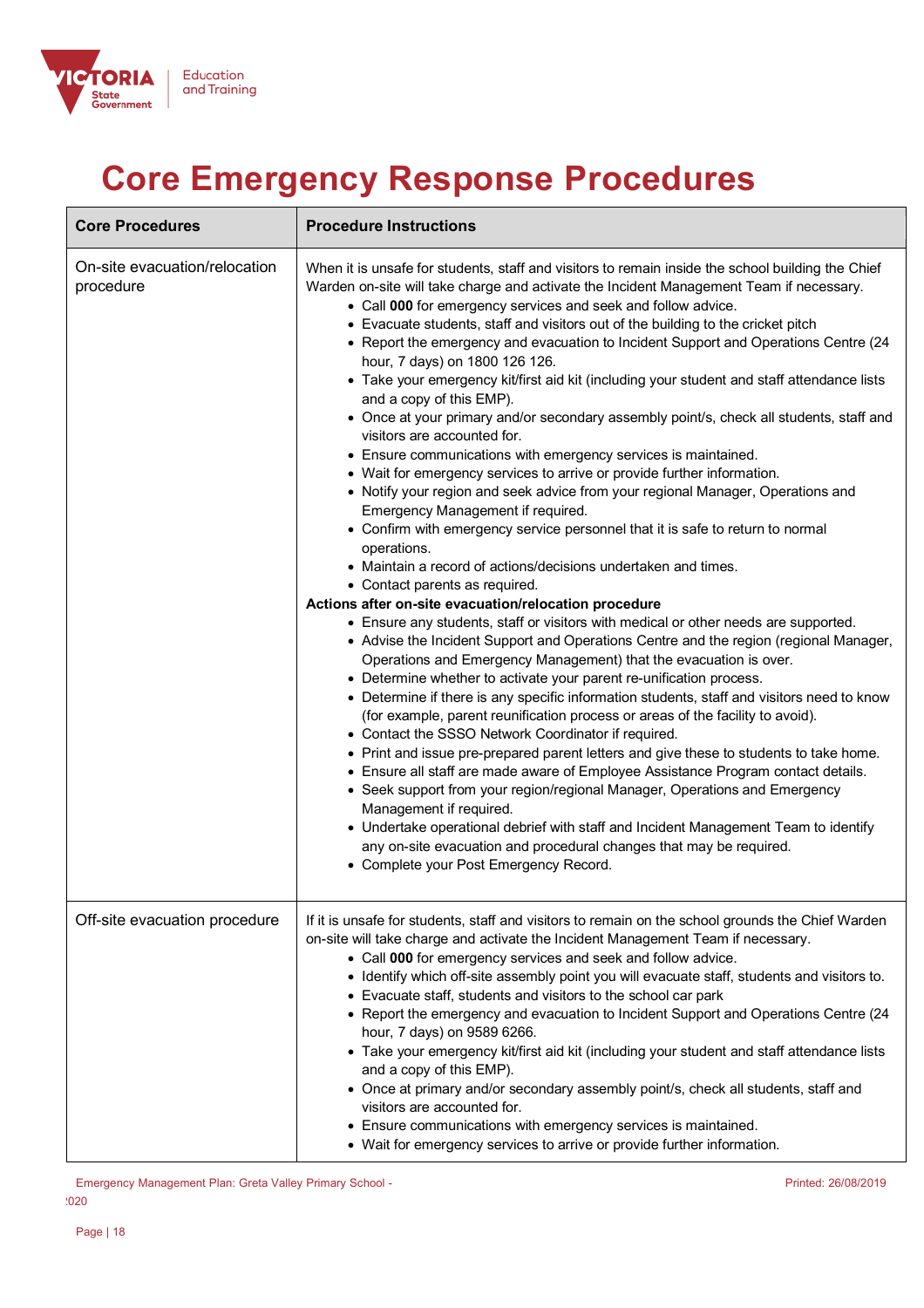

| Education    |
|--------------|
| and Training |

|                     | • Notify your region and seek advice from your regional Manager, Operations and<br>Emergency Management if required.<br>• Confirm with Emergency Service personnel that it is safe to return to normal<br>operations.<br>• Maintain a record of actions/decisions undertaken and times.<br>• Contact parents as required.<br>Actions after off-site evacuation procedure<br>• Ensure any students, staff or visitors with medical or other needs are supported.<br>• Advise the Incident Support and Operations Centre and the region (regional Manager,<br>Operations and Emergency Management) that the evacuation is over.<br>• Determine whether to activate your parent re-unification process.<br>• Determine if there is any specific information students, staff and visitors need to know<br>(for example, parent reunification process or areas of the facility to avoid).<br>• Direct all Media enquiries to DET Media Unit on 8688 7776.<br>• Contact the SSSO Network Coordinator if required.<br>• Print and issue pre-prepared parent letters and give these to students to take home.<br>• Ensure all staff are made aware of Employee Assistance Program contact details.<br>• Seek support from your region/regional Manager, Operations and Emergency<br>Management if required.<br>• Undertake operational debrief with staff and Incident Management Team to identify<br>any off-site and procedural changes that may be required.<br>• Complete your Post Emergency Record.                                                                                                                                                                                                                                                                                                                                                |
|---------------------|--------------------------------------------------------------------------------------------------------------------------------------------------------------------------------------------------------------------------------------------------------------------------------------------------------------------------------------------------------------------------------------------------------------------------------------------------------------------------------------------------------------------------------------------------------------------------------------------------------------------------------------------------------------------------------------------------------------------------------------------------------------------------------------------------------------------------------------------------------------------------------------------------------------------------------------------------------------------------------------------------------------------------------------------------------------------------------------------------------------------------------------------------------------------------------------------------------------------------------------------------------------------------------------------------------------------------------------------------------------------------------------------------------------------------------------------------------------------------------------------------------------------------------------------------------------------------------------------------------------------------------------------------------------------------------------------------------------------------------------------------------------------------------------------------------------------------------------------------|
| Lock-down procedure | When an external and immediate danger is identified and it is determined that the students<br>should be secured inside the building for their own safety the Chief Warden on-site will take<br>charge and activate the Incident Management Team if necessary.<br>• Call 000 for emergency services and seek and follow advice.<br>• Initiate the lock-down and provide instructions to staff, for example, close internal<br>doors and windows, remain in classroom, sit below window level or move into<br>corridors.<br>• Check that all external doors (and windows if appropriate) are locked.<br>• If available, allocate staff to be posted at locked doors to allow students, staff and<br>visitors to enter if locked out.<br>• Report the emergency and lock-down to the Incident Support and Operations Centre<br>(24 hour, 7 days) on 1800 126 126.<br>• Divert parents and returning groups from the school if required.<br>• Ensure a telephone line is kept free.<br>• Keep public address system free.<br>• Keep main entrance as the only entry point. It must be constantly monitored and no<br>unauthorised people allowed access.<br>• If safe to do so, have a staff member wait at the main entry to the school to guide<br>emergency services personnel.<br>• As appropriate, ascertain that all students, staff and visitors are accounted for.<br>• Notify your region and seek advice from your regional Manager, Operations and<br>Emergency Management if required.<br>• As appropriate, confirm with emergency services personnel that it is safe to return to<br>normal operations.<br>• Maintain a record of actions/decisions undertaken and times.<br>• Contact parents as required.<br>Actions after lock-down procedure<br>• Ensure any students, staff or visitors with medical or other needs are supported. |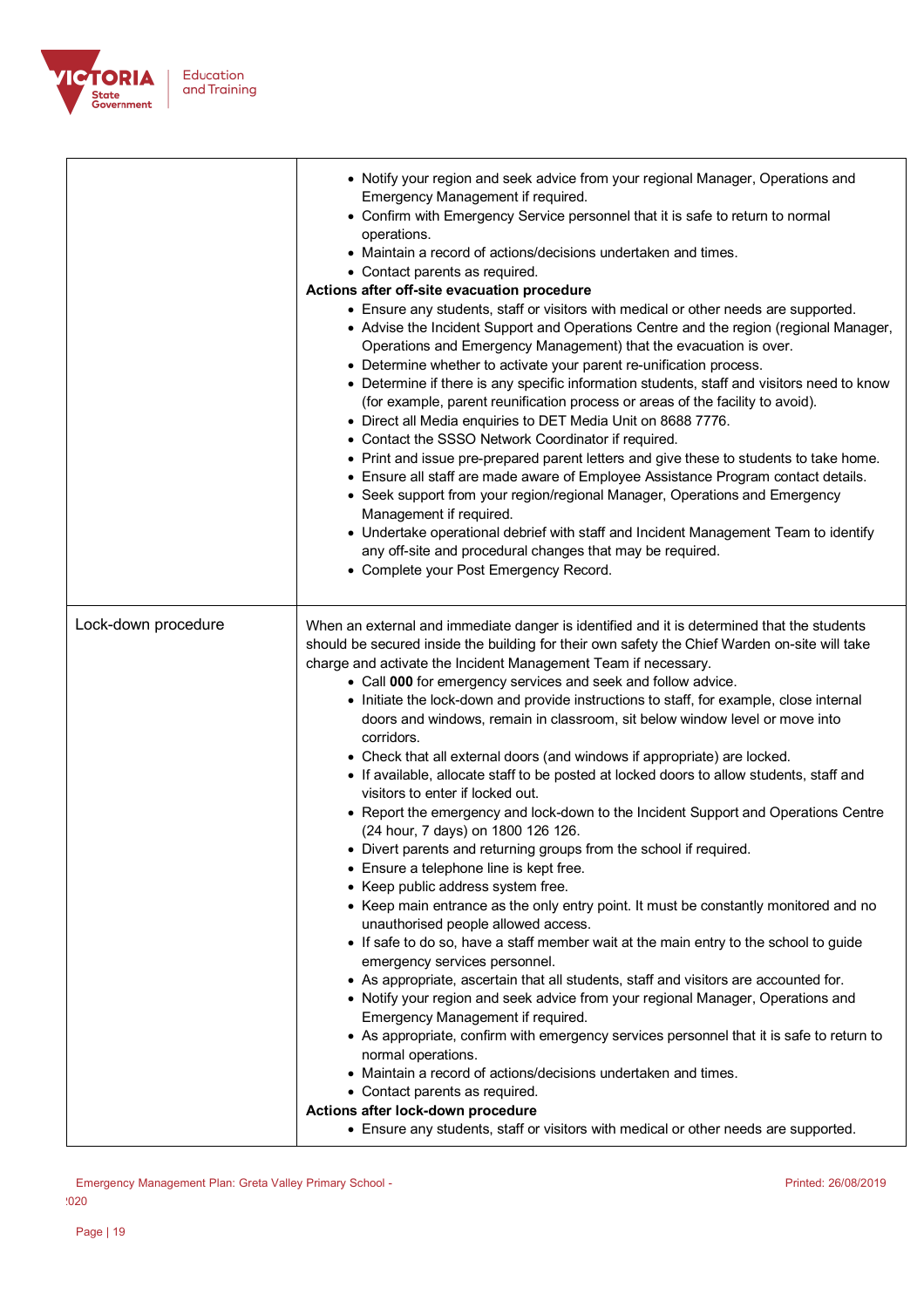

| Equeglion    |  |
|--------------|--|
| and Training |  |

|                    | • Advise the Incident Support and Operations Centre and the region (regional Manager,<br>Operations and Emergency Management) that the lock-down is over.<br>• Determine whether to activate your parent re-unification process.<br>• Determine if there is any specific information students, staff and visitors need to know<br>(for example, parent reunification process or areas of the facility to avoid).<br>• Direct all Media enquiries to DET Media Unit on 8688 7776.<br>• Print and issue pre-prepared parent letters and give these to students to take home.<br>• Contact the SSSO Network Coordinator if required.<br>• Ensure all staff are made aware of Employee Assistance Program contact details.<br>• Seek support from your region/regional Manager, Operations and Emergency<br>Management if required.<br>• Undertake operational debrief with staff and Incident Management Team to identify<br>any lock-down and procedural changes that may be required.<br>• Complete your Post Emergency Record.                                                                                                                                                                                                                                                                                                                                                                                                                                                                                                                                                                                                                                                                                                                                                                                                                                                                                                                                                                                                                                                                                                                                                                                                                        |
|--------------------|-------------------------------------------------------------------------------------------------------------------------------------------------------------------------------------------------------------------------------------------------------------------------------------------------------------------------------------------------------------------------------------------------------------------------------------------------------------------------------------------------------------------------------------------------------------------------------------------------------------------------------------------------------------------------------------------------------------------------------------------------------------------------------------------------------------------------------------------------------------------------------------------------------------------------------------------------------------------------------------------------------------------------------------------------------------------------------------------------------------------------------------------------------------------------------------------------------------------------------------------------------------------------------------------------------------------------------------------------------------------------------------------------------------------------------------------------------------------------------------------------------------------------------------------------------------------------------------------------------------------------------------------------------------------------------------------------------------------------------------------------------------------------------------------------------------------------------------------------------------------------------------------------------------------------------------------------------------------------------------------------------------------------------------------------------------------------------------------------------------------------------------------------------------------------------------------------------------------------------------------------------|
| Lock-out procedure | When an internal immediate danger is identified and it is determined that students should be<br>excluded from buildings for their safety the Chief Warden on-site will take charge and activate<br>the Incident Management Team if necessary.<br>• Call 000 for emergency services and seek and follow advice.<br>• Announce lock-out with instructions about what is required. Instructions may include<br>nominating staff to:<br>o Lock doors to prevent entry<br>o Check the premises for anyone left inside<br>o Obtain Emergency Kit<br>• Go to the designated assembly point/s - cricket pitch or car park<br>• Check that students, staff and visitors are all accounted for.<br>• Report the emergency and lock-out to the Incident Support and Operations Centre (24<br>hour, 7 days) on 1800 126 126.<br>• Notify your region and seek advice from your regional Manager, Operations and<br>Emergency Management if required.<br>• Where appropriate, confirm with emergency services personnel that it is safe to return<br>to normal operations.<br>• Maintain a record of actions/decisions undertaken and times.<br>• Contact parents as required.<br>Actions after lock-out procedure<br>• Ensure any students, staff or visitors with medical or other needs are supported.<br>• Advise the Incident Support and Operations Centre and the region (regional Manager,<br>Operations and Emergency Management) that the lock-out is over.<br>• Determine if there is any specific information students, staff and visitors need to know<br>(for example, parent reunification process or areas of the facility to avoid).<br>• Print and issue pre-prepared parent letters and give these to students to take home.<br>• Direct all Media enquiries to DET Media Unit on 8688 7776.<br>• Ensure all staff are made aware of Employee Assistance Program contact details.<br>• Contact the SSSO Network Coordinator if required.<br>• Seek support from your region/regional Manager, Operations and Emergency<br>Management as required.<br>• Undertake operational debrief with staff and Incident Management Team to identify<br>any lock-out and procedural changes that may be required.<br>• Complete your Post Emergency Record. |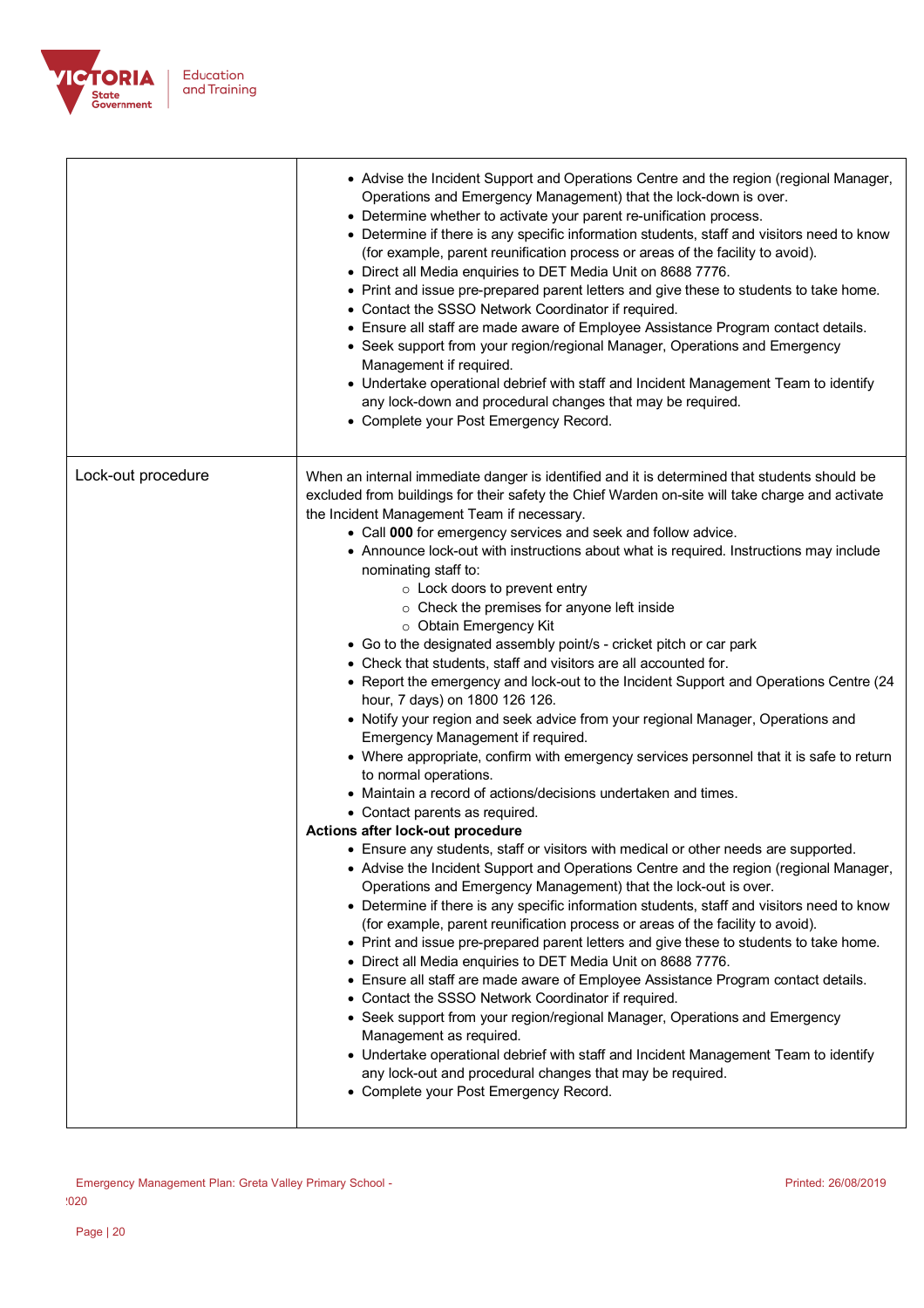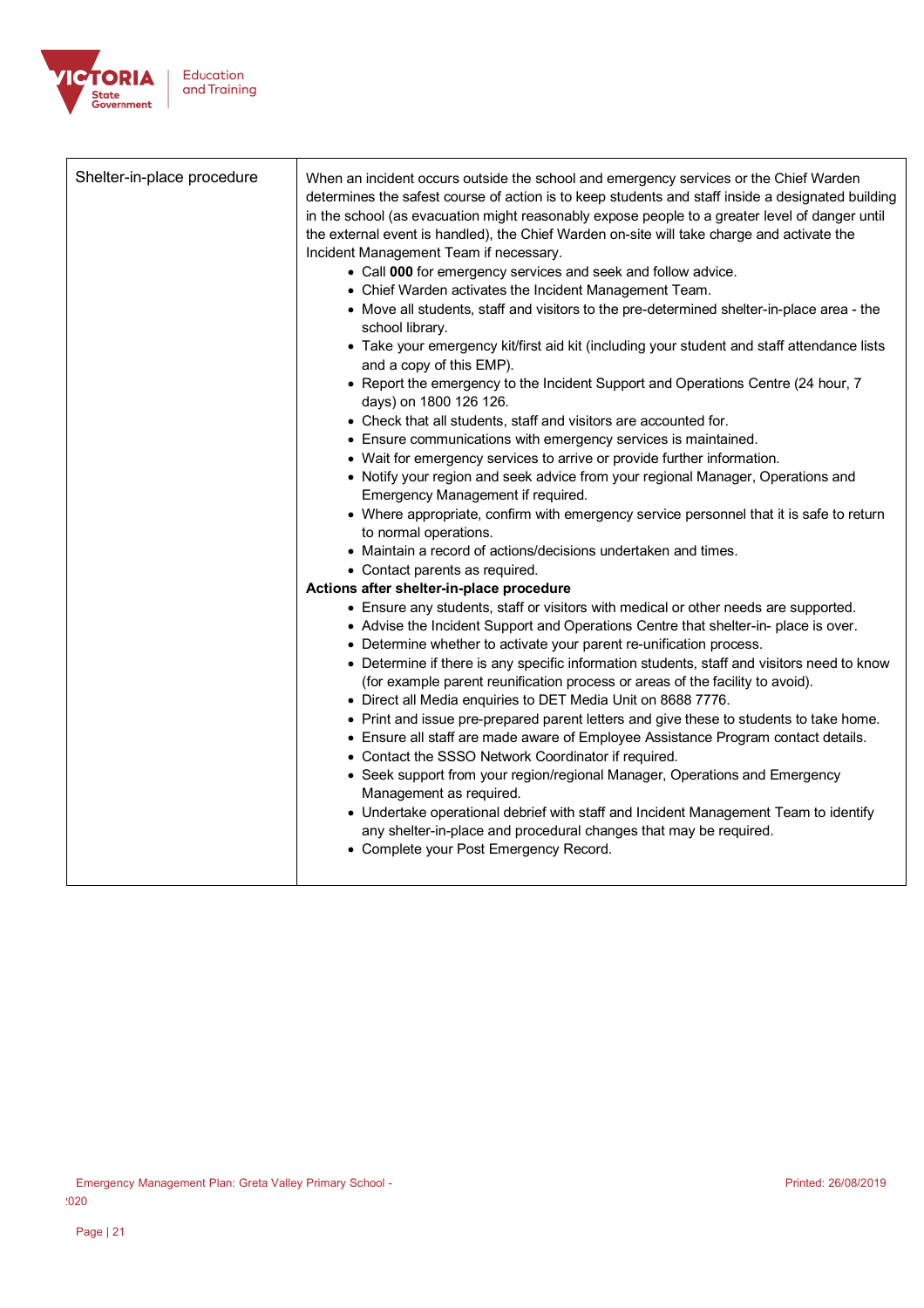

# **Specific Emergency Response Procedures**

| <b>Specific</b><br><b>Procedures</b>      | <b>Procedure Instructions</b>                                                                                                                                                                                                                                                                                                                                                                                                                                                                                                                                                                                                                                                                                                                                                                                                                                                                                                                                                                                                |
|-------------------------------------------|------------------------------------------------------------------------------------------------------------------------------------------------------------------------------------------------------------------------------------------------------------------------------------------------------------------------------------------------------------------------------------------------------------------------------------------------------------------------------------------------------------------------------------------------------------------------------------------------------------------------------------------------------------------------------------------------------------------------------------------------------------------------------------------------------------------------------------------------------------------------------------------------------------------------------------------------------------------------------------------------------------------------------|
| <b>Building fire</b>                      | • Call 000 for emergency services and seek and follow advice.<br>• Activate the fire alarm.<br>• If appropriate, follow the procedure for on-site evacuation.<br>• Report the emergency immediately to the Chief Warden who will convene your IMT if necessary.<br>• Extinguish the fire (only if safe to do so).<br>• Evacuate to the cricket pitch or car park, closing all doors and windows.<br>• Check that all areas have been cleared and notify the Chief Warden.<br>• Check that all students, staff, visitors and contractors are accounted for.<br>• Report emergency to the Incident Support Operations Centre on 1800 126 126.<br>• Notify your region and seek advice from your regional Manager, Operations and Emergency Managemen<br>• Contact parents as required.<br>• Direct all Media enquiries to DET Media Unit on 9637 2871.                                                                                                                                                                         |
| Severe weather,<br>storms and<br>flooding | • Call 000 if emergency services are needed and seek and follow advice.<br>• Before the storm, store or secure loose items external to the building, such as outdoor furniture and rubbit<br>• Secure windows (close curtains and blinds) and external doors. If necessary, tape windows and glass ent<br>and sandbags if required.<br>• During a severe storm:<br>o Remain in the building and keep away from windows.<br>o Restrict the use of telephone landlines to emergency calls only, particularly during a thunderstor<br>• Report any matter concerning the safety and wellbeing of students, staff and visitors to the Chief Warden.<br>• Disconnect electrical equipment - cover and/or move this equipment away from windows.<br>• Report emergency to the Incident Support Operations Centre on 1800 126 126.<br>. Notify your region and seek advice from your regional Manager, Operations and Emergency Managemen<br>• Listen to local radio or TV on battery-powered sets for weather warnings and advice. |
| Intruders/personal<br>threat              | • Call 000 for emergency services and seek and follow advice.<br>• Report the emergency immediately to the Chief Warden.<br>• Do not do or say anything to the person to encourage irrational behaviour.<br>• Initiate action to restrict entry to the building if possible and confine or isolate the threat from building occu<br>• Determine whether evacuation, lock-down or shelter-in-place is required. Do this in consultation with t<br>possible.<br>• Evacuation only should be considered if safe to do so.<br>• Report emergency to the Incident Support Operations Centre on 1800 126 126.<br>• Notify your region and seek advice from your regional Manager, Operations and Emergency Managemen<br>• Contact parents as required.<br>• Direct all Media enquiries to DET Media Unit on 9637 2871.                                                                                                                                                                                                             |
| Earthquake                                | • Call 000 if emergency services are needed and seek and follow advice.                                                                                                                                                                                                                                                                                                                                                                                                                                                                                                                                                                                                                                                                                                                                                                                                                                                                                                                                                      |
|                                           |                                                                                                                                                                                                                                                                                                                                                                                                                                                                                                                                                                                                                                                                                                                                                                                                                                                                                                                                                                                                                              |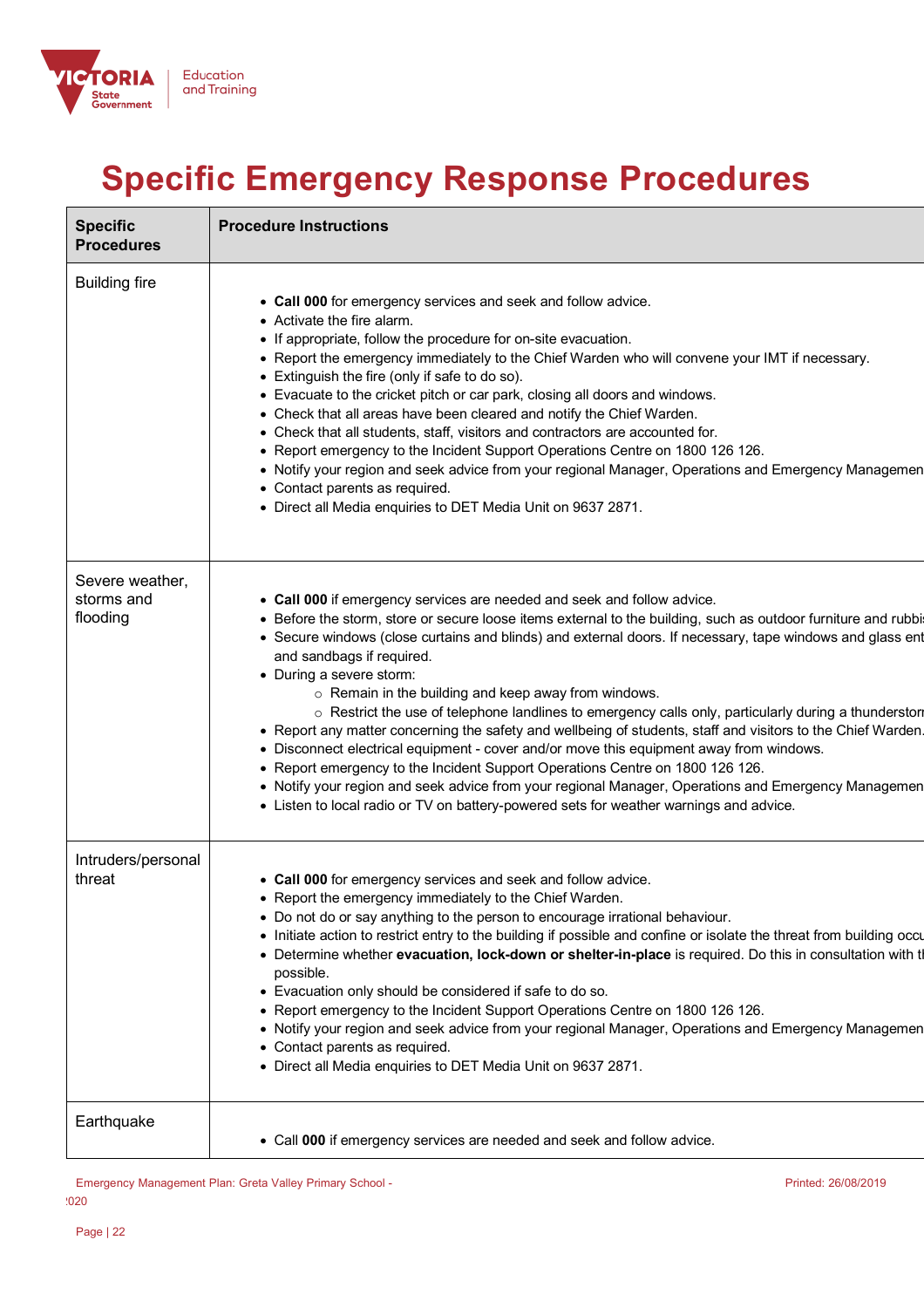

| • The Chief Warden will convene the IMT if necessary.<br>• Report emergency to the Incident Support Operations Centre on 1800 126 126.<br>• Notify your region and seek advice from your regional Manager, Operations and Emergency Managemen |
|-----------------------------------------------------------------------------------------------------------------------------------------------------------------------------------------------------------------------------------------------|
|                                                                                                                                                                                                                                               |
|                                                                                                                                                                                                                                               |
|                                                                                                                                                                                                                                               |
| <b>If Outside</b>                                                                                                                                                                                                                             |
| Instruct staff and students to:                                                                                                                                                                                                               |
| • Stay outside and move away from buildings, streetlights and utility wires.                                                                                                                                                                  |
| • DROP, COVER and HOLD                                                                                                                                                                                                                        |
| $\circ$ DROP to the ground                                                                                                                                                                                                                    |
| o Take COVER by covering your head and neck with their arms and hands                                                                                                                                                                         |
| o HOLD on until the shaking stops.                                                                                                                                                                                                            |
| If Inside                                                                                                                                                                                                                                     |
| Instruct staff and students to:                                                                                                                                                                                                               |
| • Move away from windows, heavy objects, shelves and so on                                                                                                                                                                                    |
| • DROP, COVER and HOLD                                                                                                                                                                                                                        |
| o DROP to the ground                                                                                                                                                                                                                          |
| ○ Take COVER by getting under a sturdy table or other piece of furniture or go into the corner of the                                                                                                                                         |
| faces and head in their arms                                                                                                                                                                                                                  |
| o HOLD on until the shaking stops.                                                                                                                                                                                                            |
| After the earthquake                                                                                                                                                                                                                          |
| • Evaluate the need to evacuate if there are uncontrolled fires, gas leaks or structural damage to the buildin                                                                                                                                |
| • If you evacuate, watch out for fallen trees, power lines, and stay clear of any structures that may collapse,                                                                                                                               |
| • Arrange medical assistance where required.                                                                                                                                                                                                  |
| • Help others if you can.                                                                                                                                                                                                                     |
| • Report any matter concerning the safety and wellbeing of students, staff and visitors to the Chief Warden.                                                                                                                                  |
| • Contact parents as required.                                                                                                                                                                                                                |
| • Tune in to ABC radio if you can and follow any emergency instructions.                                                                                                                                                                      |
| • If the school property is damaged and it is safe to do so, take notes and photographs for insurance purpor                                                                                                                                  |
| • Direct all Media enquiries to DET Media Unit on 9637 2871.                                                                                                                                                                                  |
| <b>Bomb Threat</b><br>If a suspicious object is found (or the threat identifies the location of a bomb)                                                                                                                                       |
| Immediate response                                                                                                                                                                                                                            |
| • Immediately clear and cordon off the area in the vicinity of the object.                                                                                                                                                                    |
| • Call 000 for police and seek and follow advice.                                                                                                                                                                                             |
|                                                                                                                                                                                                                                               |
|                                                                                                                                                                                                                                               |
| • Report the threat to the Chief Warden/principal who will coordinate the emergency response until police a                                                                                                                                   |
| • Report the emergency to the Incident Support Operations Centre on 1800 126 126.                                                                                                                                                             |
| • Do not approach, touch, tilt or tamper with the object.<br>Evacuation                                                                                                                                                                       |
| • Evacuate the school and:                                                                                                                                                                                                                    |
|                                                                                                                                                                                                                                               |
| o Ensure students and staff are not directed past the object<br>o Alert any other services co-located at the school site                                                                                                                      |
| o Check that all students, staff and visitors are accounted for                                                                                                                                                                               |
| ○ Restrict all access to the site and ensure there are no barriers inhibiting access by police                                                                                                                                                |
| Communication                                                                                                                                                                                                                                 |
| • Provide police with details of the situation, including actions you have taken and intend to take. Follow an                                                                                                                                |
| police.                                                                                                                                                                                                                                       |
| • Contact parents when evacuation is complete and it is safe to do so.                                                                                                                                                                        |
| • Notify your regional emergency management contact and seek advice if necessary.                                                                                                                                                             |
| • Direct all Media enquiries to DET Media Unit on 9637 2871.                                                                                                                                                                                  |
| • Await "all clear" advice from police before returning to school buildings to resume normal school activities                                                                                                                                |
| If a bomb/substance threat is received by telephone<br>• DO NOT HANG UP                                                                                                                                                                       |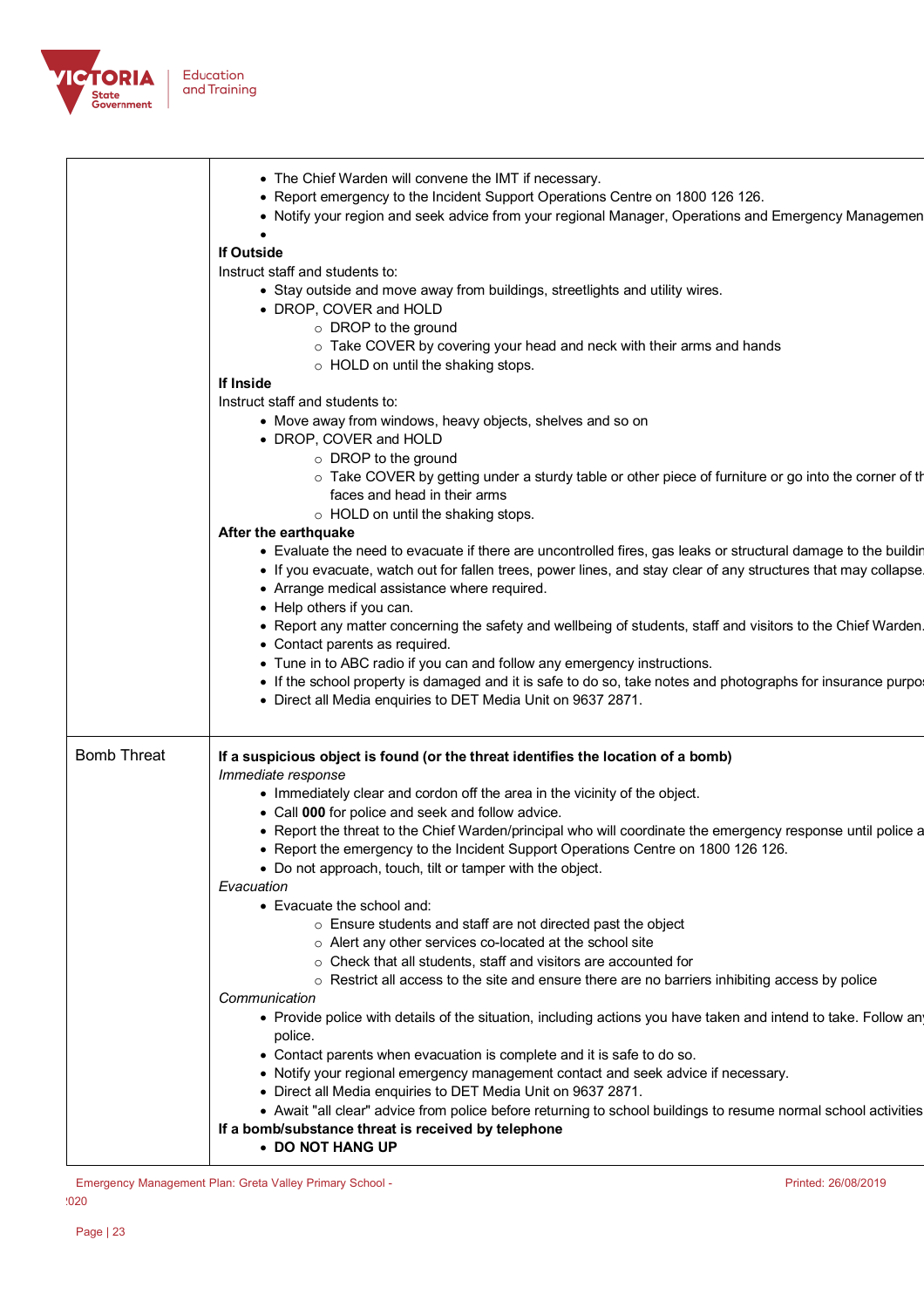

| • Keep the person talking for as long as possible and obtain as much information as possible.                                              |
|--------------------------------------------------------------------------------------------------------------------------------------------|
| • Without alerting the caller, signal a co-worker to:                                                                                      |
| o call 000 for police on a separate phone                                                                                                  |
| o notify the Chief Warden/principal                                                                                                        |
| o report emergency to the Incident Support Operations Centre on 1800 126 126.                                                              |
| • Fill out the Bomb Threat Checklist and record the following details while you are on the phone to the calle                              |
|                                                                                                                                            |
| Checklist is provided in the "Related forms" section of your on-line EMP. The checklist should be located                                  |
| answer in-coming phone calls):                                                                                                             |
| o gender of caller                                                                                                                         |
| $\circ$ age of caller                                                                                                                      |
| $\circ$ accents and speech impediments                                                                                                     |
| o background noises                                                                                                                        |
| o key phrases used                                                                                                                         |
| o whether the threat is automated/taped/recorded.                                                                                          |
| Ask the caller:                                                                                                                            |
| • where exactly is the bomb/substance located?                                                                                             |
| • what time will the bomb explode/the substance be released?                                                                               |
| • what will make the bomb explode/how will the substance be released?                                                                      |
| • what does the bomb look like?                                                                                                            |
| • what kind of device/substance is it?                                                                                                     |
| • who put the bomb/substance there? Why was it put there?                                                                                  |
| • what kind of substance is it (gas, powder, liquid)? How much is there?                                                                   |
| • where are you? Where do you live?                                                                                                        |
| • what is your name? What are your contact details?                                                                                        |
| • Once the call is finished:                                                                                                               |
| ○ DO NOT HANG UP - it may be possible for police to trace the call if the telephone line is kept op                                        |
| whether the caller hangs up.                                                                                                               |
| o Immediately:                                                                                                                             |
| . inform the Chief Warden/principal if this has not yet been done                                                                          |
| • call 000 to report threat to police if this has not yet been done - use a different telephon                                             |
| • o clear and cordon off the area if the caller identified the location of the object. Do not a                                            |
| tamper with the object.                                                                                                                    |
| $\circ$ implement evacuation and communication procedures as indicated in section "If a suspicious d                                       |
| o report the emergency to the Security Services Unit on 9589 6266                                                                          |
| $\circ$ ensure all of the caller information has been written down and provided to police on arrival.                                      |
| If a bomb/substance threat is received by letter                                                                                           |
| • Place the letter in a clear bag or sleeve and store in a secure place                                                                    |
| • Avoid any further handling of the letter or envelope                                                                                     |
| • Call 000 for police and seek and follow advice                                                                                           |
|                                                                                                                                            |
| • Notify the Chief Warden/principal                                                                                                        |
| • If the letter identifies the location of a device, immediately clear and cordon off the nominated area. Do no<br>tamper with the object. |
| . Implement evacuation and communication procedures as indicated in section "If a suspicious object is                                     |
|                                                                                                                                            |
| • Report emergency to the Incident Support Operations Centre on 1800 126 126.                                                              |
| If a bomb/substance threat is received electronically e.g. by email                                                                        |
| O DO NOT DELETE THE MESSAGE                                                                                                                |
| o Call 000 for police and seek and follow advice                                                                                           |
| o Notify the Chief Warden/principal                                                                                                        |
| $\circ$ If the email identifies the location of a device, immediately clear and cordon off the area. Do not a                              |
| tamper with the object.                                                                                                                    |
| $\circ$ Implement evacuation and communication procedures as indicated in section "If a suspicious d                                       |
| ○ Report emergency to the Incident Support Operations Centre on 1800 126 126.                                                              |
| If you are at the site of an explosion                                                                                                     |
|                                                                                                                                            |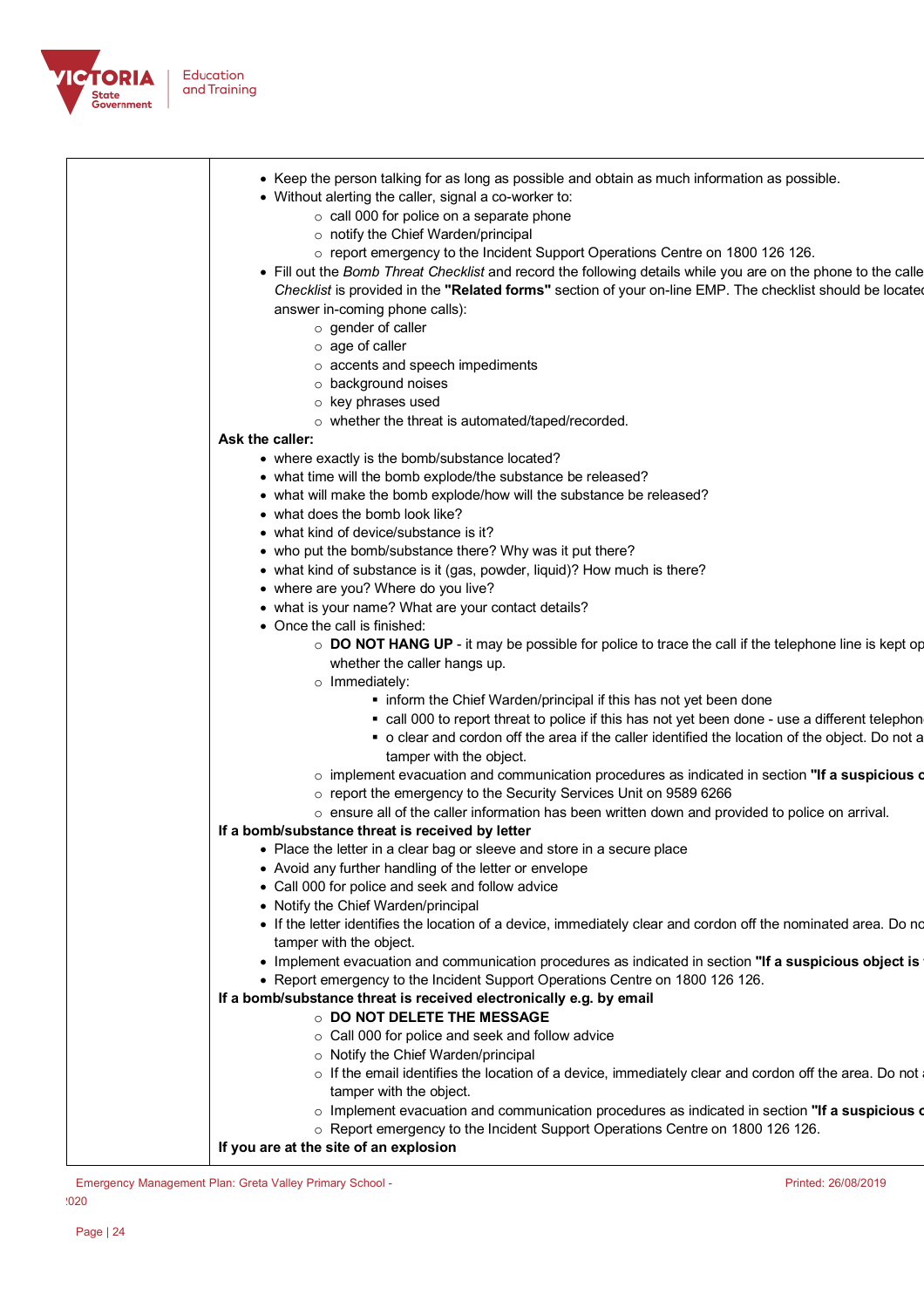

|                                                   | ○ Direct staff to shelter students under sturdy tables or desks if objects are falling around you.<br>$\circ$ Implement evacuation and communication procedures as indicated in section "If a suspicious d<br>Do not retrieve personal belongings or make phone calls when evacuating.<br>o Help others to leave the area. Use stairs instead of elevators.<br>o Be aware of weakened floors and stairways and watch for falling debris.<br>o Once out of the affected building:<br>• Move students away from windows and glass doors or other potentially hazardous area<br>• Use caution to avoid debris that could be hot or sharp<br>• Call 000 for emergency services and seek and follow advice<br>Report the emergency to the Incident Support Operations Centre on 1800 126 126<br>• Be aware of any potential secondary explosions<br>• Limit use of phones as communications systems may become congested.                                                                                                                                                                                                                                                                         |
|---------------------------------------------------|----------------------------------------------------------------------------------------------------------------------------------------------------------------------------------------------------------------------------------------------------------------------------------------------------------------------------------------------------------------------------------------------------------------------------------------------------------------------------------------------------------------------------------------------------------------------------------------------------------------------------------------------------------------------------------------------------------------------------------------------------------------------------------------------------------------------------------------------------------------------------------------------------------------------------------------------------------------------------------------------------------------------------------------------------------------------------------------------------------------------------------------------------------------------------------------------|
| <b>School Bus</b><br>accident/Vehicle<br>Incident | Contact 000 for police/ambulance/fire and seek and follow advice<br>Contact First Aid Officer on location for support<br>Contact DET Incident Support Operations Centre on 1800 126 126<br>Contact Parents as required<br>Contact SEIL 8392 9500 / 0417 053 237                                                                                                                                                                                                                                                                                                                                                                                                                                                                                                                                                                                                                                                                                                                                                                                                                                                                                                                              |
| Pandemics and<br>communicable<br>diseases         | <b>PREVENTION</b><br>Promote basic hygiene measures within the school by:<br>providing students and staff with information about the importance of hand hygiene (more information is available a<br>providing convenient access to water and liquid soap and alcohol-based hand sanitiser<br>educating staff and students about covering their cough with a tissue or their inner elbow to prevent the spread of g<br>ensuring careful disposal of used tissues.<br>Exercise appropriate home-based exclusion from school among staff and students with flu-like illness.<br>Encourage staff to seek immunisation for seasonal influenza.<br><b>CONTAINMENT</b><br>Mild and Moderate<br>• Follow the advice of DHHS, for example public access to premises and social distancing and scale-up or<br>on the severity of the influenza determined by DHHS)<br>Severe<br>• Follow the advice of DHHS, for example public access to premises, social distancing and scale-up or scal<br>the severity of the influenza determined by DHHS)<br>Municipal Association of Victoria (MAV) should be advised of closures via an email to emergencymgt@mav.asn.au                                       |
| Off-site<br>emergencies                           | If it is unsafe for students, staff and visitors to remain on the school grounds the Chief Warden on-site will take cha<br>Incident Management Team if necessary.<br>• Call 000 for emergency services and seek and follow advice.<br>• Identify which off-site assembly point you will evacuate staff, students and visitors to.<br>• Evacuate staff, students and visitors to the school car park<br>• Report the emergency and evacuation to Incident Support Operations Centre on 1800 126 126.<br>• Take your emergency kit/first aid kit (including your student and staff attendance lists and a copy of this E<br>• Once at primary and/or secondary assembly point/s, check all students, staff and visitors are accounted fo<br>• Ensure communications with emergency services is maintained.<br>• Wait for emergency services to arrive or provide further information.<br>• Notify your region and seek advice from your regional Manager, Operations and Emergency Managemen<br>• Confirm with Emergency Service personnel that it is safe to return to normal operations.<br>• Maintain a record of actions/decisions undertaken and times.<br>• Contact parents as required. |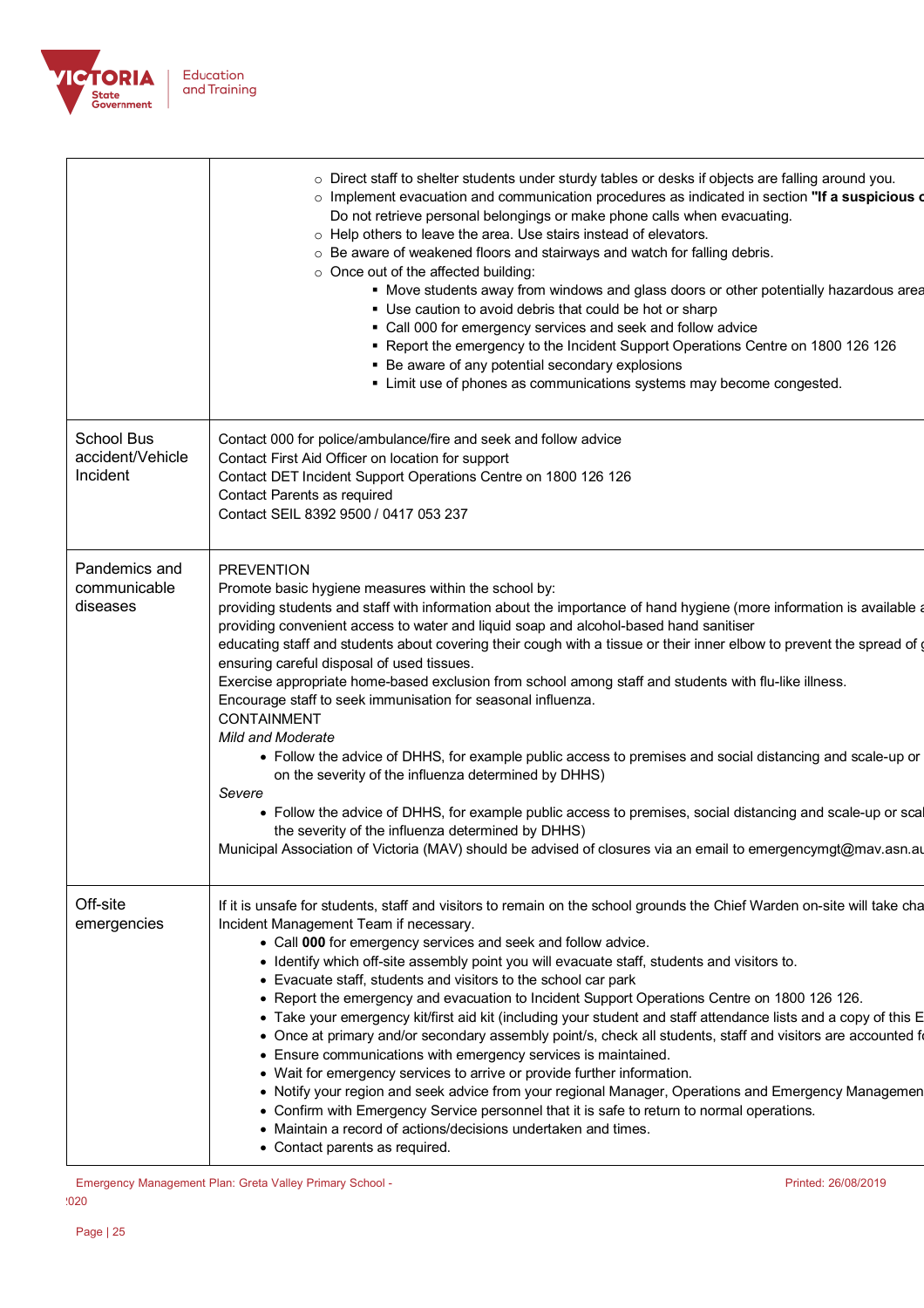

Education<br>and Training

|                               | Actions after off-site evacuation procedure<br>• Ensure any students, staff or visitors with medical or other needs are supported.<br>• Advise the Security Services Unit and the region (regional Manager, Operations and Emergency Manage<br>evacuation is over.<br>• Determine whether to activate your parent re-unification process.<br>• Determine if there is any specific information students, staff and visitors need to know (for example, parer<br>or areas of the facility to avoid).<br>• Direct all Media enquiries to DET Media Unit on 9637 2871.<br>• Contact the SSSO Network Coordinator if required.<br>• Print and issue pre-prepared parent letters and give these to students to take home.<br>• Ensure all staff are made aware of Employee Assistance Program contact details.<br>• Seek support from your region/regional Manager, Operations and Emergency Management if required.<br>• Undertake operational debrief with staff and Incident Management Team to identify any off-site and proce<br>be required.<br>• Complete your Post Emergency Record.                                                                                                                                                                                                                                                                                                                                                                                                                                                                                                                                                                                                  |
|-------------------------------|-----------------------------------------------------------------------------------------------------------------------------------------------------------------------------------------------------------------------------------------------------------------------------------------------------------------------------------------------------------------------------------------------------------------------------------------------------------------------------------------------------------------------------------------------------------------------------------------------------------------------------------------------------------------------------------------------------------------------------------------------------------------------------------------------------------------------------------------------------------------------------------------------------------------------------------------------------------------------------------------------------------------------------------------------------------------------------------------------------------------------------------------------------------------------------------------------------------------------------------------------------------------------------------------------------------------------------------------------------------------------------------------------------------------------------------------------------------------------------------------------------------------------------------------------------------------------------------------------------------------------------------------------------------------------------------------|
| Loss of essential<br>services | When there is a loss of essential services (power, water, communications):<br>• Determine which services are affected and the extent of the impact.<br>. Respond to any immediate threat to student and staff safety and isolate/secure buildings/areas if ned<br>• Call 000 if emergency services are required to respond e.g. power lines down in front of school.<br>• Contact the relevant provider/s to report outage and ascertain when restoration will occur.<br>• Consider consequential impacts, e.g. power outage will impact on phone lines and IT systems.<br>• Contact your Senior Education Improvement Leader or regional Manager, Operations and Emergenc<br>advice and support if necessary.<br>. Report the loss of essential services to the Incident Support Operations Centre on 1800 126 126.<br>• Contact parents as required.<br>• Refer to the school's Business Continuity Management Plan if the essential services are likely extend<br>• Insert any additional steps, including mitigation steps that you have identified in your risk assessment                                                                                                                                                                                                                                                                                                                                                                                                                                                                                                                                                                                                         |
| <b>Child Abuse</b>            | In the event of an incident, disclosure, or suspicion of child abuse, the school will:<br>• Follow the Four Critical Actions for Schools about Responding to Incidents, Disclosures and Suspicions of<br>Abuse hyperlinked at<br>https://www.education.vic.gov.au/Documents/about/programs/health/protect/FourCriticalA<br>. Report the incident internally to the Incident Support and Operations Centre (ISOC) by calling 1800 126<br>additional advice and support with managing the incident, ask to consult with the Incident Management ar<br>available on the same phone number.<br>This is an abridged version of schools' obligations which are outlined in more detail in Identifying and .<br>Forms of Abuse in Victorian Schools hyperlinked at<br>https://www.education.vic.gov.au/Documents/about/programs/health/protect/ChildSafeStandard5<br>For suspected student sexual offending, the school will:<br>• Follow the Four Critical Actions for Schools on Responding to Student Sexual Offending hyperlinked at<br>https://www.education.vic.gov.au/Documents/about/programs/health/protect/FourCriticalA<br>• Report the incident internally to ISOC by calling 1800 126 126. If you require additional advice and support<br>incident, ask to consult with the IMSU, available on the same phone number.<br>The Four Critical Actions is a summary of schools' obligations which are outlined in greater detail in Id<br>Responding to Student Sexual Offending hyperlinked at<br>https://www.education.vic.gov.au/Documents/about/programs/health/protect/SSO_Policy.pdf<br>In the event of an incident, disclosure, or suspicion of child abuse, the school will: |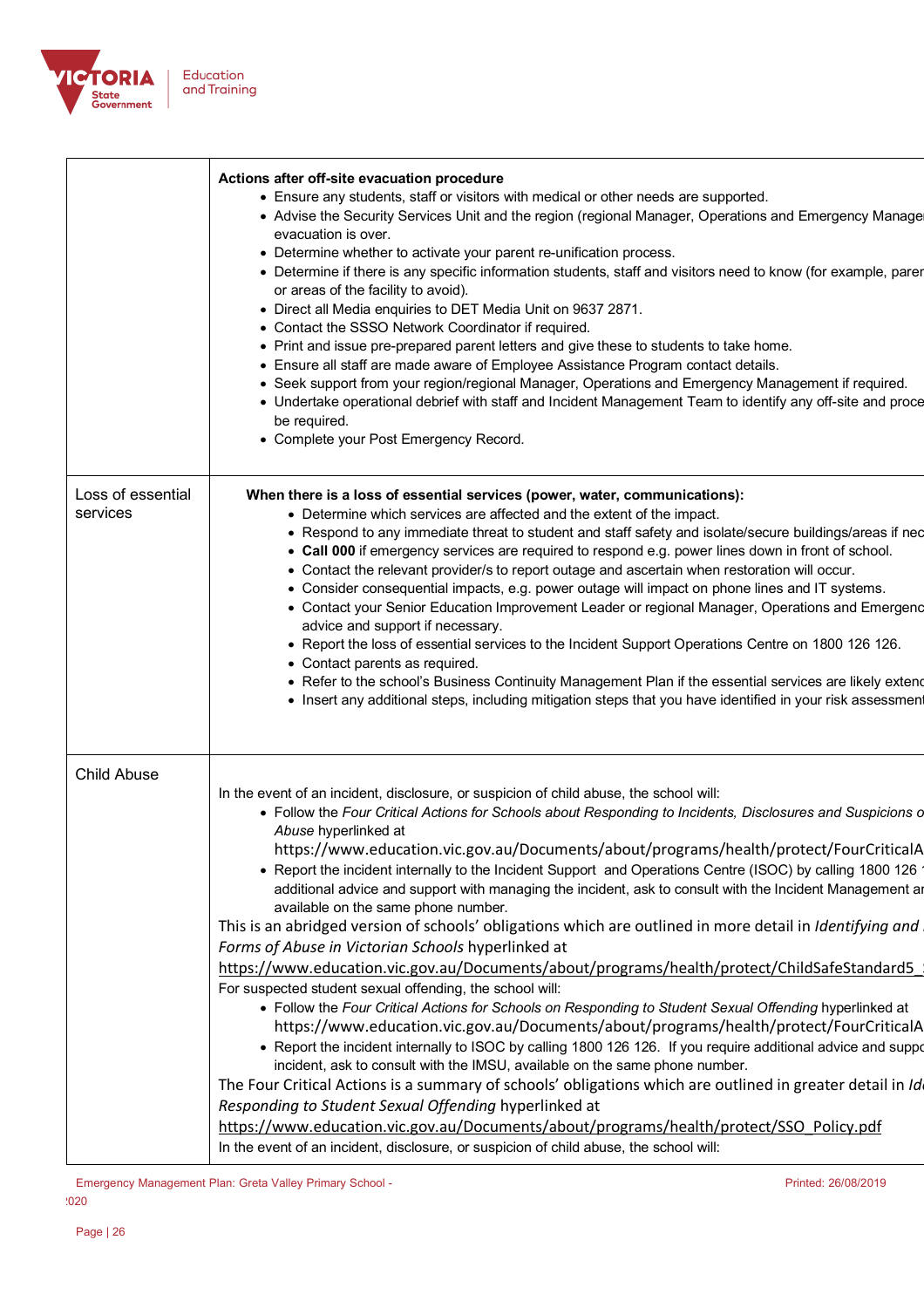

|                         | • Follow the Four Critical Actions for Schools about Responding to Incidents, Disclosures and Suspicions of<br>Abuse hyperlinked at<br>https://www.education.vic.gov.au/Documents/about/programs/health/protect/FourCriticalA<br>. Report the incident internally to the Incident Support and Operations Centre (ISOC) by calling 1800 126<br>additional advice and support with managing the incident, ask to consult with the Incident Management ar<br>available on the same phone number.<br>This is an abridged version of schools' obligations which are outlined in more detail in Identifying and<br>Forms of Abuse in Victorian Schools hyperlinked at<br>https://www.education.vic.gov.au/Documents/about/programs/health/protect/ChildSafeStandard5<br>For suspected student sexual offending, the school will:                                                                                                                                                                                                                                                                                                                                                                                                                                                                                                                                                                                                                                                                                                                                                                |
|-------------------------|-------------------------------------------------------------------------------------------------------------------------------------------------------------------------------------------------------------------------------------------------------------------------------------------------------------------------------------------------------------------------------------------------------------------------------------------------------------------------------------------------------------------------------------------------------------------------------------------------------------------------------------------------------------------------------------------------------------------------------------------------------------------------------------------------------------------------------------------------------------------------------------------------------------------------------------------------------------------------------------------------------------------------------------------------------------------------------------------------------------------------------------------------------------------------------------------------------------------------------------------------------------------------------------------------------------------------------------------------------------------------------------------------------------------------------------------------------------------------------------------------------------------------------------------------------------------------------------------|
|                         | • Follow the Four Critical Actions for Schools on Responding to Student Sexual Offending hyperlinked at<br>https://www.education.vic.gov.au/Documents/about/programs/health/protect/FourCriticalA<br>• Report the incident internally to ISOC by calling 1800 126 126. If you require additional advice and suppo<br>incident, ask to consult with the IMSU, available on the same phone number.<br>The Four Critical Actions is a summary of schools' obligations which are outlined in greater detail in Id<br>Responding to Student Sexual Offending hyperlinked at<br>https://www.education.vic.gov.au/Documents/about/programs/health/protect/SSO Policy.pdf                                                                                                                                                                                                                                                                                                                                                                                                                                                                                                                                                                                                                                                                                                                                                                                                                                                                                                                         |
|                         | In the event of an incident, disclosure, or suspicion of child abuse, the school will:<br>• Follow the Four Critical Actions for Schools about Responding to Incidents, Disclosures and Suspicions of<br>Abuse hyperlinked at<br>https://www.education.vic.gov.au/Documents/about/programs/health/protect/FourCriticalA<br>• Report the incident internally to the Incident Support and Operations Centre (ISOC) by calling 1800 126<br>additional advice and support with managing the incident, ask to consult with the Incident Management ar<br>available on the same phone number.<br>This is an abridged version of schools' obligations which are outlined in more detail in Identifying and<br>Forms of Abuse in Victorian Schools hyperlinked at<br>https://www.education.vic.gov.au/Documents/about/programs/health/protect/ChildSafeStandard5<br>For suspected student sexual offending, the school will:<br>• Follow the Four Critical Actions for Schools on Responding to Student Sexual Offending hyperlinked at<br>https://www.education.vic.gov.au/Documents/about/programs/health/protect/FourCriticalA<br>• Report the incident internally to ISOC by calling 1800 126 126. If you require additional advice and suppo<br>incident, ask to consult with the IMSU, available on the same phone number.<br>The Four Critical Actions is a summary of schools' obligations which are outlined in greater detail in Id<br>Responding to Student Sexual Offending hyperlinked at<br>https://www.education.vic.gov.au/Documents/about/programs/health/protect/SSO_Policy.pdf |
| Information<br>Security | • Contact your IT specialist technician for advice and support<br>• If you require support from IMTD contact the Service Desk through one of the following me<br>○ Phone 1800 641 943<br>o Email servicedesk@edumail.vic.gov.au<br>○ Submit an IT Service Request through the Service Gateway<br>• If the incident involves sensitive and/or personal information that may identify an individual<br>• Phone the privacy help desk on 8688 7967<br>• Email privacy@edumail.vic.gov.au<br>• Consider notifying the Media Unit on 8688 7776<br>• If the information security breach is considered malicious contact local police<br>• Offer impacted staff option to access EAP (as applicable)<br>• Offer Student Support Services support to impacted students (as applicable)                                                                                                                                                                                                                                                                                                                                                                                                                                                                                                                                                                                                                                                                                                                                                                                                            |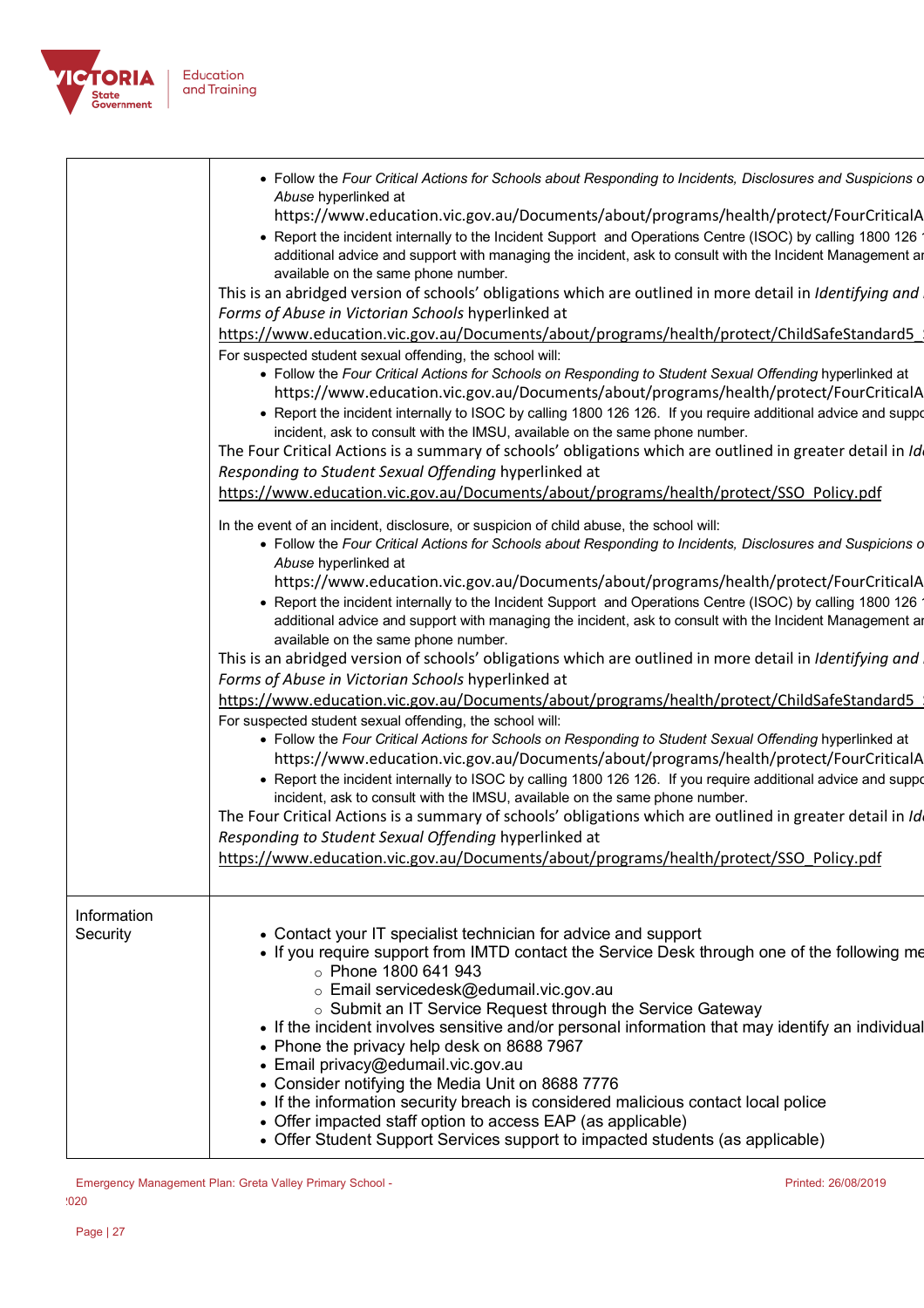

| Medical<br>If a medical emergency occurs on a school site or on a camp/excursion<br>• Call' 000' if immediate/life threatening<br>Emergency<br>• Administer first aid<br>• Contact parent/guardian of affected student<br>• Contact Incident Support and Operations Centre (ISOC) on 1800 126 126<br>• Record evidence (if applicable)<br>• Keep other students away from the emergency/incident<br>• Provide support for students who may have witnessed early stage of emergency                                                                                                                                                                                                                                                                                                                                                 |
|------------------------------------------------------------------------------------------------------------------------------------------------------------------------------------------------------------------------------------------------------------------------------------------------------------------------------------------------------------------------------------------------------------------------------------------------------------------------------------------------------------------------------------------------------------------------------------------------------------------------------------------------------------------------------------------------------------------------------------------------------------------------------------------------------------------------------------|
| <b>Mental Stress</b><br>• If there is immediate and/or life threatening concern for an individual's health or wellbeing<br>• Administer first aid (if appropriate) – keep physically and emotionally safe<br>• Report the incident to the Incident Support and Operations Centre on 1800 126 126<br>• Consider whether the following supports are appropriate:<br>○ School's student wellbeing officers<br>o Student Support Services<br>o Doctors in Secondary Schools<br>⊙ Kids Helpline - 1800 55 1800<br>o Headspace in schools 0458 559 736<br>$\circ$ Lifeline - 13 11 14<br>○ Referral to the Navigator program for wrapround support for disengaged learners<br>o Suicide prevention resources from Beyond Blue and/or Headspace<br>$\circ$ CAT Team – acute mental health triage                                          |
| If student/child is missing and/or cannot be accounted for:<br>Missing person -<br>school or school<br>• Search the immediate area<br>camp/excursion<br>• Contact the parent/carer<br>• Contact '000' for police to report child missing<br>o Provide a description, time last seen and location<br>• Report the incident to the Incident Support and Operations Centre on 1800 126 126                                                                                                                                                                                                                                                                                                                                                                                                                                            |
| If death or injury occurs on a school site (that impacts or risks impacting the health, safety and well<br>Traumatic<br>Death/Injury/Grief<br>staff):<br>• Contact '000' for police/ambulance attendance<br>• Contact the Incident Support and Operations Centre (ISOC) on 1800 126 126<br>• Seek Student Support Services support<br>• Refer to the 'Managing Trauma' guide to support, plan for, and lead an effective recovery i<br>• Develop a Communications Plan - check what information can be released:<br>$\circ$ Notification (as appropriate) to school community – letter, newsletters, emails, pho<br>messages or SMS alert<br>○ Limit exposure to ongoing trauma, distressing sights, sounds and smells<br>○ Continue to identify those most at risk and triage for support<br>○ Consider tribute, memorial, ritual |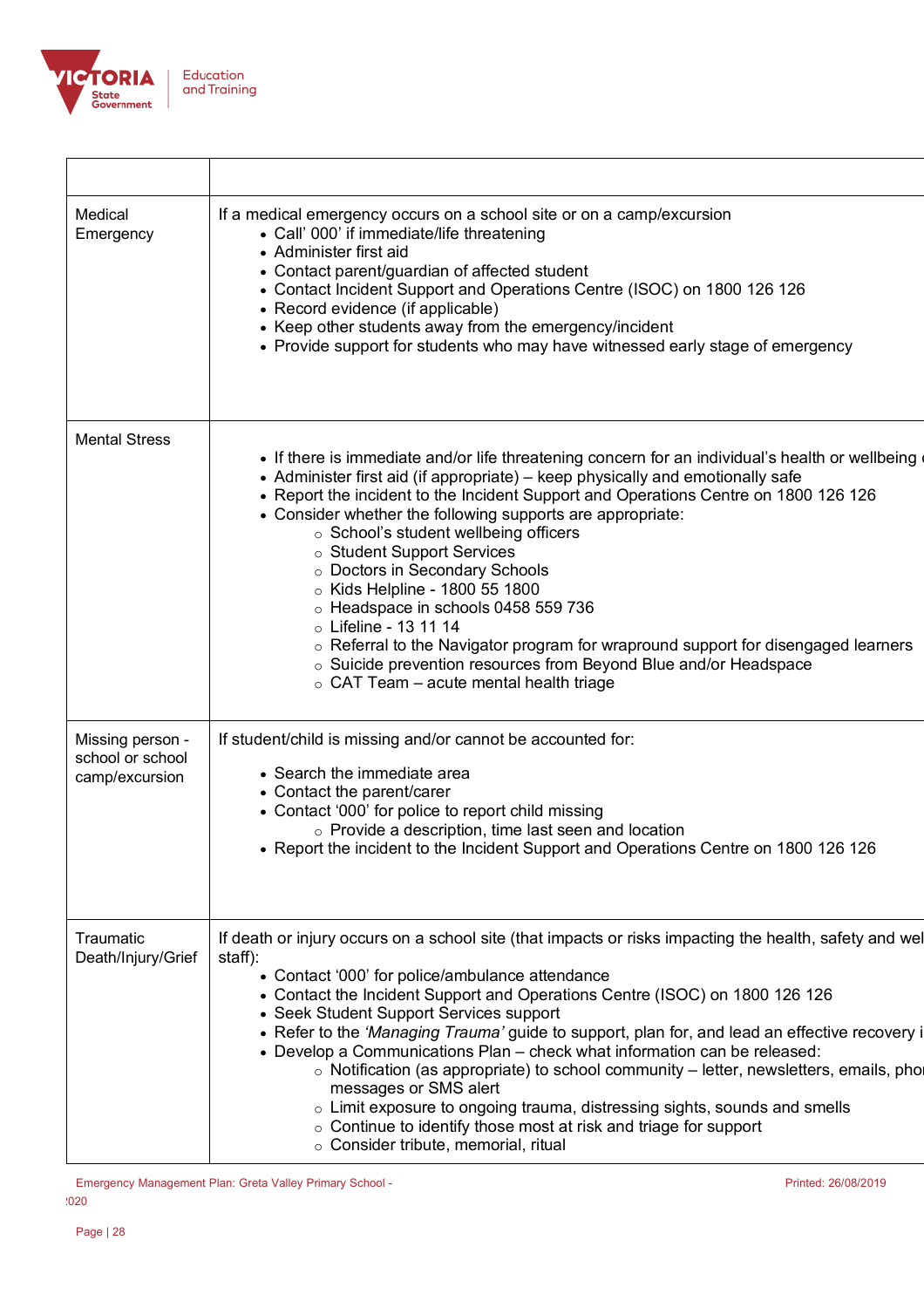

|                           | • Monitor the wellbeing of staff<br>• Actively implement self-care strategies<br>• If the incident occurs on school premises/camp/excursion<br>$\circ$ Preserve the evidence<br>○ Contact Region – i.e. Senior Education Improvement Leader, regional Manager, O<br><b>Emergency Management</b><br>○ Contact Legal Division on 9637 3146<br>○ Consider a Worksafe Notification 13 23 60<br>○ Contact Communications Division/Media Unit on 8688 7776                                                                                                                                                                                                                                                                                                                                                                                                                                                                                                                                                                                                                                                                                                                                                                                                                                                                                                                                                                                                                                                                                                                                                                                                                                                                                                                                                                                                                                                                                                                                                                                                                                                                                                                                                                                                                                                                                                                                                                                                                                                                                                                                                                                                                                                                                                     |
|---------------------------|----------------------------------------------------------------------------------------------------------------------------------------------------------------------------------------------------------------------------------------------------------------------------------------------------------------------------------------------------------------------------------------------------------------------------------------------------------------------------------------------------------------------------------------------------------------------------------------------------------------------------------------------------------------------------------------------------------------------------------------------------------------------------------------------------------------------------------------------------------------------------------------------------------------------------------------------------------------------------------------------------------------------------------------------------------------------------------------------------------------------------------------------------------------------------------------------------------------------------------------------------------------------------------------------------------------------------------------------------------------------------------------------------------------------------------------------------------------------------------------------------------------------------------------------------------------------------------------------------------------------------------------------------------------------------------------------------------------------------------------------------------------------------------------------------------------------------------------------------------------------------------------------------------------------------------------------------------------------------------------------------------------------------------------------------------------------------------------------------------------------------------------------------------------------------------------------------------------------------------------------------------------------------------------------------------------------------------------------------------------------------------------------------------------------------------------------------------------------------------------------------------------------------------------------------------------------------------------------------------------------------------------------------------------------------------------------------------------------------------------------------------|
| <b>Bushfire/Grassfire</b> | A bushfire/grassfire is observable or identified via a VicEmergency App Alert, emergency service and/or of<br>[insert number] km from the school.<br>• If immediate assistance is required phone '000'<br>• Contact Vic Emergency Hotline on 1800 226 226 for information on the fire<br>• Report the emergency immediately to the Chief Warden who will convene your Incider<br>Team and in consultation with emergency services determine the appropriate respons<br>• Report the emergency to the Incident Support and Operations Centre (24 hour, 7 days<br>• Notify your region and seek advice from your regional Manager, Operations and Emer<br>if required<br>• Continue to monitor local conditions (wind changes, size of fire, direction of travel) and<br>warnings and advice messages through the VicEmergency App, TV, battery powered<br>emergency broadcaster (local ABC radio)<br>• Ensure staff and students do not hinder emergency services or put themselves at risk<br>damaged buildings or trees<br>• [As appropriate insert any additional mitigation steps relevant to your facility that you h<br>your risk assessment]<br>• Direct all Media enquiries to DET Media Unit on 8688 7776<br>• Contact parents as required<br>• Staff will remain with children until they are collected by parents or relocated by emerg<br>If sheltering-in-place is required, move all students, staff and visitors to the Shelter in Place<br>following the identified egress route:<br>• Take your emergency kit/first aid kit (including your student and staff attendance lists and a copy of your E<br>• Check that all students, staff and visitors are accounted for<br>• Ensure communications with emergency services is maintained.<br>• Wait for emergency services to arrive or provide further information<br>• Where appropriate, confirm with emergency service personnel that it is safe to return t<br>• Maintain a record of actions/decisions undertaken and times<br>• Check all windows and doors in the <b>Shelter in Place</b> are closed (but doors are not loo<br>• Turn off Gas<br>• Staff, wherever possible, will wear full length clothing in the event they need to patrol t<br>embers<br>• Confirm fire equipment (including torches, water, batteries, radio, water, mops, bucket<br>phone and mobile phone are in the <b>Shelter in Place</b> .<br>• Any sprinkler system around the school grounds to be turned on (if this does not comp<br>based defence systems).<br>• If safe to do so, relocate cars and any other movable combustible objects to greater th<br>Shelter in Place and the evacuation path between the Shelter in Place and Onsite<br>evacuation location or Offsite evacuation location |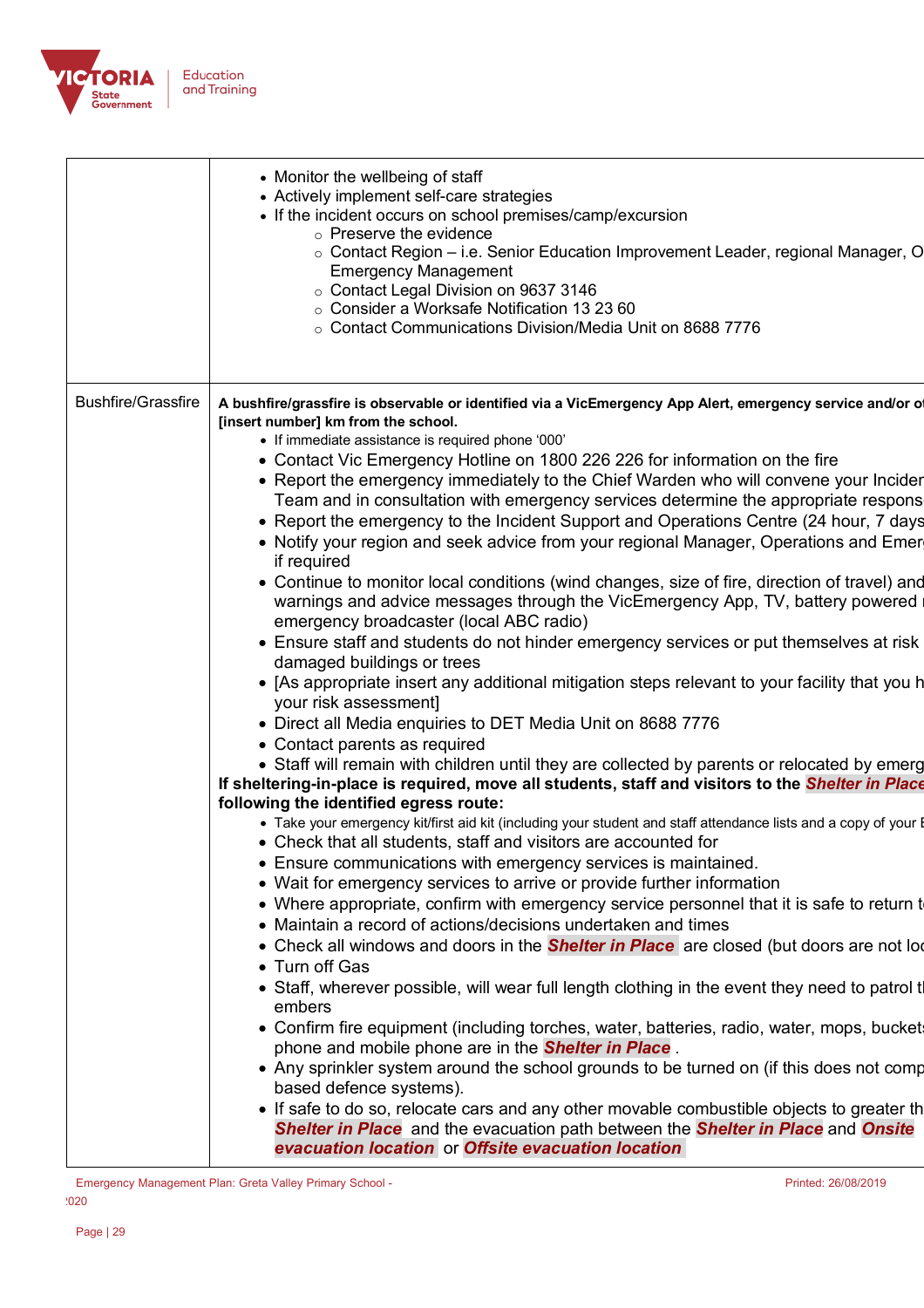

Ξ

 $\mathsf{r}$ 

|                                                 | • Staff to check that students have their shoes on and drink bottles with them<br>• Staff will endeavour to keep students as calm and hydrated as possible<br>• Staff will identify and wherever possible attend to students who show signs of or are kr<br>susceptible to smoke. If possible supply these students with smoke masks and any me<br>require.<br>• A nominated person is to monitor the phones and radios to ensure, as far as possible,<br>is maintained.<br>• Consider notifying parents that staff and children are sheltering in place in the <b>Shelter</b><br>• Should parents arrive at the school, parents remain in the <b>Shelter in Place</b> with their d<br>leave should only occur on advice and with direct support from emergency services<br>• Continually monitor <b>Shelter in Place</b> for its integrity, immediately identify and suppres:<br>ignitions, where safe to do so.<br>• If the building's fire alarm activates then staff to check if activating due to smoke or if the<br>ignited. If the building has ignited and is not safe to extinguish – evacuate to the <b>Onsi</b><br><b>Location or Offsite Evacuation Location</b> via the defined route<br>While sheltering at the Onsite evacuation/assembly area or the Offsite evacuation location<br>• Check that all students, staff, visitors and contractors are accounted for.<br>• Assemble all staff and students in a tight group maximising the distance to potential so<br>the more vulnerable people towards the centre of the group.<br>• Staff to check that children have their shoes on and drink bottles with them<br>• Staff will endeavour to keep students as calm and hydrated as possible<br>• Administer first aid if required<br>• Staff will identify and attend to students who show signs of or are known to be suscept<br>smoke. Where possible supply these students with smoke masks.<br>• Maintain communication with emergency services and remain in place until emergency<br>additional support arrives<br>• Communicate to all parents once the all clear has been given.<br>• Ensure any students, staff or visitors with medical or other needs are supported.<br>• Advise the Incident Support and Operations Centre on 1800 126 126 that the event is<br>• Determine whether to activate your parent re-unification process.<br>• Determine if there is any specific information students, staff and visitors need to know<br>reunification process or areas of the facility to avoid).<br>• Direct all Media enquiries to DET Media Unit on 8688 7776<br>• Print and issue pre-prepared parent letters and give these to students to take home.<br>• Ensure all staff are made aware of Employee Assistance Program contact details.<br>• Seek support from Student Support Services if required.<br>• Seek support from your region/regional Manager, Operations and Emergency Manage<br>• Undertake operational debrief with staff and Incident Management Team to identify an<br>and procedural changes that may be required.<br>• Complete your Post Emergency Record. |
|-------------------------------------------------|-----------------------------------------------------------------------------------------------------------------------------------------------------------------------------------------------------------------------------------------------------------------------------------------------------------------------------------------------------------------------------------------------------------------------------------------------------------------------------------------------------------------------------------------------------------------------------------------------------------------------------------------------------------------------------------------------------------------------------------------------------------------------------------------------------------------------------------------------------------------------------------------------------------------------------------------------------------------------------------------------------------------------------------------------------------------------------------------------------------------------------------------------------------------------------------------------------------------------------------------------------------------------------------------------------------------------------------------------------------------------------------------------------------------------------------------------------------------------------------------------------------------------------------------------------------------------------------------------------------------------------------------------------------------------------------------------------------------------------------------------------------------------------------------------------------------------------------------------------------------------------------------------------------------------------------------------------------------------------------------------------------------------------------------------------------------------------------------------------------------------------------------------------------------------------------------------------------------------------------------------------------------------------------------------------------------------------------------------------------------------------------------------------------------------------------------------------------------------------------------------------------------------------------------------------------------------------------------------------------------------------------------------------------------------------------------------------------------------------------------------------------------------------------------------------------------------------------------------------------------------------------------------------------------------------------------------------------------------------------------------------------------------------------------------------------------------------------------------------------------|
| Violence,<br>Aggression<br>and/or<br>harassment | Violence, aggression, harassment, on school site:<br>• Intervene only if safe to do so<br>• Contact '000' if immediate/life threatening and require police/ambulance attendance<br>• Initiate action to confine or isolate the aggressor<br>• Determine whether evacuation, lock-down or Shelter in Place is required.<br>• Administer first aid if required and safe to do so                                                                                                                                                                                                                                                                                                                                                                                                                                                                                                                                                                                                                                                                                                                                                                                                                                                                                                                                                                                                                                                                                                                                                                                                                                                                                                                                                                                                                                                                                                                                                                                                                                                                                                                                                                                                                                                                                                                                                                                                                                                                                                                                                                                                                                                                                                                                                                                                                                                                                                                                                                                                                                                                                                                                  |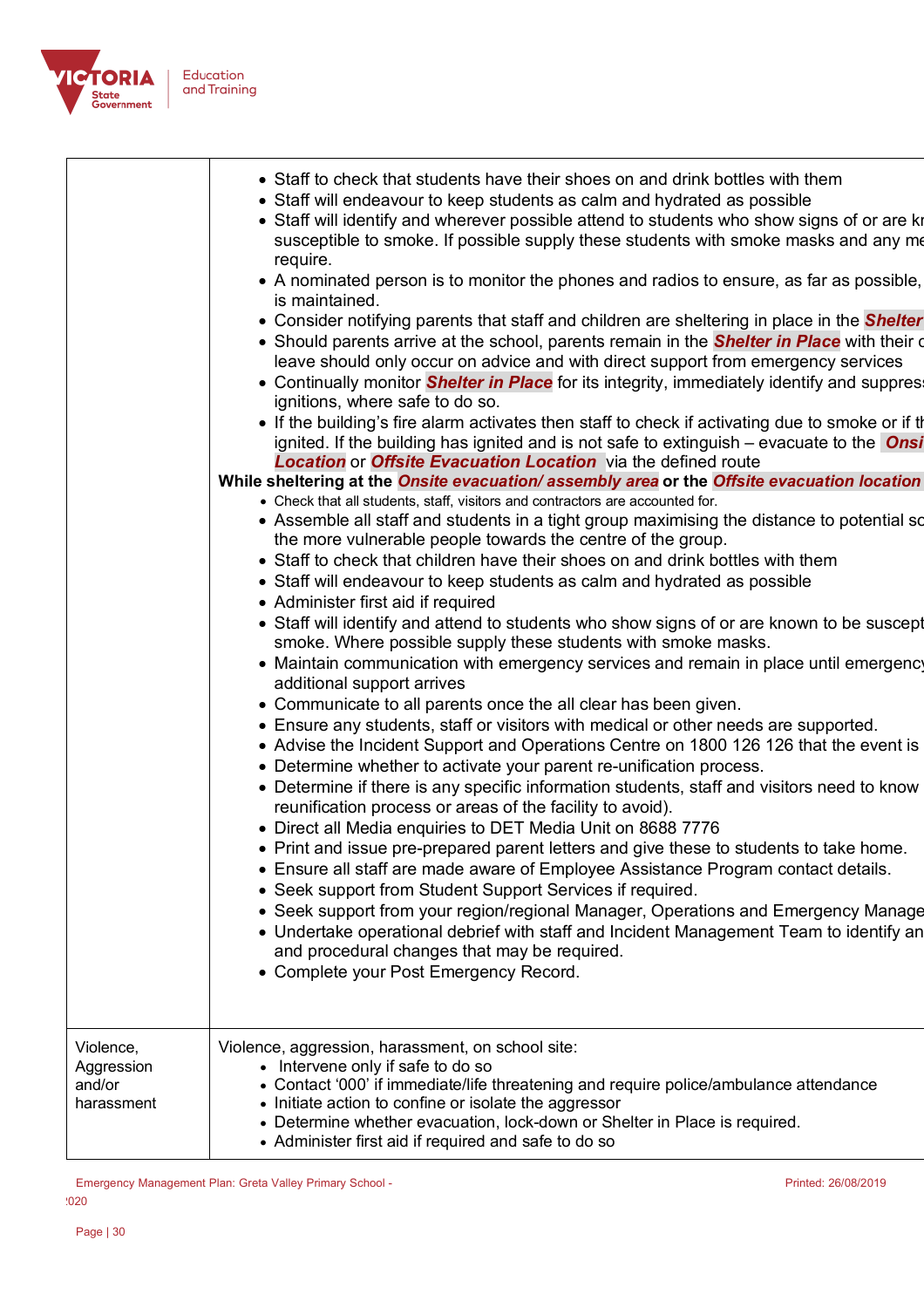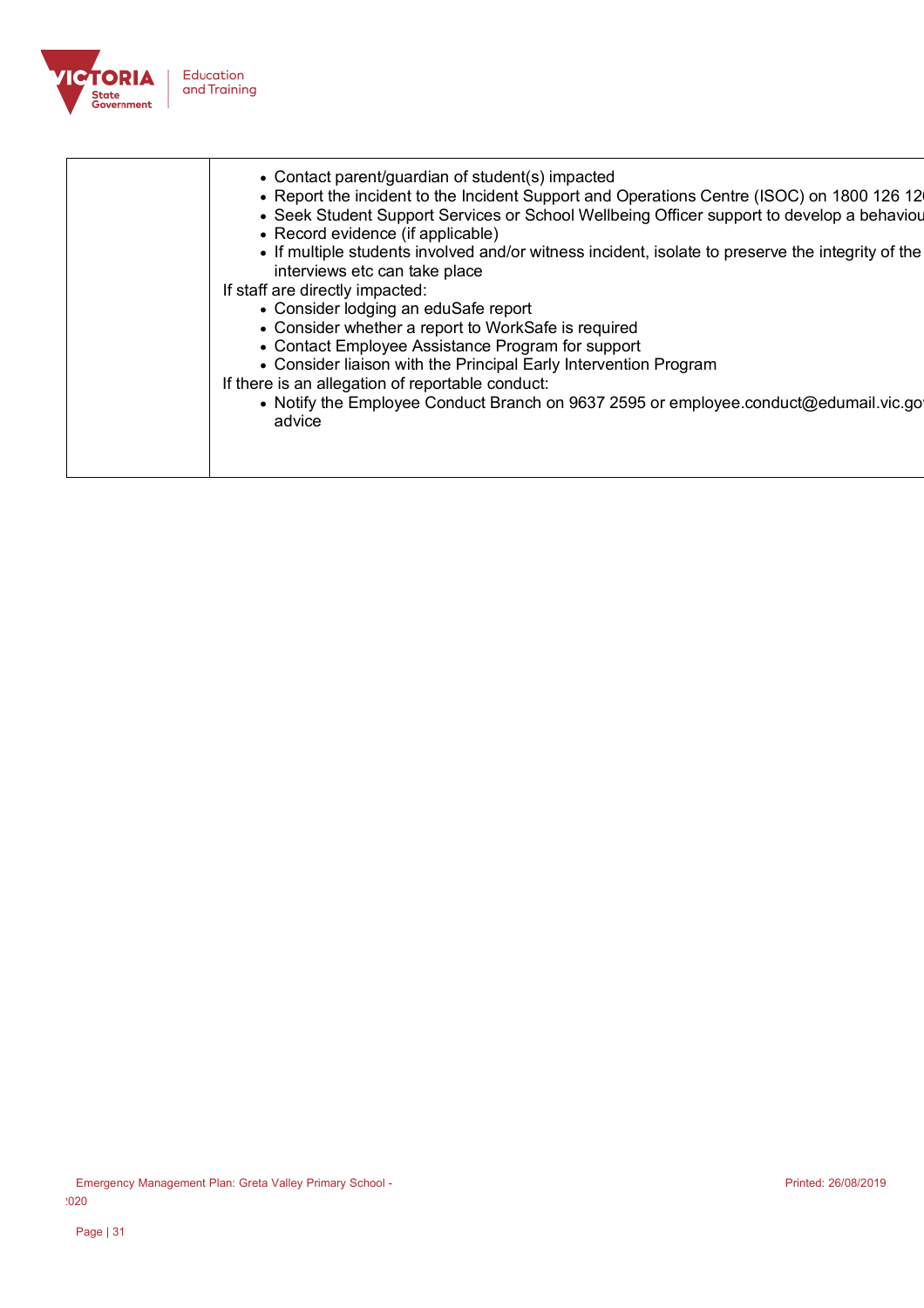

## **Emergency Contacts**

Tags: Your school is tagged as Bus Coordinating School

### **School Contacts**

| <b>Key Roles</b>               | <b>Name</b>          | <b>Phone</b>  | <b>Phone (After</b><br>Hours) | Mobile       |
|--------------------------------|----------------------|---------------|-------------------------------|--------------|
| Principal                      | <b>Howard Gibson</b> | 03 5766 6344  | 03 5729 3516                  | 0429 351 658 |
| <b>Assistant Principal/s</b>   | Rosalie DiRamacca    | 03 5766 6344  | 0428 273 646                  | 0428 273 646 |
| <b>Business Manager</b>        | Tina Moyle           | 03 5766 6344  | 0427 791 644                  | 0427 791 644 |
| <b>Year Level Coordinators</b> | <b>Howard Gibson</b> | 03 5766 6344  | 03 5729 3516                  | 0429 351 658 |
| <b>School Bus Coordinator</b>  | <b>Howard Gibson</b> | 03 5766 6344  | 03 5729 3516                  | 0429 351 658 |
| <b>First Aid Officer</b>       | <b>Howard Gibson</b> | 03 5766 6344  | 03 5729 3516                  | 0429 351 658 |
| School Council President       | Leonie Partridge     | 03 57 276 114 | 03 5727 6114                  | 0427 261 167 |

#### **DET Contacts**

| <b>Roles</b>                                     | <b>Name</b>                                         | <b>Phone</b>                                       | Mobile       |
|--------------------------------------------------|-----------------------------------------------------|----------------------------------------------------|--------------|
| <b>Regional Director</b>                         | <b>Terry Bennett</b>                                | 1300 333 231                                       |              |
| Regional Office (nevr@edumail.vic.gov.au)        | General enquiries, Benalla,<br><b>Glen Waverley</b> | 1300 333 231, (03)<br>8392 9500, (03)<br>8392 9300 |              |
| Manager, Operations & Emergency<br>Management    |                                                     |                                                    | 0448 284 749 |
| <b>Emergency Management Support Officer</b>      | Eloise Martin                                       |                                                    | 0427 374 563 |
| Incident Support and Operations Centre<br>(ISOC) |                                                     | 1800 126 126                                       |              |
| <b>Programmed Maintenance Services</b>           |                                                     | 1300 133 468                                       |              |
| <b>OHS Advisory Service</b>                      |                                                     | 1300 074 715                                       |              |
| Employee Assistance Program                      |                                                     | 1300 361 008                                       |              |
| Media Unit (on call 24/7)                        |                                                     | $(03)$ 8688 7776                                   |              |

Emergency Management Plan: Greta Valley Primary School -  $20^{10}$ 

Printed: 26/08/2019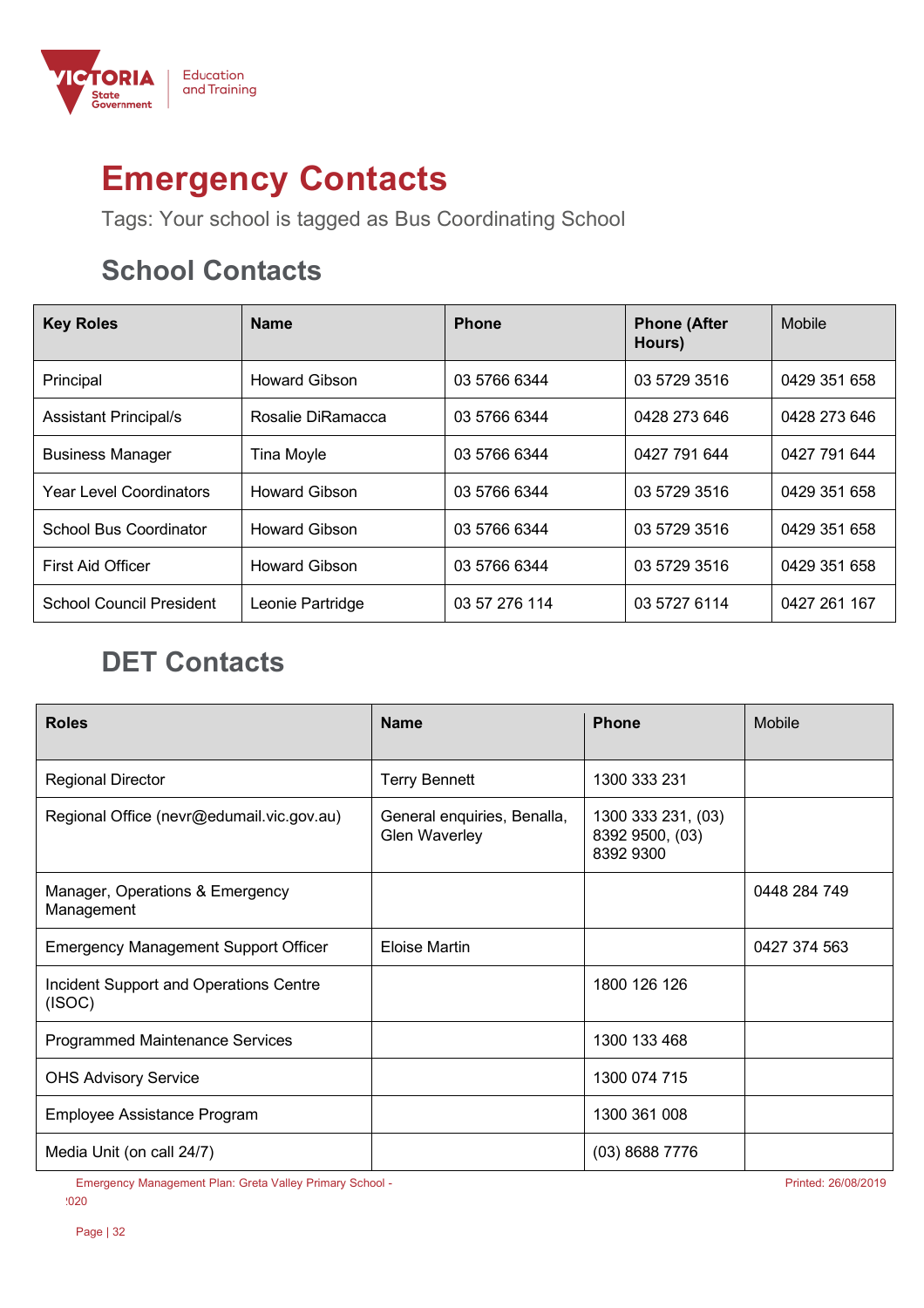

| SEIL             | Alby Freijah             | 8392 9500 | 0417 0532 37 |
|------------------|--------------------------|-----------|--------------|
| SSSO Team Leader | <b>Christine Downing</b> | 57230529  | 0403 736 962 |

### **Local / Other Organizations**

| <b>Name</b>                                                               | <b>Phone</b> |
|---------------------------------------------------------------------------|--------------|
| N/A - Electricity                                                         | 1300307966   |
| 13 25 00 - Victorian WorkCover Authority (formerly WorkSafe)<br>Victoria) | 13 23 60     |

### **School Bus Emergency Contacts**

| <b>Bus Routes</b>           | <b>Areas Services</b>       | Schools serviced or bus<br>coordinating school | <b>Contact Details</b>                        |
|-----------------------------|-----------------------------|------------------------------------------------|-----------------------------------------------|
| Molyullah/Upper Ryans Creek | Molyullah/Upper Ryans Creek | <b>Greta Valley Primary</b><br>School          | 0400 626 571 Tim<br>Northey 0459 133<br>080   |
| Lurg/Greta West/Hansonville | Lurg/Greta West/Hansonville | Greta Valley Primary<br>School                 | 0400612 830 Connie<br>Northey 0448 297<br>522 |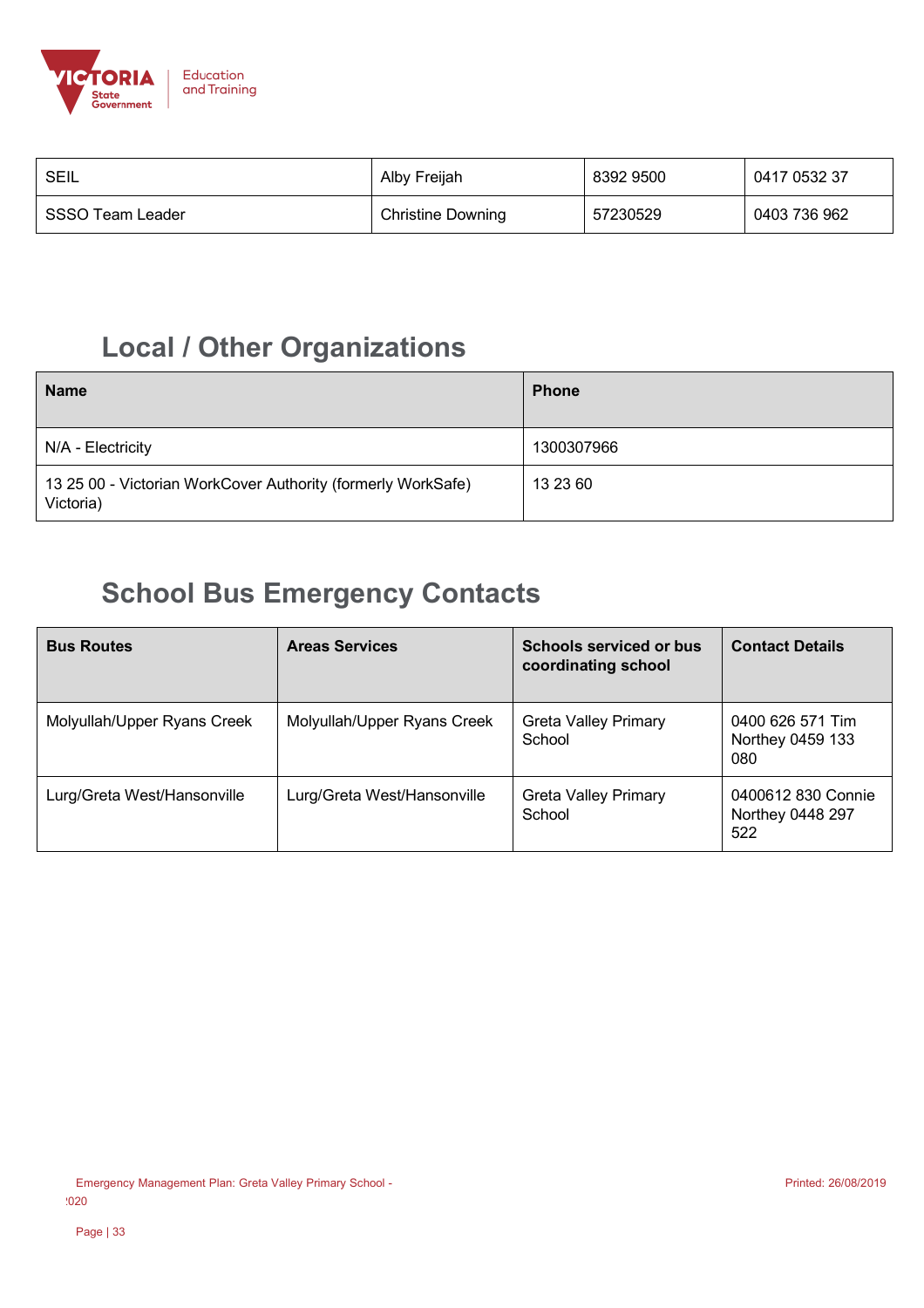

# **Incident Management Team**



| <b>Roles</b>                               | <b>Primary Contact</b>                                                                 | <b>Secondary Contact</b>                                                         |
|--------------------------------------------|----------------------------------------------------------------------------------------|----------------------------------------------------------------------------------|
| <b>Chief Warden/Education</b><br>Commander | Name:<br><b>Howard Gibson</b><br><b>Phone/Mobile:</b><br>BH 57 666 344 AH 0429 3516 58 | Name:<br>Rosalie DiRamacca<br><b>Phone/Mobile:</b><br>57 666 344 AH 0428 273 646 |

Emergency Management Plan: Greta Valley Primary School -  $20^{10}$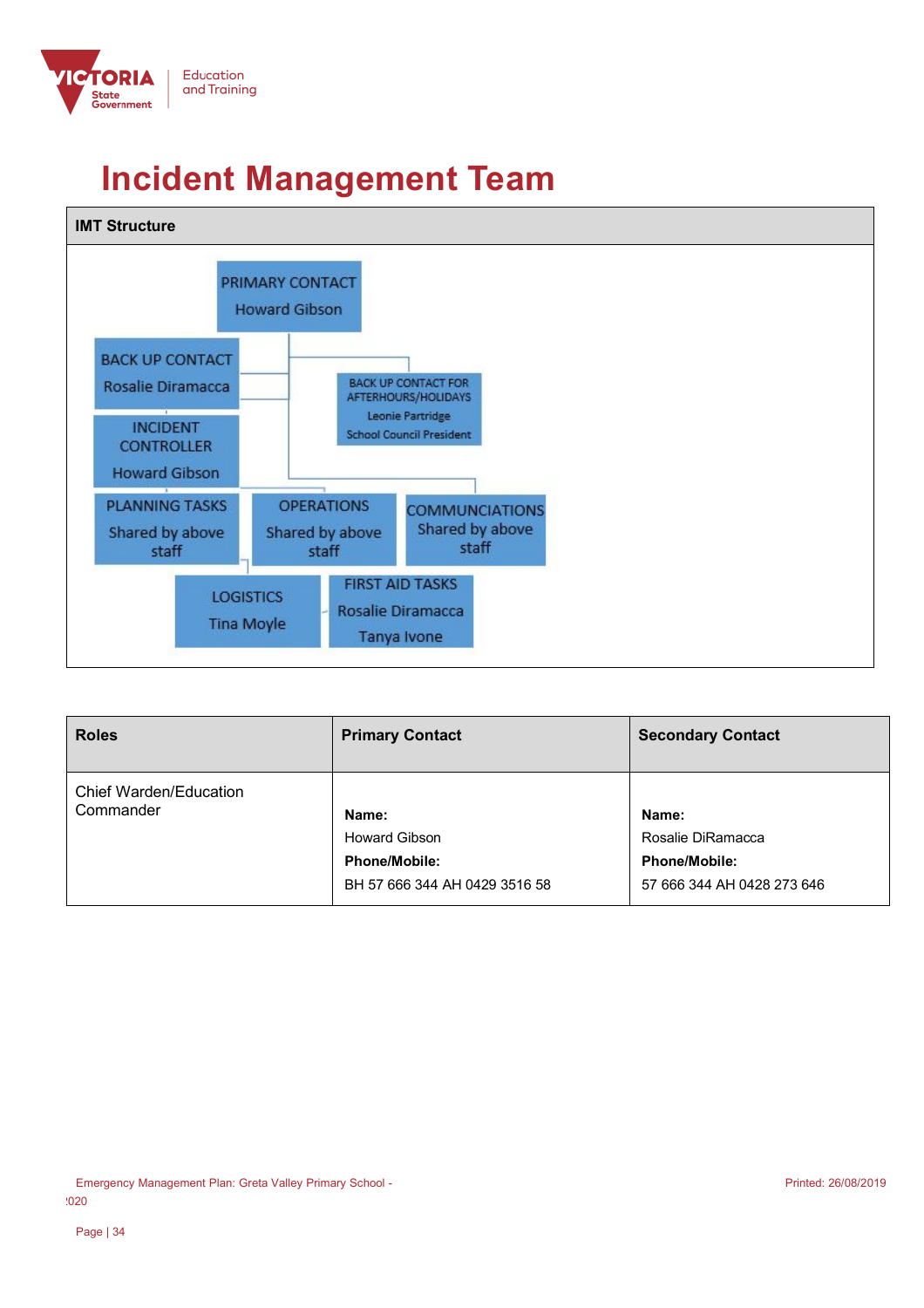# **Incident Management Team Roles & Responsibilities**

| <b>Core Procedures</b>                     | <b>Procedure Instructions</b>                                                                                                                                                                                                                                                                                                                                                                                                                                                                                                                                                                                                                                                                                                                                                                                                                                                                                                                                                                                                                                                                                                                                                                                                                                                                                      |
|--------------------------------------------|--------------------------------------------------------------------------------------------------------------------------------------------------------------------------------------------------------------------------------------------------------------------------------------------------------------------------------------------------------------------------------------------------------------------------------------------------------------------------------------------------------------------------------------------------------------------------------------------------------------------------------------------------------------------------------------------------------------------------------------------------------------------------------------------------------------------------------------------------------------------------------------------------------------------------------------------------------------------------------------------------------------------------------------------------------------------------------------------------------------------------------------------------------------------------------------------------------------------------------------------------------------------------------------------------------------------|
| <b>Chief Warden/Education</b><br>Commander | <b>Pre-Emergency</b><br>• Maintain current contact details of IMT members.<br>• Conduct regular exercises/drills.<br>• Ensure students/staff with special needs list and staff trained in first aid list are up to<br>date.<br>• Ensure our emergency response procedures are kept up-to-date.<br>• Ensure staff on the IMT are aware of their responsibilities.<br><b>During Emergency</b><br>• Attend the emergency control point.<br>• Ascertain the nature and scope of the emergency.<br>• Ensure that the emergency services have been notified.<br>• Ensure the appropriate response has been actioned.<br>• Convene our IMT as required.<br>• Initiate evacuation of affected areas/lock-down/lock-out/shelter-in-place as required.<br>• Brief the incoming emergency services and respond to their requests.<br>• Report the emergency to the Security Services Unit on 9589 6266.<br><b>Post-Emergency</b><br>• When the incident is rendered safe or the emergency services returns control, notify<br>the IMT members to have staff and students return to normal operations.<br>• Organise debrief with the IMT and, where appropriate, with any attending emergency<br>Service.<br>• Compile a report for the IMT and region and notify Security Services Unit (24 hour, 7<br>days) and the region. |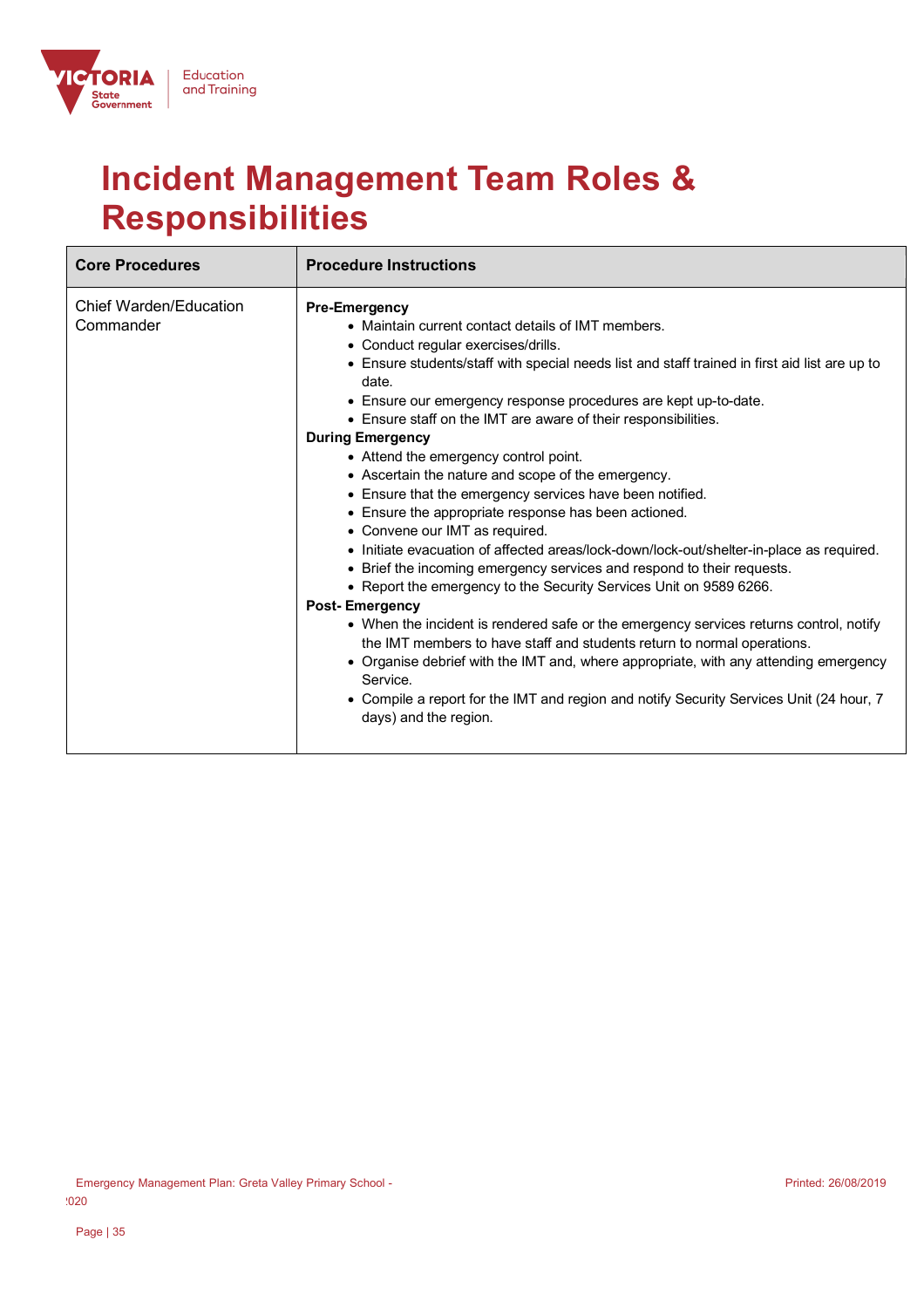

## **Communication Tree**

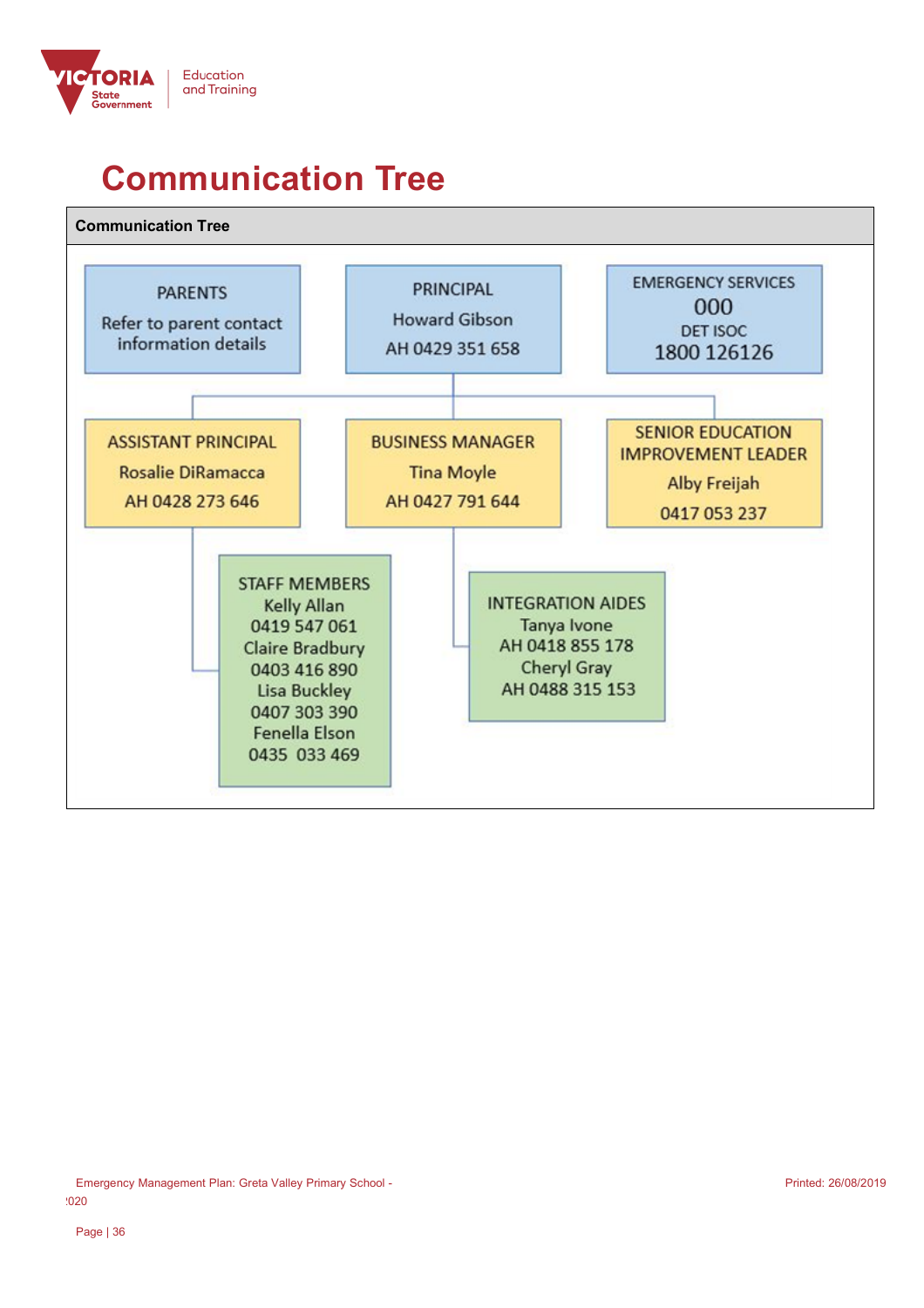

# **Business Continuity**

Business continuity planning is intended to minimise any safety, financial, educational, operational, reputational and/or other damaging consequences of a disruptive event.

- An inability to access your school site
- A loss of IT / telephone / data / power
- A loss of shortage of staff or skills

#### 1. Arrangements to manage inability to access your school site

You may like to consider mutual support agreements with other schools/other local premises, virtual learning, scheduling offsite excursions

**Details of arrangements** Relocation to closest available school

| <b>Name</b>                      | <b>Contact Details</b>      | <b>Support Role</b> |
|----------------------------------|-----------------------------|---------------------|
| <b>Myrrhee Primary</b><br>School | Ash Graham 57297524         | Principal           |
| Moyhu Primary<br>School          | <b>Rick Martin 57279298</b> | Principal           |

#### 2. Arrangements to manage a loss of technology / telephony / data / power

You may like to consider backing up school data, use of paper based systems, flexible lesson plans, generators, emergency lighting

| Staff have mobile phones Generator to be used to supply power to<br><b>Details of arrangements</b><br>pump for water supply (drinking/flushing toilets) |  |
|---------------------------------------------------------------------------------------------------------------------------------------------------------|--|
|---------------------------------------------------------------------------------------------------------------------------------------------------------|--|

| <b>Name</b> | <b>Contact Details</b> | <b>Support Role</b> |
|-------------|------------------------|---------------------|
|             |                        |                     |

#### 3. Arrangements to manage a loss or shortage of staff or skills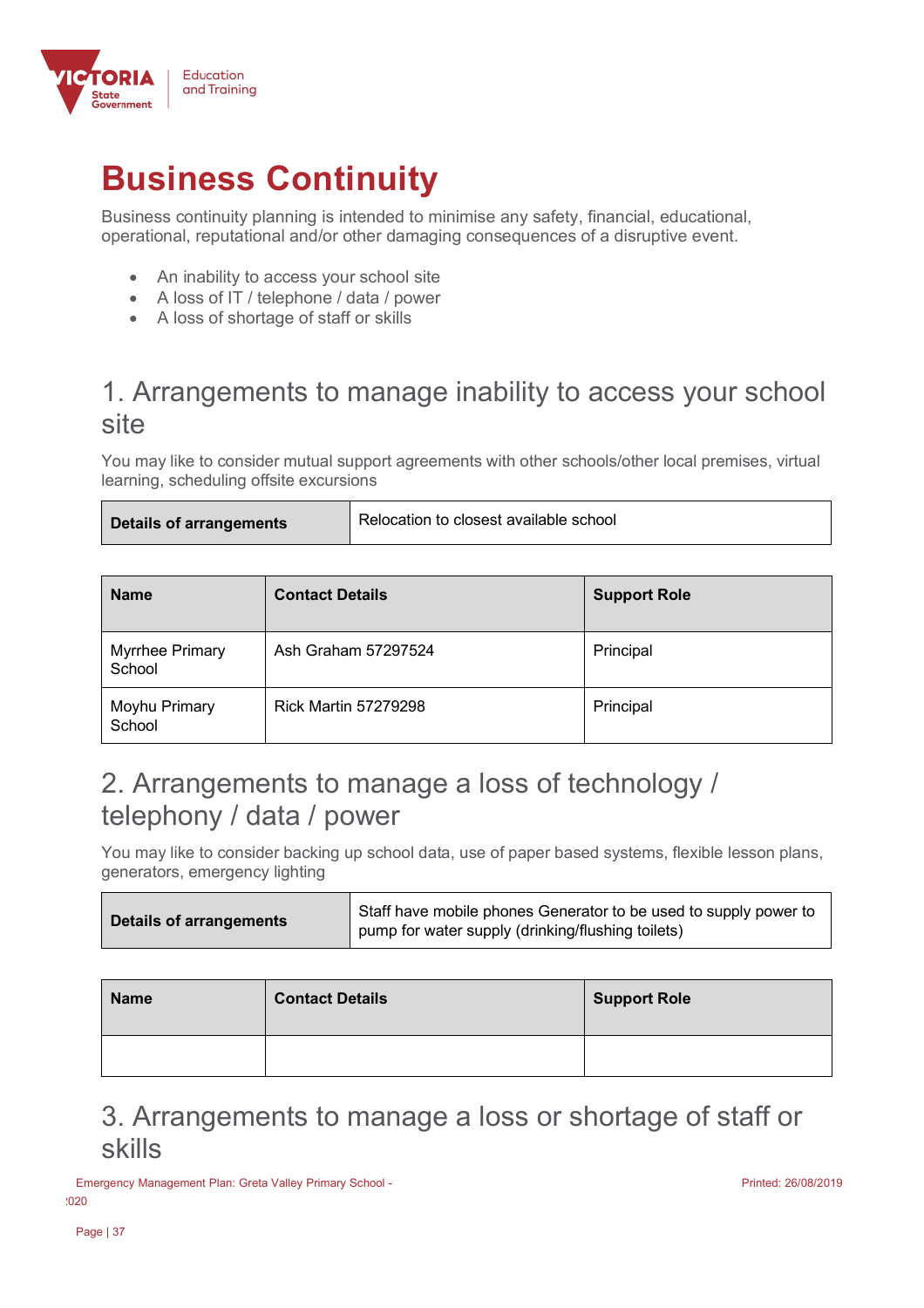

You may like to consider temporary staff arrangements, multi-skilling/cross training, alternate operational arrangements, suspending non critical activities and/or mutual support with other school(s)

| <b>Details of arrangements</b> | Utilise 'bank' of CRT's (list kept in office) |
|--------------------------------|-----------------------------------------------|
|                                |                                               |

| <b>Name</b> | <b>Contact Details</b> | <b>Support Role</b> |
|-------------|------------------------|---------------------|
|             |                        |                     |

### **Business Continuity Checklist**

| <b>Action</b>                                                                                                                                                                                                                                                                                                                                                            | <b>Actioned?</b> |
|--------------------------------------------------------------------------------------------------------------------------------------------------------------------------------------------------------------------------------------------------------------------------------------------------------------------------------------------------------------------------|------------------|
| Activate the school's Incident Management Team                                                                                                                                                                                                                                                                                                                           | <b>No</b>        |
| Evaluate the impact of the incident for:<br>• School activities<br>• Impact over time<br>• Manageability<br>• Staffing levels<br>• Resources for recovery                                                                                                                                                                                                                |                  |
| Identify actions to mitigate impact, including:<br>• Suspension of non-critical activities<br>• Mutual support arranged with other schools<br>• Distance/virtual learning Use of different areas within site<br>• Off-site activities<br>• Back-up of key school data<br>• Using paper based systems<br>• Flexible lesson plans<br>• Using generators, portable lighting |                  |
| Produce an Action Plan for maintaining critical activities that includes:<br>• Priorities<br>• Communications<br>• Resource deployment<br>• Allocation of specific roles<br>• Monitoring<br>• Reporting<br>• Stakeholder engagement                                                                                                                                      |                  |
| Establish a register to log all decisions and actions                                                                                                                                                                                                                                                                                                                    |                  |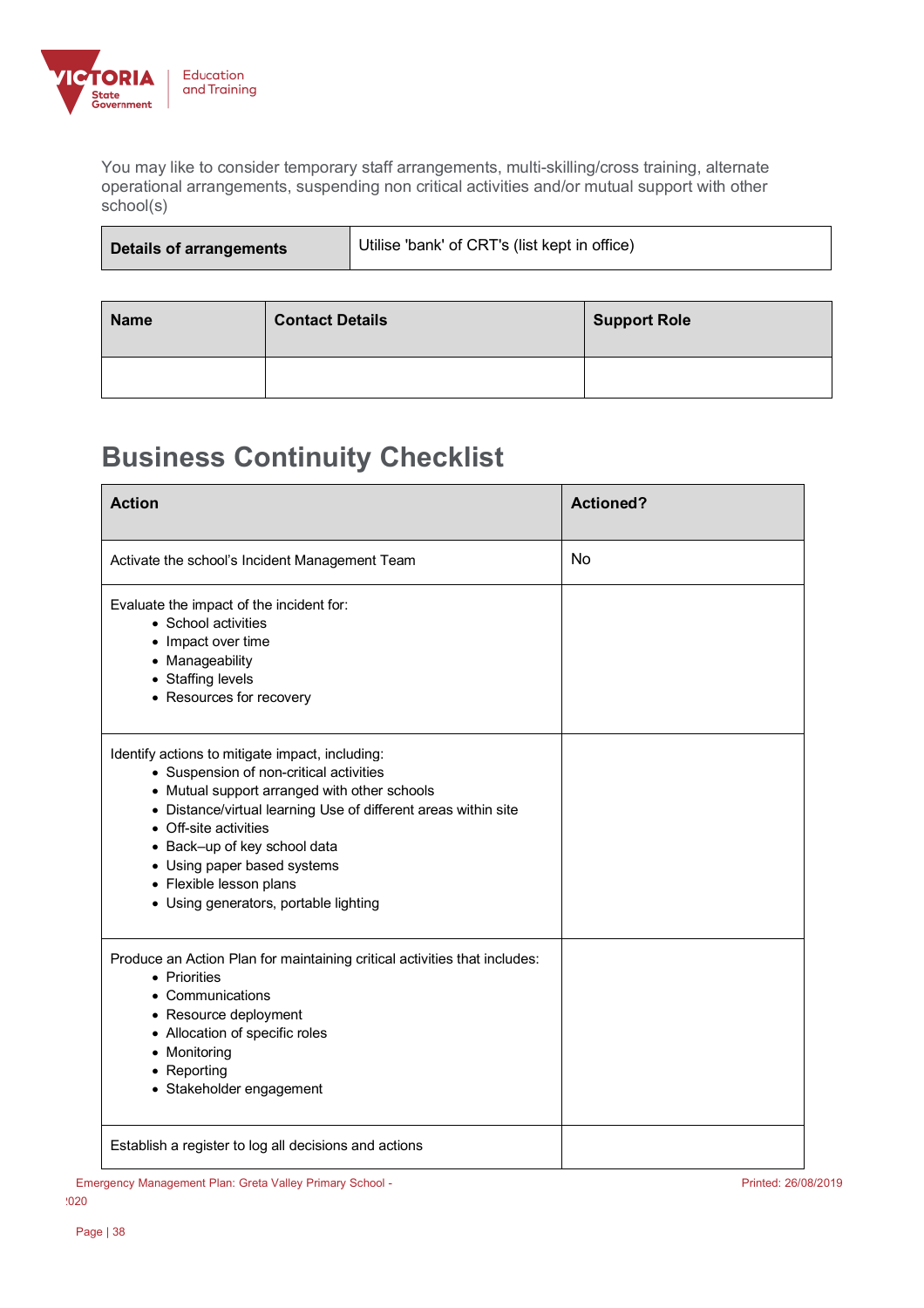

| Equeglion    |
|--------------|
| and Training |

| Establish a register to log all financial expenditure incurred                                                                                                                                                                                                                                                                        |  |
|---------------------------------------------------------------------------------------------------------------------------------------------------------------------------------------------------------------------------------------------------------------------------------------------------------------------------------------|--|
| Secure resources for continuity/recovery including:<br>• Staffing<br>• Premises<br>• IT and equipment<br>• Welfare                                                                                                                                                                                                                    |  |
| Deliver appropriate communications including to:<br>$\bullet$ Staff<br>• Parents/Carers<br>• School Council<br>• School bus contractor/bus coordinating school (as<br>appropriate)<br>• Outside School Hours Care provider<br>• Other users of site<br>$\bullet$ Region<br>• Suppliers<br>• Local Shire/Municipality (as appropriate) |  |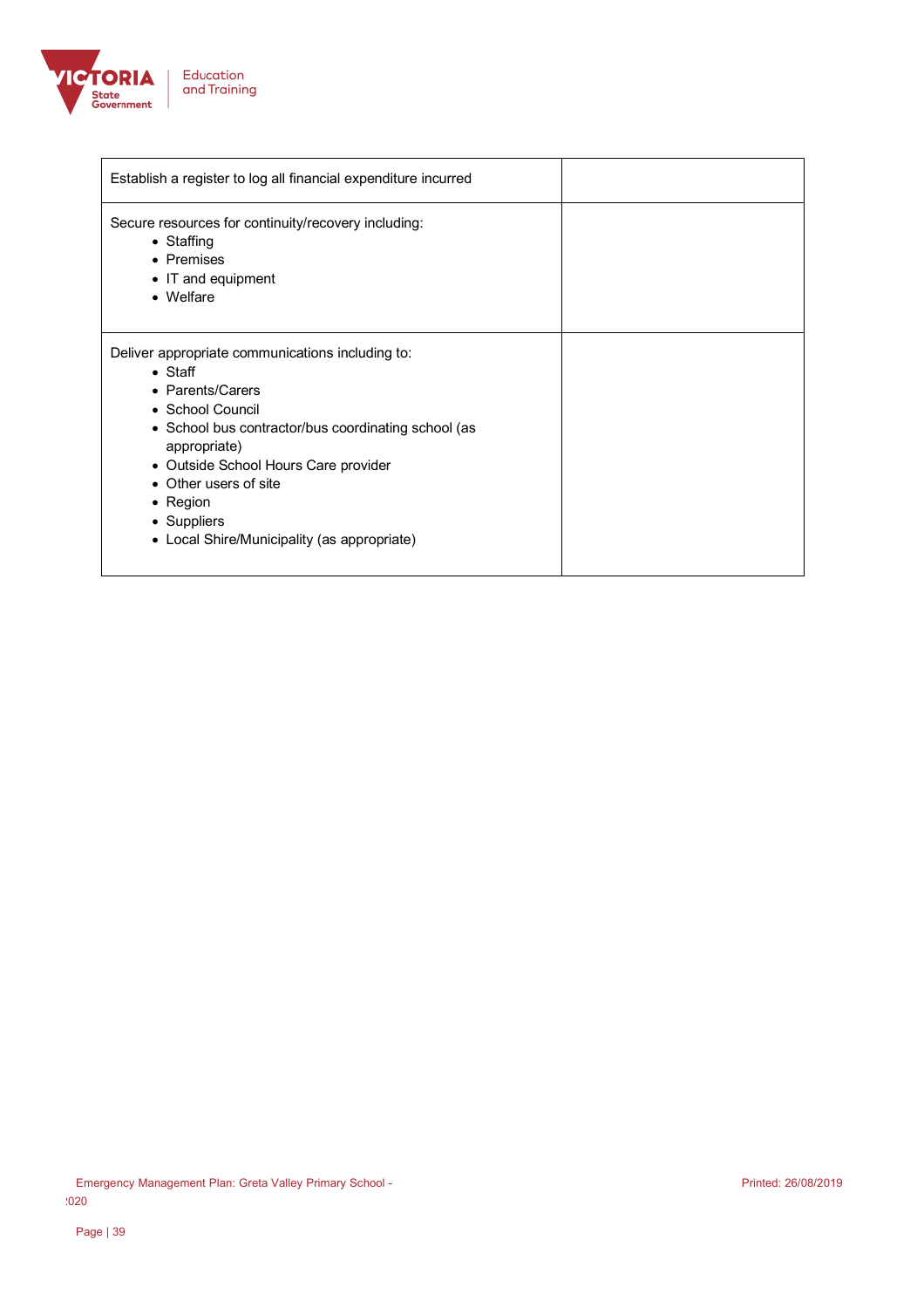

# **Area Map**